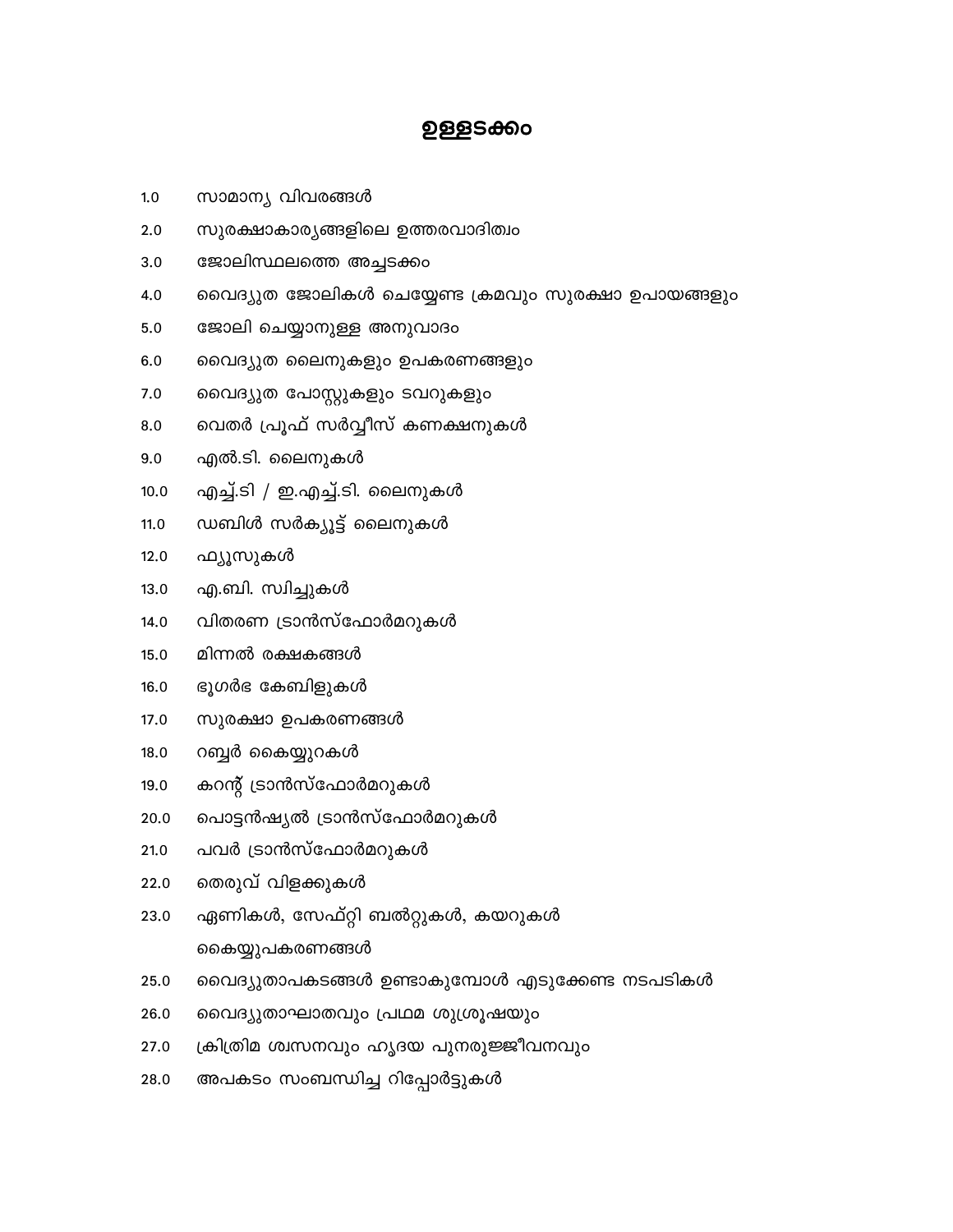- 29.0 സുരക്ഷാ പരിശോധനാചോദ്യങ്ങൾ
- നിർദ്ദേശങ്ങൾ 30.0 സാധാരണയായി അവഗണിക്കാനുള്ള സുരക്ഷാ കാരണങ്ങൾ

വൈദ്യുതാഘാതവും പ്രഥമ ശുശ്രൂഷയും 31.0

#### സാമാന്യ വിവരങ്ങൾ  $1.0$

ജോലികൾ ചെയ്യുമ്പോഴും അവയ്ക്ക്  $1.1$ വൈദ്യുതി സംബന്ധമായ മേൽനോട്ടം വഹിക്കുമ്പോഴും അനുവർത്തിക്കേണ്ട സുരക്ഷാ നടപടികളും മുൻകരുതലുകളും ആണ് ഈ ഗ്രന്ഥത്തിൽ പ്രദിപാദിച്ചിരിക്കുന്നത്. றற ഗ്രന്ഥത്തിന്റെ ഒരു പകർപ്പ് വൈദ്യുതി ബോർഡിന്റെ എല്ലാ ഓഫീസിലും ജീവനക്കാർക്ക് പ്രാപ്യമാകത്തക്കവിധം സൂക്ഷിച്ചിരിക്കണം.

സുരക്ഷ സംബന്ധിച്ച് നിലവിലുള്ള എല്ലാ നിയമങ്ങളും നടപടികളും ഈ  $1.2$ നൽകിയിട്ടുള്ള ഗ്രന്ഥത്തിൽ എല്ലാ എല്ലാ കാര്യങ്ങളും ഉദ്യോഗസ്ഥരും അറിഞ്ഞിരിക്കേണ്ടതും പാലിക്കേണ്ടതുമാണ്. ജീവനക്കാരും കർശനമായി സുരക്ഷ സംബന്ധിച്ച യാതൊരു നിയമവും ജീവനക്കാർ  $\sqrt{2}$ ഉദ്യോഗസ്ഥർ പാടില്ല. ലംഘിക്കുകയോ, ലംഘിക്കാൻ നിയമങ്ങളോ, നിർദ്ദേശങ്ങളോ അനുസരിക്കാൻ വിസമ്മതിക്കുകയോ, അവഗണിക്കുകകയോ, അല്ലെങ്കിൽ ജീവനക്കാരുടെയോ, ബോർഡിന്റെ വ്സതുവകകൾക്കോ മറ്റു പൊതുജനങ്ങളുടെയോ ജീവനോ സ്വത്തിനോ ആരോഗ്യത്തിനോ ഹാനികരമായ വിധത്തിൽ പെരുമാറുകയോ ചെയ്യുന്നവർക്ക് എതിരെ ബന്ധപ്പെട്ട മേൽ ഉദ്യോഗസ്ഥൻ കർശനമായ അച്ചടക്ക നടപടികൾ എടുത്തിരിക്കണം.

ഒരു ഓഫീസിന്റെ ചുമതലയുള്ള ഉദ്യോഗസ്ഥൻ / അസിസ്റ്റന്റ് എഞ്ചിനീയർ  $1.3$ ജോലികൾ യഥാവിധം മുൻകൂട്ടി ആസൂത്രണം ചെയ്യുകയും ജീവനക്കാർക്ക് അവരുടെ കർത്തവ്യങ്ങൾ, ഉത്തരവാദിത്വങ്ങൾ, ജോലികൾ, കൃത്യനിർവ്വഹണത്തിൽ നേരിടാനിടയുള്ള അപകടങ്ങൾ, അപകടം കൂടാതെ ജോലി ചെയ്യേണ്ട വിധം എന്നിവ പൂർണ്ണമായി വിശദീകരിക്കുകയും വ്യക്തമായ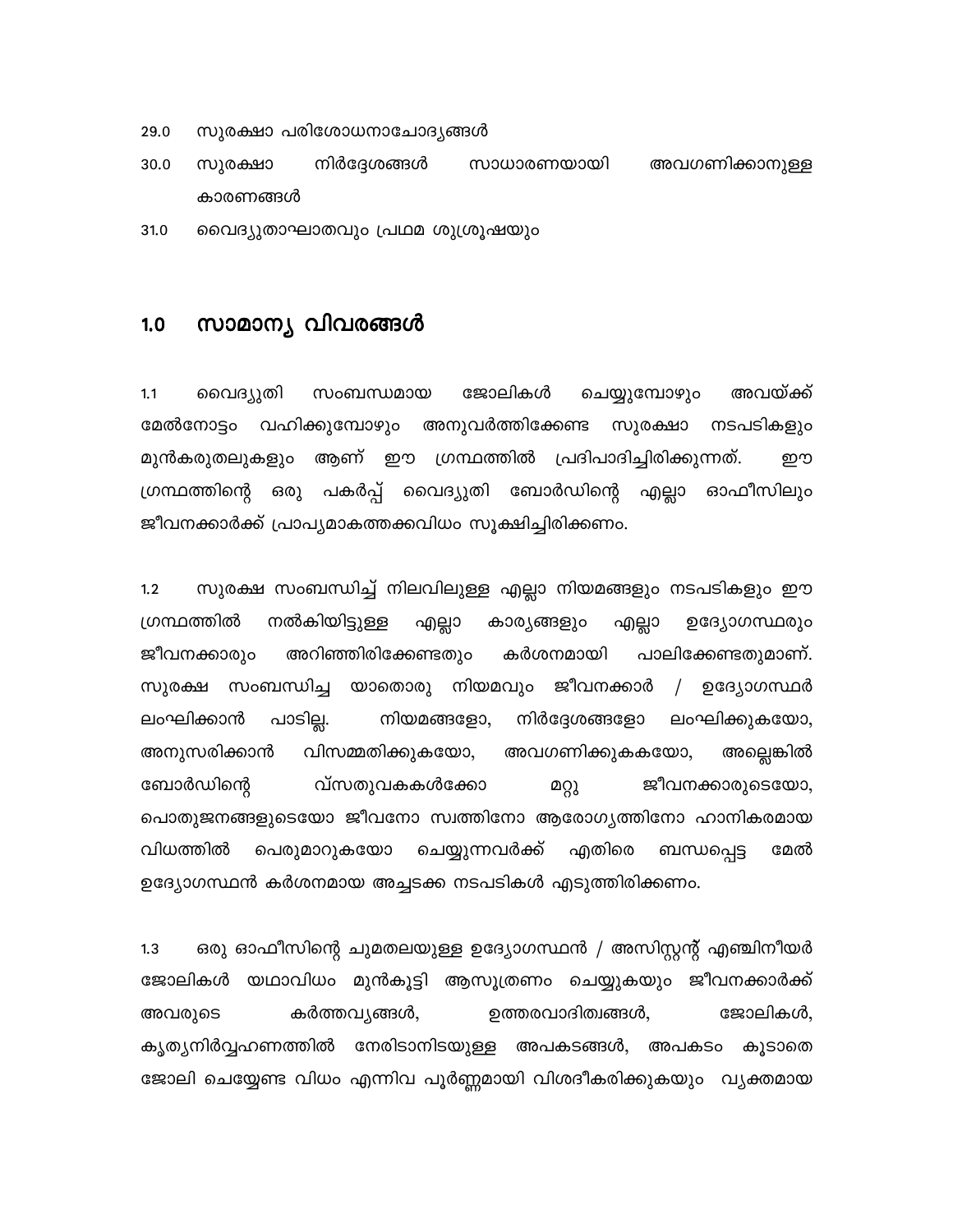നിർദ്ദേശങ്ങൾ നൽകേണ്ടതും ആണ്. പുതിയ ഒരു ജീവനക്കാരൻ ജോലിയിൽ പ്രവേശിക്കുമ്പോൾ അയാൾക്ക് സുരക്ഷാ നടപടികളും പ്രഥമ ശുശ്രൂഷാ രീതികളും പഠിപ്പിക്കാൻ ആ ഓഫീസിന്റെ ചുമതലയുള്ള ഉദ്യോഗസ്ഥൻ ഏർപ്പാടു കൂടാതെ അറുമാസത്തിലൊരിക്കലെങ്കിലും എല്ലാ ജീവനക്കാർക്കും ചെയ്യണം. സൗകര്യങ്ങൾ അനുസരിച്ച് പരിശീലനം ലഭ്യമായ സുരക്ഷാ നൽകിയിരിക്കേണ്ടതാണ്.

വൈദ്യുതി ബോർഡിന്റെ എല്ലാ ഓഫീസുകളിലും സുരക്ഷിതമായി ജോലി  $1.4$ രീതികളെക്കുറിച്ചു പ്രതിപാദിക്കുന്നതും, ചെയ്യേണ്ട പ്രഥമ ശുശ്രൂഷ വിശദീകരിക്കുന്നതുമായ ചുവർ ചിത്രങ്ങൾ നിർബന്ധമായും പ്രദർശിപ്പക്കേണ്ടതാണ്.

ഒരു ഇലക്ട്രിക്കൽ സെക്ഷൻ ഓഫീസിന്റെ കീഴിൽ വരുന്ന എല്ലാ എച്ച്.ടി  $1.5$ കേബിളുകളുടെയും ലൈനുകളുടെയും ഭൂഗർഭ ഏകരേഖാ ചിത്രങ്ങളും (സിംഗിൾ ലൈൻ ഡയഗ്രാം) ട്രാൻസ്ഫോർമറ് എ/ബി സ്വിച്ച് തുടങ്ങിയവയുടെ ഭൗമസ്ഥാനവും വ്യക്തമാക്കുന്ന ഏറ്റവും പുതിയ ചിത്രങ്ങളും എൽ.ടി. ലൈനിലെ ബാക്ഫീഡിങ്ങ് / ഡബിൾ ഫീഡിംഗ് സമ്പ്രദായങ്ങൾ ഉള്ള പോസ്റ്റിന്റെ നമ്പരും വ്യക്തമാക്കുന്ന അതാത് ഓഫീസിൽ സ്ഥാനവും ചിത്രങ്ങളും പ്രദർശപ്പിച്ചിരിക്കണം. സബ്സ്റ്റേഷനുകളിൽ ഓരോ 11 കെ.വി. / 33 കെ.വി ലൈനുകളുടെ ഏകരേഖാ ചിത്രങ്ങളും (ട്രാൻസ്ഫോർമർ സ്ഥാനങ്ങൽ എ.ബി. സ്വിച്ചുകൾ എന്നിവ ഉൾപ്പടെ) അവയുടെ അധികാരമുള്ള സെക്ഷൻ ഓഫീസുകളുടെ ടെലഫോൺ നമ്പറും ബന്ധപ്പെട്ട ഉദ്യോഗസ്ഥന്റെ മൊബൈൽ ഫോൺ നമ്പരും രേഖപ്പെടുത്തിയ ചാർട്ടും പ്രദർശിപ്പിച്ചിരിക്കണം.

പ്രസ്തുത  $1.6$ കൺട്രോൾ  $O<sub>a</sub>$ സംവിധാനുമുള്ള നഗരങ്ങളിൽ സംവിധാനത്തിന്റെ കീഴിലുള്ള എല്ലാ ലൈനുകളുടെയും സെക്ഷൻ ഓഫീസിന്റെ പരിധി അടയാളപ്പെടുത്തിയിട്ടുള്ള ഏകരേഖാ ചിത്രങ്ങൾ മേൽപ്പറഞ്ഞ രീതിയിൽ ഇത് അതാത് കൺട്രോൾ റൂം യഥായോഗ്യം പുതുക്കി സൂക്ഷിച്ചിരിക്കണം. മേധാവികളുടെ പ്രാഥമിക ചുമതലയാണ്.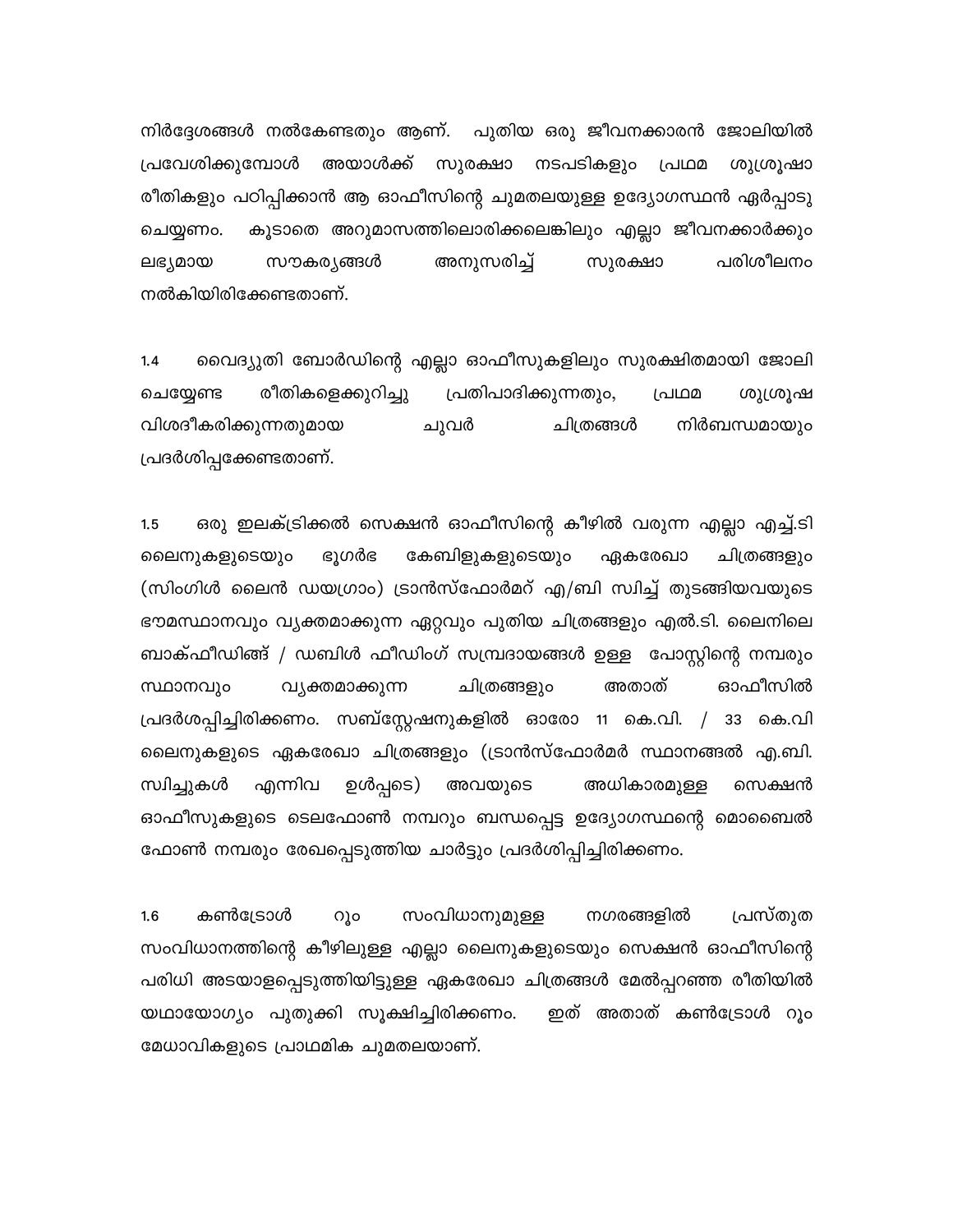$1.7$ ലൈനുകളിലോ ഉപകരണങ്ങളിലോ മാറ്റം വരുത്തുമ്പോഴോ അല്ലെങ്കിൽ പുതിയ ലൈനുകളോ ഉപകരണങ്ങളോ സ്ഥാപിക്കുമ്പോഴോ അത് സ്ഥാപിച്ച പ്രസ്തുത ഉദ്യാഗസ്ഥൻ, കാര്യം സംബന്ധിച്ച പൂർണ്ണവിവരം, സബ്സ്റ്റേഷനുകളിലും കൺട്രോൾ റൂമിലും രേഖാമൂലം അറിയിക്കേണ്ടതും, സെക്ഷൻ ഓഫീസ് ചിത്രങ്ങളിൽ യുക്തമായ മാറ്റം വരുത്തേണ്ടതുമാണ്.

#### സുരക്ഷാ കാര്യങ്ങളിലെ ഉത്തരവാദിത്വം  $2.0$

തടയുന്നതിന്  $2.1$ അപകടങ്ങൾ എല്ലാ ജീവനക്കാരും ഉദ്യോഗസ്ഥരും സുരക്ഷാ കാര്യങ്ങളിൽ ജീവനക്കാർക്ക് കൂട്ടായ പരസ്പരം സഹകരിക്കണം. നോട്ടം വഹിക്കുന്ന ഉത്തരവാദിത്വമുണ്ട്. ജോലിയുടെ നേരിട്ടുള്ള മേൽ ഉദ്യോഗസ്ഥനാണ് സുരക്ഷാകാര്യങ്ങളിലുള്ള പ്രാഥമികമായ ഉത്തരവാദിത്വമുള്ളത്.

 $2.2$ കൂടാതെ ചെയ്യാൻ പറ്റുന്ന ജോലികളായിരിക്കണം, അപകടം ജീവനക്കാർക്ക് നൽകേണ്ടത്. നൽകിയിരിക്കുന്ന ജോലി അപകടമില്ലാതെയും നിർവ്വഹിക്കാൻ ആവശ്യമായ പരിശീലനവും കാര്യക്ഷമമായും പരിചയവുമുണ്ടെന്ന് ജോലിയുടെ മേൽനോട്ടം വഹിക്കുന്ന ഉദ്യോഗസ്ഥൻ പരിശോധിച്ച് ഉറപ്പുവരുത്തണം.

 $2.3$ സുരക്ഷാ മാനുവലിൽ നൽകിയിട്ടുള്ളതും സമാനമായി നിലവിലുള്ളതും നിർദ്ദേശങ്ങളും നിയമങ്ങളും മേൽനോട്ടക്കാരന്റെ ആയ യാതൊരു ജീവനക്കാരനും ലംഘിക്കുകയോ ദേഹസംരക്ഷണത്തിനുള്ള സുരക്ഷാ ഉപാധികൾ അവഗണിക്കുകയോ ചെയ്യാൻ പാടില്ല.

ജോലി തുടങ്ങുന്നതിനു മുമ്പും ജോലി സമയത്തും അതിനു ശേഷവും  $2.4$ സുരക്ഷാക്രമീകരണങ്ങൾ എല്ലാം മേൽനോട്ടക്കാരൻ നേരിട്ട് പരിശോധിക്കുകയും ക്രമമായും ജോലികൾ ചിട്ടയായും ചെയ്യുന്നുണ്ടെന്ന് ഉറപ്പുവരുത്തുകയും വേണം.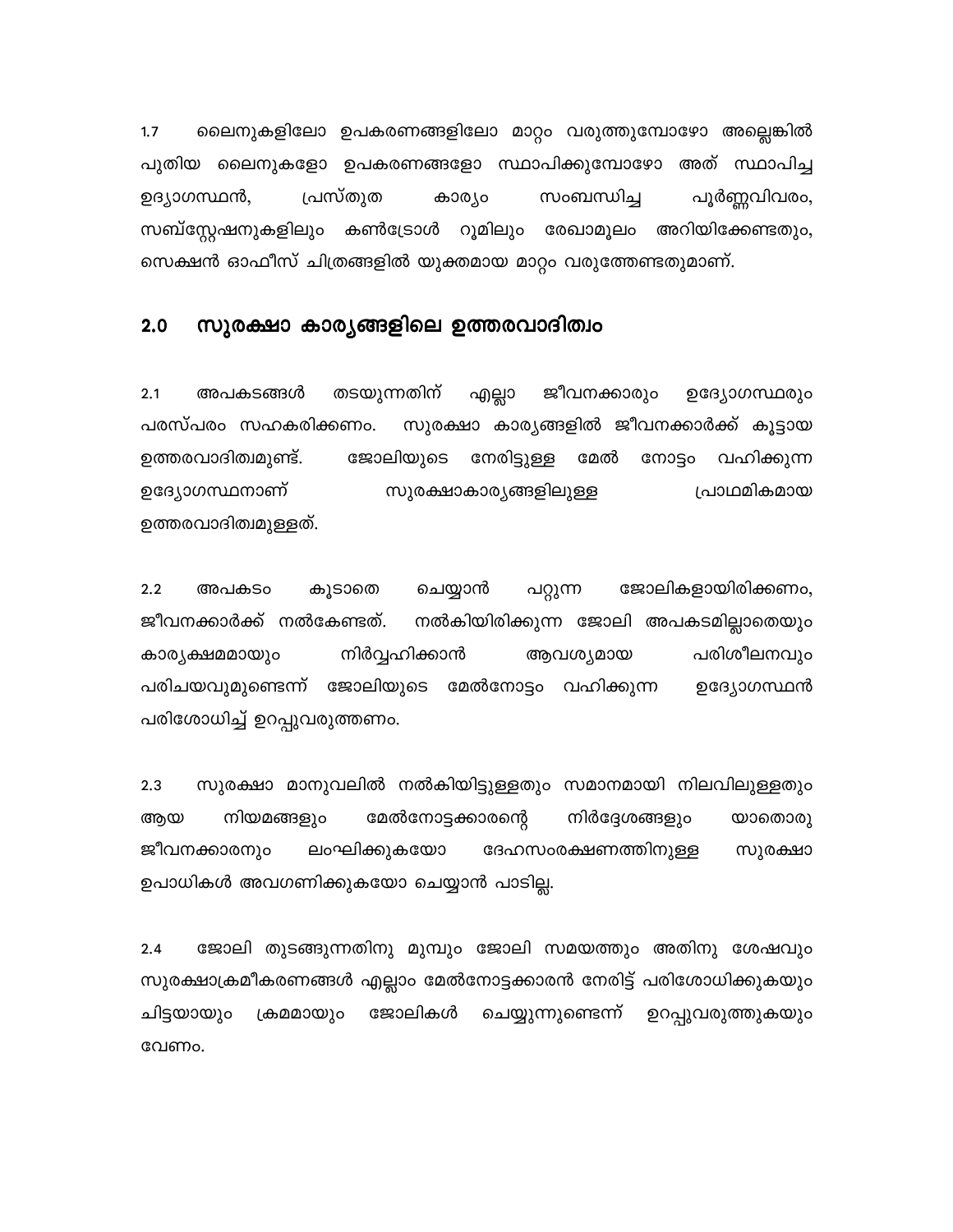അതുകൂടാതെ ജീവനക്കാർ ഏതൊരു ജോലിയും തുടങ്ങുന്നതിനു മുമ്പ്  $2.5$ സുരക്ഷിതമായി ജോലി ചെയ്യുന്നതിനുള്ള സാഹചര്യമുണ്ടെന്ന് പരിശോധിക്കുകയും ഏതെങ്കിലും അപാകതകൾ ഉള്ളതായി തോന്നുന്ന പക്ഷം അത് മേൽനോട്ടക്കാരന്റെ ശ്രദ്ധയിൽ പെടുത്തുകയും തുടർ നിർദ്ദേശങ്ങൾ വാങ്ങേണ്ടതുണ്ട്.

ഒരു ജീവനക്കാരന് അയാൾക്കു നൽകിയിട്ടുള്ള ജോലിയിൽ ഏതെങ്കിലും  $2.6$ സംശയമുണ്ടെങ്കിൽ അത് മേൽനോട്ടക്കാരനോട് ചോദിക്കുകയും, അയാൾ അവ ദൂരീകരിക്കേണ്ടതുമാണ്.

 $2.7$ ജീവനക്കാരനും ഉദ്യോഗസ്ഥനും യാതൊരു സ്വന്തം അധികാരത്തിലല്ലാതെ ലൈനുകളോ ഉപകരണങ്ങളോ, ആ സ്ഥലത്തെ അധികാരപ്പെട്ട ഉദ്യോഗസ്ഥന്റെ അറിവും സമ്മതവും ഇല്ലാതെ, പ്രവർത്തിപ്പിക്കാനോ / അവയിൽ ജോലി ചെയ്യാനോ പാടില്ല. എന്നാൽ അപകട സാധ്യതയുണ്ടെന്ന് ഉത്തമ ബോദ്ധ്യമുള്ള സന്ദർഭങ്ങളിൽ ആ അപകടം ഒഴിവാക്കുന്നതിന് മേൽപ്പറഞ്ഞ വ്യവസ്ഥ ബാധകമല്ല. അപ്രകാരം ഒരു പ്രവൃത്തി ചെയ്തതിനുശേഷം ഉടൻ തന്നെ അക്കാര്യം ബന്ധപ്പെട്ട ഉദ്യോഗസ്ഥനെ അറിയിക്കേണ്ടതാണ്.

 $2.8$ അപകടത്തിന് ഇടയാകുന്ന വിധം പൊട്ടി വീണതോ കെട്ടു പിണഞ്ഞതോ ആയ കമ്പികളെ പറ്റിയോ മറ്റ് ഉപകരണങ്ങളെ പറ്റിയോ അറിവു ലഭിക്കുകയോ ശ്രദ്ധയിൽപ്പെടുകയോ ചെയ്താൽ ആ ജീവനക്കാരൻ / ഉദ്യോഗസ്ഥൻ അപകടം ഒഴിവാക്കാനുള്ള എല്ലാ നടപടികളും സ്വീകരിക്കണം. അതിനു താമസം വരുന്ന പക്ഷം പ്രസ്തുത സ്ഥലത്ത് കാവൽ നിൽക്കുകയും അക്കാര്യം ബന്ധപ്പെട്ടവരെ ഉടൻ അറിയിക്കാൻ നടപടി എടുക്കേണ്ടതുമാണ്.

ഓരോ മേൽനോട്ടക്കാരനും പ്രവർത്തിതുടങ്ങുന്നതിനു മുൻപ് ചെയ്യാൻ  $2.9$ പോകുന്ന ജോലിയുടെ അപകടസാദ്ധ്യതകളും അവയ്ക്കുള്ള പ്രതിവിധിയും പ്രവർത്തനരീതിയും എടുത്തിട്ടുള്ള സുരക്ഷാസംവിധാനങ്ങളും അവയുടെ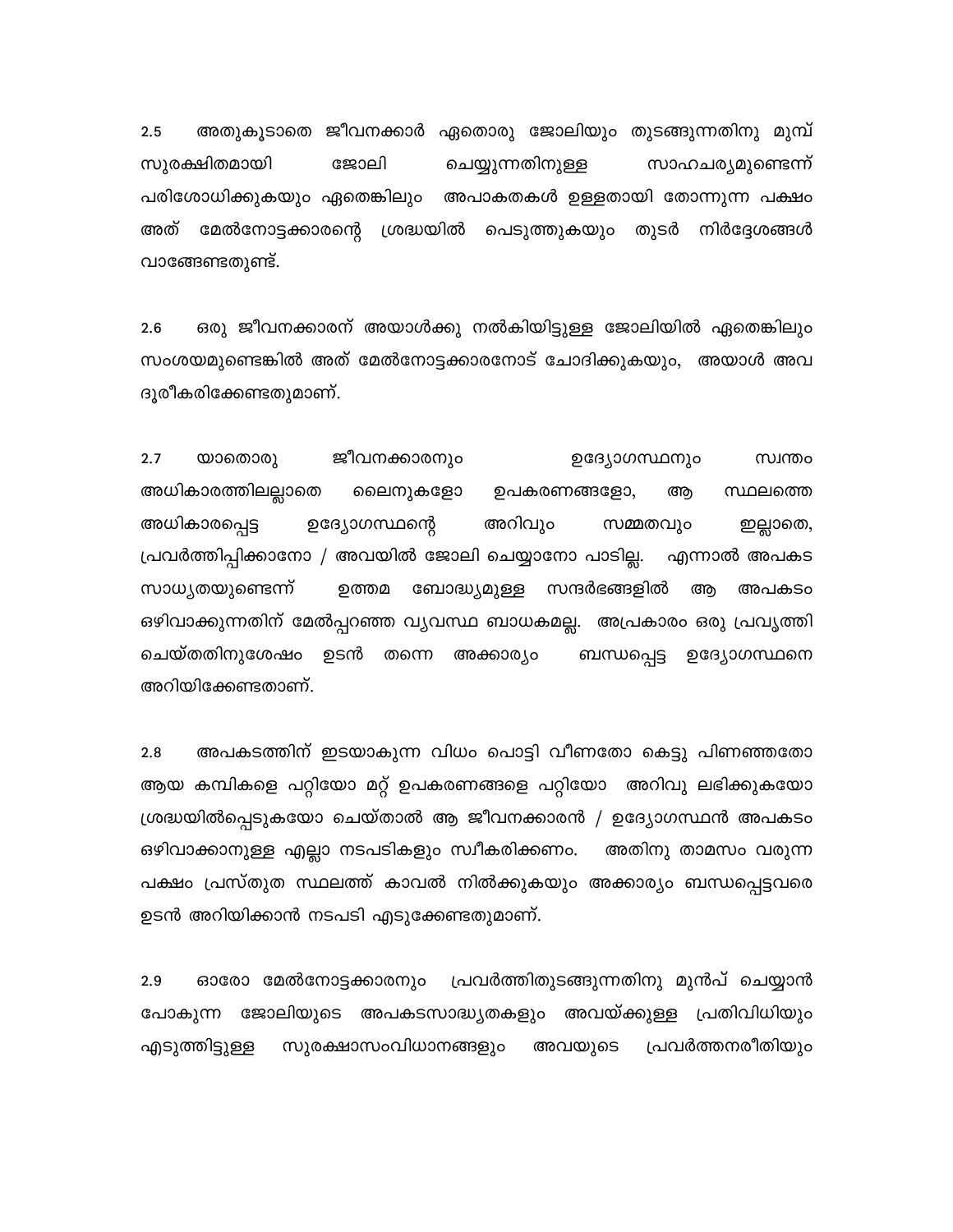ജീവനക്കാരെ പറഞ്ഞു മനസിലാക്കുകയും പ്രവൃത്തി സുരക്ഷിതമാണെന്നു ബോദ്ധ്യപ്പെടുത്തുകയും വേണം.

#### ജോലി സ്ഥലത്തെ അച്ചടക്കം  $3.0$

ജോലിസ്ഥലങ്ങളിൽ  $3.1$ പൂർണ്ണമായ പാലിക്കണം. അച്ചടക്കം നേരമ്പോക്കുകൾ, ബാലിശമായ കളിതമാശകങ്ങൾ, തർക്കങ്ങൾ തുടങ്ങിയവ ഒഴിവാക്കണം.

 $3.1$ ജോലിസമയത്ത് ജീവനക്കാർ നിർദ്ദിഷ്ട യൂണിഫോമോ, ഓവറോൾ, ഷർട്ട് / പാന്റ്സ് തുടങ്ങിയ യോജിച്ച വസ്ത്രങ്ങളോ മാത്രമേ ധരിക്കാൻ പാടുള്ളൂ. വസ്തുങ്ങളോ, റേഡിയോ, സംഗീത ഉപകരണങ്ങളോ, ഇളകി പറക്കുന്ന മൊബൈൽ ഫോൺ തുടങ്ങിയ ശ്രദ്ധ അകറ്റുന്ന യാതൊരു ഉപകരണങ്ങളും ഉപയോഗിക്കരുത്. കഴുത്തിൽ അണിയുന്ന മാലകൾ ഷർട്ടിലും മറ്റും ഉള്ള ലോഹസ്ട്രാപ്പ് ഉള്ള വസ്തുക്കൾ, ലോഹ സ്ട്രാപ്പ് വാച്ച്, ലോഹബട്ടണുകൾ, ലോഹ ബക്കിൾ എന്നിവയും ഒഴിവാക്കണം.

ജോലി ചെയ്യുന്ന ജീവനക്കാരൻ ലഹരി വസ്തുക്കളുടെ അധീനതയിൽ  $3.2$ ഒരു കാരണവശാലും ആയിരിക്കരുത്. മുറുക്കൽ, പുകവലി തുടങ്ങിയവയും പാടില്ല.

വൈദ്യുത ജോലികൾ ജീവനക്കാർ സൂക്ഷമതയോടെ നിർവ്വഹിക്കണം.  $3.3$ അനാവശ്യധൃതിയോ, അപകട സാധ്യതയുള്ള രീതികളോ പാടില്ല. (വളരെ അത്യാവശ്യ സന്ദർഭങ്ങളിൽ മാത്രമേ സുരക്ഷാ വലയമോ അല്ലെങ്കിൽ ഗാർഡ് റെയിലുകളോ മാറികടന്ന് ഒരു യന്ത്രം / ഉപകരണം പ്രവർത്തിപ്പിക്കാനോ, നിറുത്താനോ പരിചയ സമ്പന്നരായ ജീവനക്കാരെ അനുവദിക്കാനും പാടുള്ളൂ.)

വൈദ്യുത ജോലികളിൽ ഏർപ്പെട്ടിരിക്കുമ്പോൾ ജീവനക്കാർ പരസ്പ്പര  $3.4$ സഹായത്തോടെ പ്രവർത്തിക്കേണ്ടതാണ്. പരസ്പരം ആശയങ്ങൾ പൂർണ്ണമായി വ്യക്തമാക്കത്തക്കവിധം മാത്രമേ സംസാരിക്കാൻ പാടുള്ളൂ. ഏതെങ്കിലും കാര്യം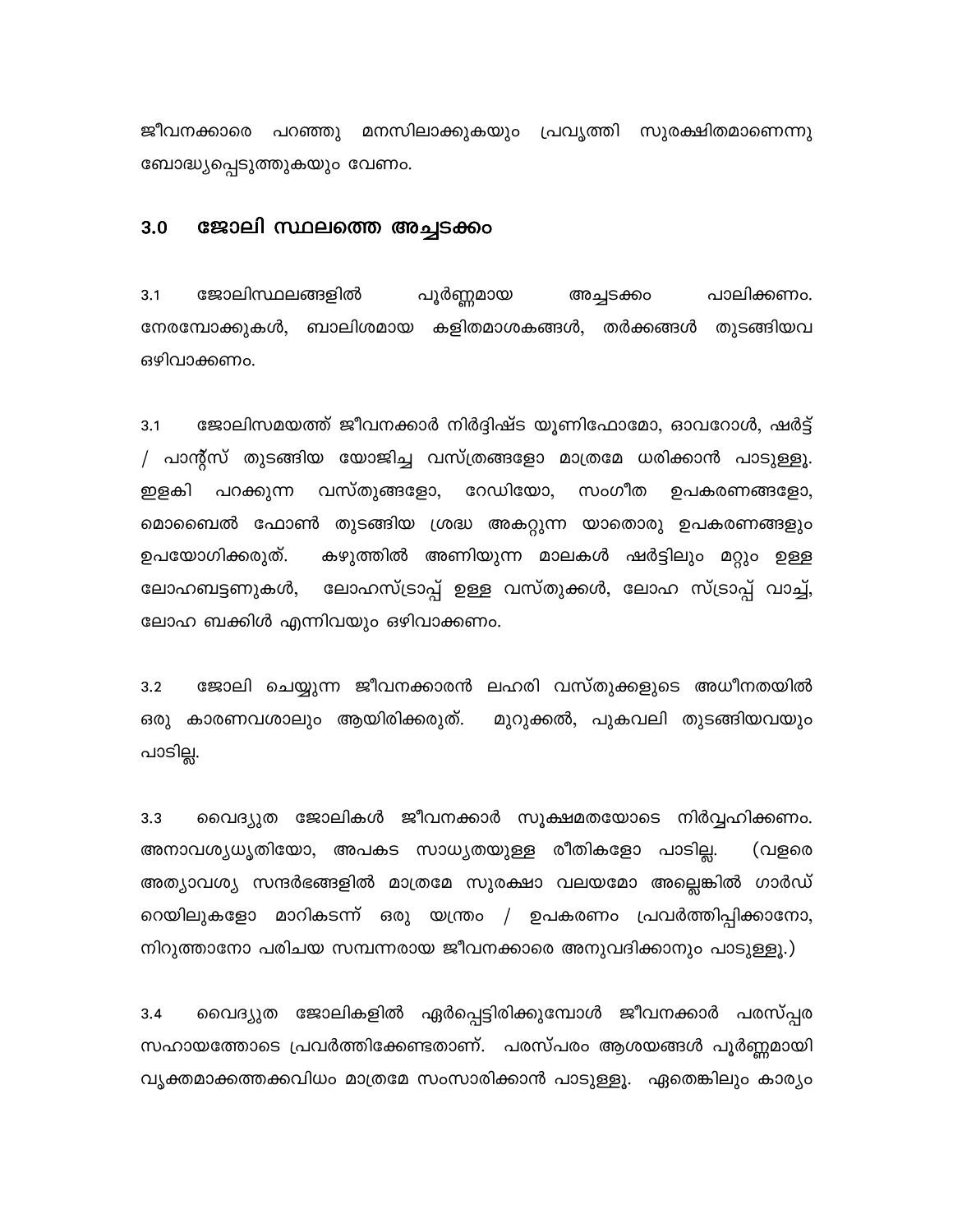അറിയിക്കാനോ നിർദ്ദേശങ്ങൾ നൽകാനോ കൈയ്യും  $\sqrt{2}$ കൊടിയും വീശിക്കാണിക്കാനോ ആംഗ്യഭാഷ ഉപയോഗിക്കുവാനോ പാടില്ല.

 $3.5$ ജോലിയുടെ നേരിട്ടുള്ള മേൽനോട്ടം വഹിക്കുന്നയാളുടെ സമ്മതം കൂടാതെ ഒരു ജീവനക്കാരനും ജോലി സ്ഥലം വിട്ട് പോകാൻ പാടില്ല.

ജോലിക്ക് ഉപയോഗിക്കുന്ന ഉപകരണങ്ങളുടെയും വസ്തുക്കളുടേയും  $3.6$ ഉത്തരവാദിത്വം അത് കൈകാര്യം ചെയ്യുന്ന ജീവനക്കാരനായിരിക്കും.

 $3.7$ ജോലി ചെയ്യുന്നതിന് ആവശ്യമായ ദേഹരക്ഷോപാധികൾ ( പേഴ്സണൽ പ്രൊട്ടക്റ്റീവ് എക്യുപ്പ്മെന്റ്) നിർബന്ധമായും ധരിച്ചിരിക്കണം. അത് അതാത് ജീവനക്കാരന്റെയും മേൽനോട്ടക്കാരന്റേയും ഉത്തരവാദിത്വമാണ്.

പണിയായുധങ്ങളും  $3.8$ ജോലിസ്ഥലത്തും ഓഫീസിലും നിർമ്മാണ വസ്തുക്കളും അലക്ഷ്യമായോ അപകടകരമായ വിധത്തിലോ സൂക്ഷിക്കാൻ പാടില്ല. ഏണികൾ, കൈയ്യുപകരണങ്ങൾ (ഹാന്റ് ട്യൂൾസ്) തുടങ്ങിയവ തട്ടി വീഴുന്നതിനോ ഒരാളുടെ ദേഹത്തു വീഴുന്നതിനോ ഇടയാക്കരുത്. എണ്ണമയവും ജലാംശവും വഴുതി വീഴാൻ ഇടായാക്കുന്നതിനാൽ അവ ഉടൻ തുടച്ചു മാറ്റണം. ആണികൾ മൂർച്ചയുള്ള വസ്തുക്കൾ തുടങ്ങിയവ ഏറ്റവും സുരക്ഷിതമായി സൂക്ഷിക്കണം. പഴന്തുണികളും ഉച്ചിഷ്ടവും അവ നിക്ഷേപിക്കുന്നതിന് ഉദ്ദേശിച്ചിട്ടുള്ള പാത്രങ്ങളിൽ മാത്രം നിക്ഷേപിക്കുകയും അഗ്നി ബാധ തുടങ്ങിയ അപകടങ്ങൾ വരാത്ത വിധം സുരക്ഷിതമായി നീക്കം ചെയ്യുകയും വേണം.

മാനസികമായി 3.9 ജീവനക്കാർ ജാഗരൂഗരായിരിക്കേണ്ടതും, ജോലിയിൽ ശ്രദ്ധകേന്ദ്രീകരിക്കേണ്ടതും, അവർ വളരെയധികം ക്ഷീണിച്ചിരിക്കുമ്പോൾ അപകട സാദ്ധ്യതയുള്ള ജോലികൾ ചെയ്യിക്കുവാനും, സ്വയം ജോലി ചെയ്യാനും പാടില്ലാത്തതുമാകുന്നു.

വൈദ്യുതി വിതരണം ചെയ്യുന്ന ഉപകരണങ്ങളുടെയോ, ലൈനുകളുടെയോ  $3.10$ സമീപം ജോലിചെയ്യേണ്ടിവരുന്നവരും എന്നാൽ ആ ജോലി ചെയ്യുന്നതിൽ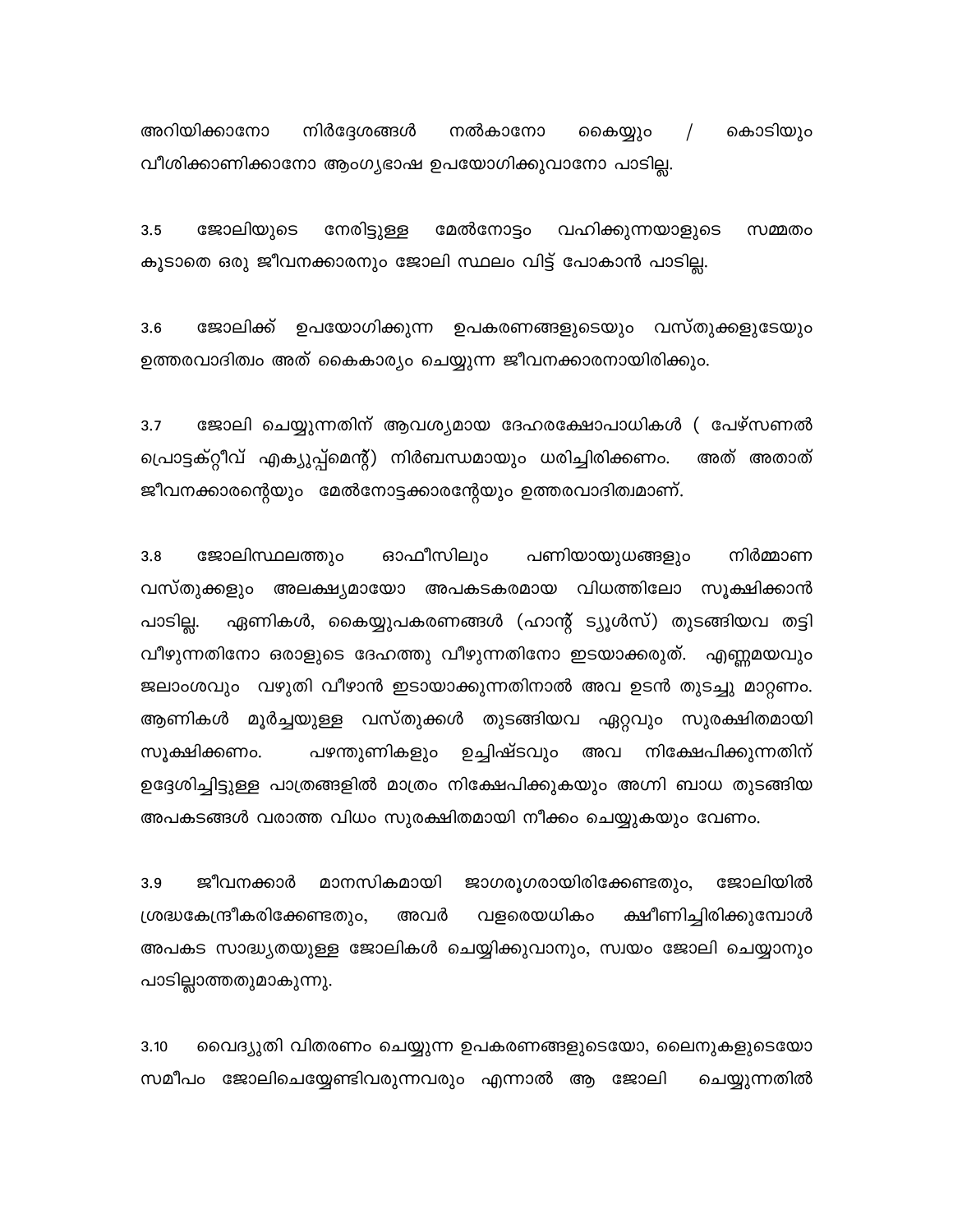അഭിമുഖീകരിക്കേണ്ടി വരുന്ന ആപത്തുകളെപ്പറ്റി അറിയാത്തവരുമായ ജീവനക്കാരോടൊപ്പം വേണ്ടവിധം യോഗ്യത സമ്പാദിച്ചവനും, അധികാരപ്പെടുത്തപ്പെട്ടവനുമായ ആൾ ഉണ്ടായിരിക്കേണ്ടതാണ്. അങ്ങനെയുള്ള ജീവനക്കാർ അപ്രകാരം കൂടെവരുന്ന ആളുടെ നിർദ്ദേശങ്ങൾ കർശനമായി അനുസരിക്കേണ്ടതുമാകുന്നു.

ഇടി, മിന്നൽ ഉള്ളപ്പോൾ നിർബന്ധമായും ഇവക്കായി ലൈനിൽ പ്രത്യേക  $3.11$ എർത്തിംഗ് ചെയ്തശേഷം മാത്രമേ ജോലിചെയ്യാവൂ.

#### ജോലികൾ സുരക്ഷാ 4.0 വൈദ്യുത ചെയ്യേണ്ട ക്രമവും ഉപായങ്ങളും

എല്ലാ വൈദ്യുത ജോലികളും ക്രമമായും ചിട്ടയായും മാത്രമേ ചെയ്യാനും  $4.1$ മേൽനോട്ടം വഹിക്കാനും പാടുള്ളൂ. അപ്രകാരം ചെയ്യുന്നത് അപകട സാധ്യത പരമാവധി ഒഴിവാക്കുന്നതിനു സഹായിക്കും.

ജോലികൾ ആരംഭിക്കുന്നതിനു മുമ്പ് ശ്രദ്ധിക്കേണ്ട കാര്യങ്ങൾ  $4.2$ 

അനുവാദം വാങ്ങൽ (പെർമിഷൻ)  $1.$ 

ഉപയോഗത്തിലിരിക്കുന്ന വൈദ്യുത ലൈനുകളിലോ ഉപകരണങ്ങളിലോ ഏതെങ്കിലും ജോലി ചെയ്യേണ്ടി വന്നാൽ ആ ജോലിക്ക് മേൽനോട്ടം വഹിക്കുന്നയാൾ ബന്ധപ്പെട്ട അധികാരികളിൽ നിന്ന് രേഖാമൂലം അനുവാദം (പെർമിറ്റ് to വർക്ക്) വാങ്ങണം. (വകുപ്പ് 5 ശ്രദ്ധിക്കുക).

വൈദ്യുതി വിച്ഛേദിക്കൽ (ഡിസ്കണക്ഷൻ ആന്റ് ഐസൊലേഷൻ)  $2.$ അനുവാദം ലഭിച്ചു കഴിഞ്ഞാൽ ജോലി ചെയ്യാനുദ്ദേശിക്കുന്ന ഭാഗത്തേക്ക് വൈദ്യുതി വരാൻ സാധ്യതയുള്ള എല്ലാ ബന്ധങ്ങളും സ്വിച്ചുകൾ, ഫ്യൂസുകൾ, കട്ടൗട്ടുകൾ തുടങ്ങിയവ ഉപയോഗിച്ച് വിച്ഛേദിക്കണം. വൈദ്യുതി പ്രവാഹം നിലച്ചു കഴിഞ്ഞാൽ ജോലി ചെയ്യേണ്ട ഭാഗം ഐസൊലെറ്ററുകൾ, ഡിസ്കണക്ടറുകൾ അല്ലെങ്കിൽ വ്യക്തമായ മറ്റു മാർഗ്ഗങ്ങൾ ഉപയോഗിച്ച്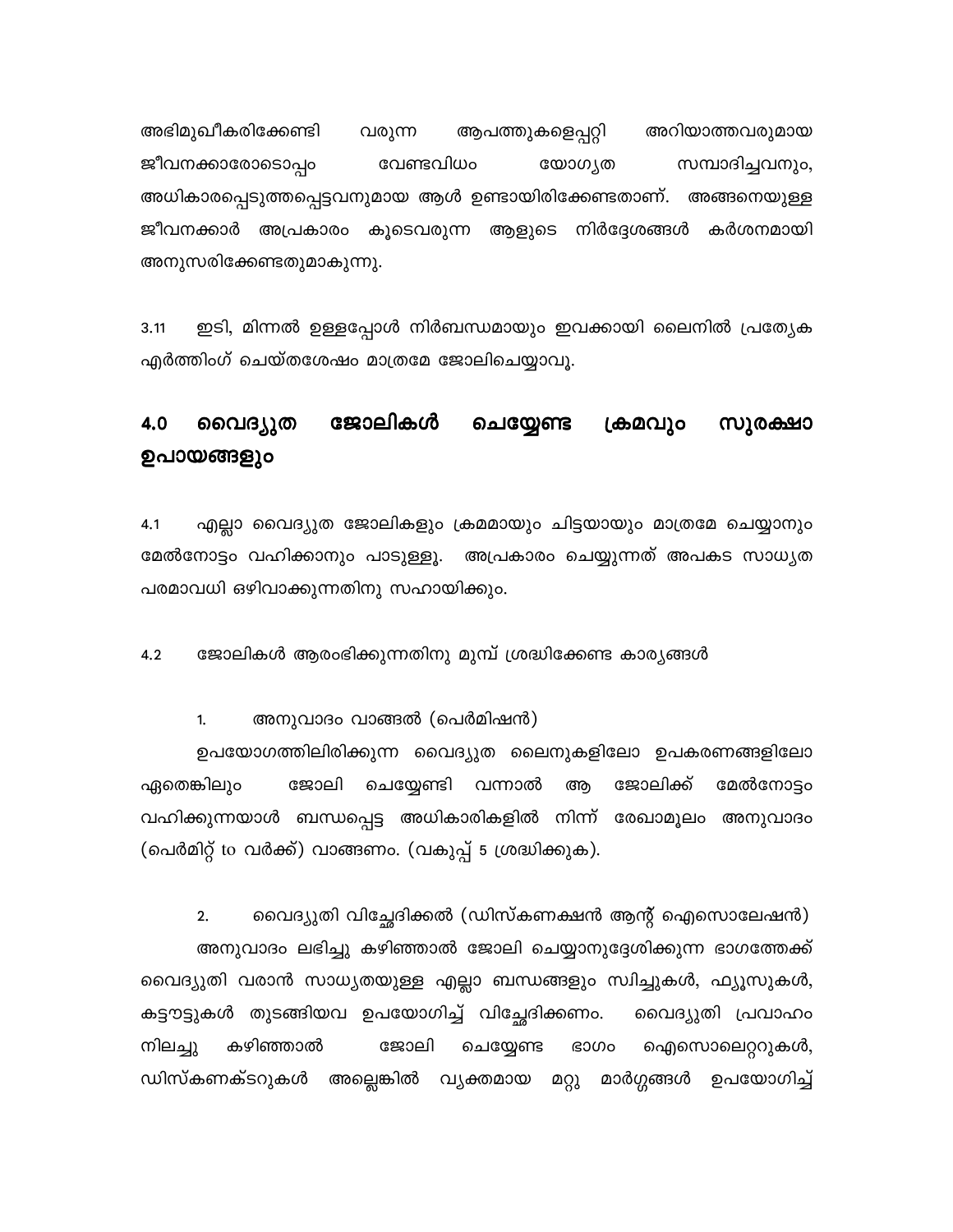വൈദ്യുതി കടന്നുപോകുന്ന മറ്റ് ഭാഗങ്ങളിൽ നിന്ന് ആകസ്മികമായി പോലും വൈദ്യുതി പ്രവാഹം ഉണ്ടാകാത്ത വിധം ഒറ്റപ്പെടുത്തണം. വൈദ്യുതി പരമായി ഒരു സർക്യൂട്ട് ഭാഗം ഒറ്റപ്പെടുത്തുന്നതിന് എയർ ബ്രേക്ക് സ്വിച്ചുകൾ / / ലിങ്ക് എന്നിവ ഉപയോഗിച്ച് 'വായുമധ്യ' ത്തിൽ ഐസൊലേറ്ററുകൾ വേർപ്പെടുത്തണം. സബ്സ്റ്റേഷനുകളിൽ ബ്രേക്കർ 'റേക്ക്–ഔട്ട്' എല്ലാ ഫേസും എല്ലാ വിച്ഛേദക ഉപകരണങ്ങളുടെ ചെയ്തിരിക്കണം. ടെർമിനലുകളും ബൽറ്റും ആവശ്യത്തിന് ദൂരം അകന്ന് മാറിയിട്ടുണ്ടെന്ന് പരിശോധിച്ച് ഉറപ്പുവരുത്തണം.

മുന്നറിയിപ്പ് നൽകലും പൂട്ടിയിടലും : (ഇഷ്യൂ ഓഫ് നോട്ടീസ് & 3. ലോക്കിംഗ്)

ജോലി ചെയ്യേണ്ട ഭാഗം മേൽപ്പറഞ്ഞ രീതിയിൽ ഒറ്റപ്പെടുത്തി കഴിഞ്ഞാൽ ഫ്യൂസ്, ഐസൊലേറ്റർ, ബ്രേക്കറുകൾ എന്നിവ കൂട്ടിവയ്ക്കുകയും സ്വിച്ച്. 'അപായം–ജീവനക്കാർ ജോലി ചെയ്യുന്നു– പ്രവർത്തിപ്പിക്കരുത് ' എന്ന മുന്നറിയിപ്പ് ബോർഡുകൾ സ്ഥാപിക്കുകയും ചെയ്യണം. ആവശ്യമെന്നു കണ്ടാൽ, പ്രത്യേകിച്ച് ജോലിസ്ഥലത്തിനടുത്ത് വൈദ്യുത പ്രവാഹമുള്ള ലൈനുകളോ ചലിക്കുന്ന യന്ത്രങ്ങളോ ഉണ്ടെങ്കിൽ, സ്ക്രീനുകളോ, കയറോ ഉപയോഗിച്ച് 'സുരക്ഷിതമേഖല ് വേർത്തിരിക്കണം. പ്രസ്തുത മേഖലയ്ക്കപ്പുറം അപകടമേഖലയാണെന്ന് സൂചിപ്പിക്കുന്ന ബോർഡുകൾ, മറ്റു ജോലിക്കാർക്കും പൊതുജനങ്ങൾക്കും മുന്നറിയിപ്പ് നൽകുന്നതിനായി സ്ഥാപിക്കണം.

4. അപായസാദ്ധ്യതകൾ മനസ്സിലാക്കുകയും സുരക്ഷാ ഉപകരണങ്ങളുടെ പര്യാപ്തത പരിശോധിക്കുകയും. (Identifying possible hazards and verifying safety equipments)

ഏതുജോലിചെയ്യുന്നതിനു മുൻപും മേൽനോട്ടംവഹിക്കുന്ന ജോലി ചെയ്യുവാൻ പോകുന്ന ഉപകരണങ്ങളിലുണ്ടാകാൻ ഉദ്യോഗസ്ഥൻ അപകടങ്ങൾ എന്തൊക്കെയാണെന്നും അതിനുവേണ്ട സാധ്യതയുള്ള പരിശോധിച്ചു സുരക്ഷാമുൻകരുതലുകളെന്തൊക്കെയാണെന്നും ഉപകരണങ്ങൾ പൂർണ്ണസുരക്ഷയ്ക്ക് മനസ്സിലാക്കേണ്ടതും ലഭ്യമായ പര്യാപ്തമാണ് എന്ന് ഉറപ്പുവരുത്തേണ്ടതും ഈ വിവരങ്ങൾ ജോലിക്കാരെ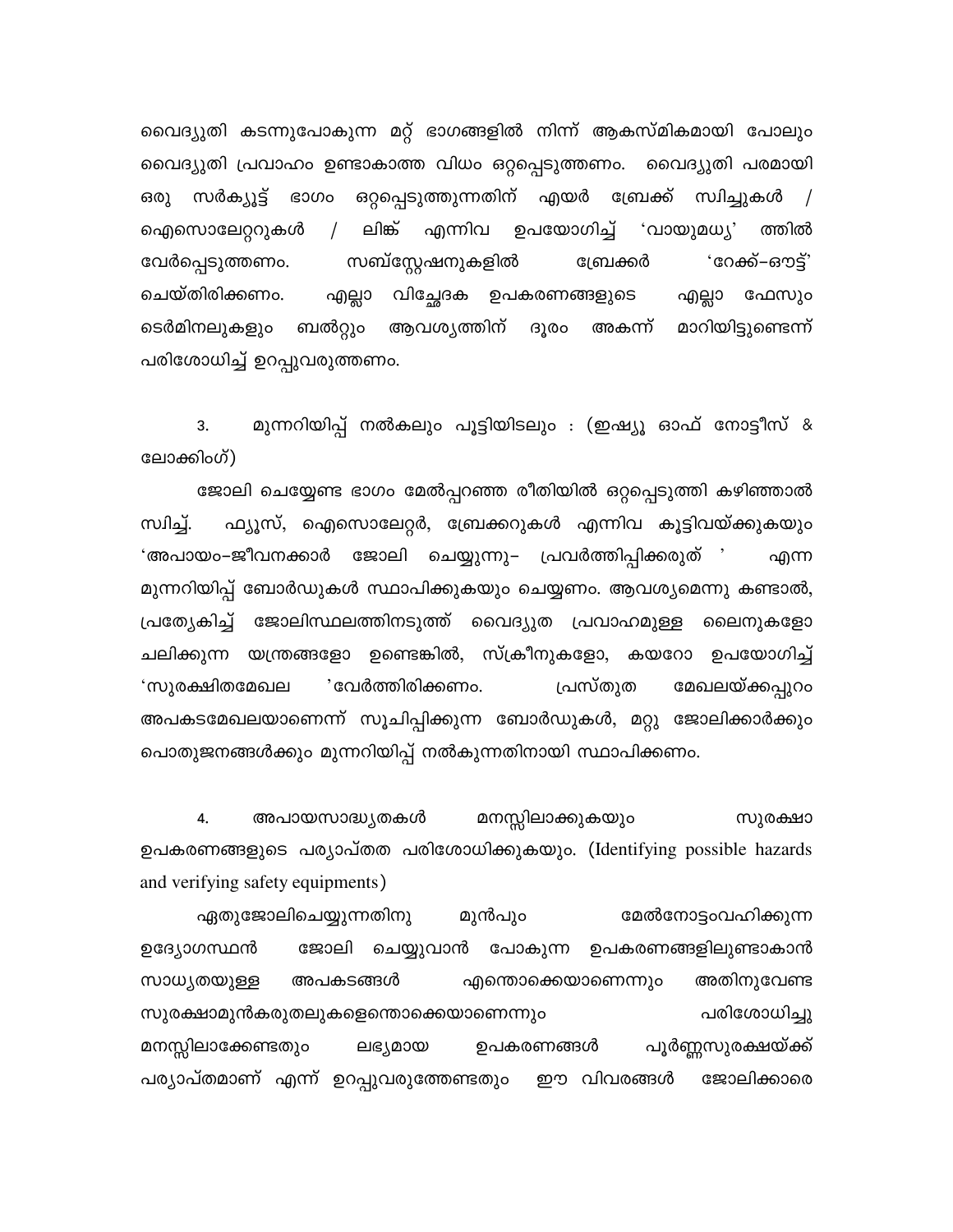പറഞ്ഞുമനസിലാക്കേണ്ടതുമാണ്. ജോലിചെയ്യുന്നവർ றூ വിവരങ്ങൾ പൂർണ്ണമായും മനസിലാക്കി എന്നുറപ്പുവരുത്തുവാൻ ഇവ ഒരു കാർഡിലോ പുസ്തകത്തിലോ രേഖപ്പെടുത്തി (Job Card) വെക്കേണ്ടതും പരിശോധനകൾക്ക് ലഭ്യമാക്കേണ്ടതുമാണ്.

മുക്തമായതും ആവശ്യത്തിന് വോൾട്ടതശേഷിയുള്ളതുമായ ഒരു 5. ടെസ്റ്ററുപയോഗിച്ച് പരിശോധിച്ച് ലൈനിൽ / ഉപകരണത്തിൽ വോൾട്ടേജ് വൈദ്യുതി ഇല്ലെന്നുറപ്പുവരുത്തണം.

നിർവ്വീര്യമാക്കൽ (ഡിസ്ചാർജ്ജിംഗ്) 6.

വൈദ്യുതി വിച്ഛേദിച്ചു കഴിഞ്ഞാലും കേബിളുകളിലും ലൈനുകളിലും ഉപകരണങ്ങളിലും ശേഷിക്കാനിടയുള്ള വൈദ്യുത ചാർജ്ജ്, എർത്ത് റോഡ് മുതലായ ഉപകരണങ്ങൾ ഉപയോഗിച്ച് ഭൂമിയിലേക്ക് അയച്ച് നിർവ്വീര്യമാക്കണം.

 $7.$ ഷോർട്ടിംഗും താത്കാലിക എർത്തിംഗും

വൈദ്യുത ഉപകരണങ്ങൾ മേൽപ്പറഞ്ഞ പ്രകാരം നിർവ്വീര്യമാക്കിയതിനുശേഷം ജോലിസ്ഥലത്തേക്ക് വൈദ്യുതി പ്രവഹിക്കാൻ വഴിയുള്ള എല്ലാ ലൈനുകളുടെയും കേബിളുകളുടെയും മൂന്ന് ഫേസുകളും എർത്ത് / ന്യൂട്രൽ സ്ട്രീറ്റ് മെയിനുകളും പരസ്പരം ബന്ധിപ്പിച്ച് ഷോർട്ട് ചെയ്യുകയും താത്കാലിക എർത്തിംഗ് നൽകി സൂക്ഷിക്കുകയും ചെയ്യണം. അതിനുശേഷം വൃക്തമായ പരിശോധനകൾ നടത്തി ഉപകരണങ്ങളിൽ / ലൈനുകളിൽ ജോലി ആരംഭിക്കാവുന്നതാണ്.

ജീവനക്കാർ  $4.3$ യാതൊരുകാരണവശാലും താഴെപ്പറയുന്ന അവസ്ഥയിൽ ലൈനിനു  $\sqrt{2}$ ഉപകരണത്തിന് സമീപം പോകാനോ, ജോലി ഒരു ആരംഭിക്കുവാനോ പാടില്ല.

ജോലി ചെയ്യുവാനുള്ള അനുവാദം ലഭിച്ചിട്ടില്ലെങ്കിൽ  $1.$ 

ലൈനിൽ / ഉപകരണങ്ങളിൽ വൈദ്യുതി പ്രവാഹം  $2.$ വിച്ചേദിച്ച് ഒറ്റപ്പെടുത്തിയിട്ടില്ലെങ്കിൽ.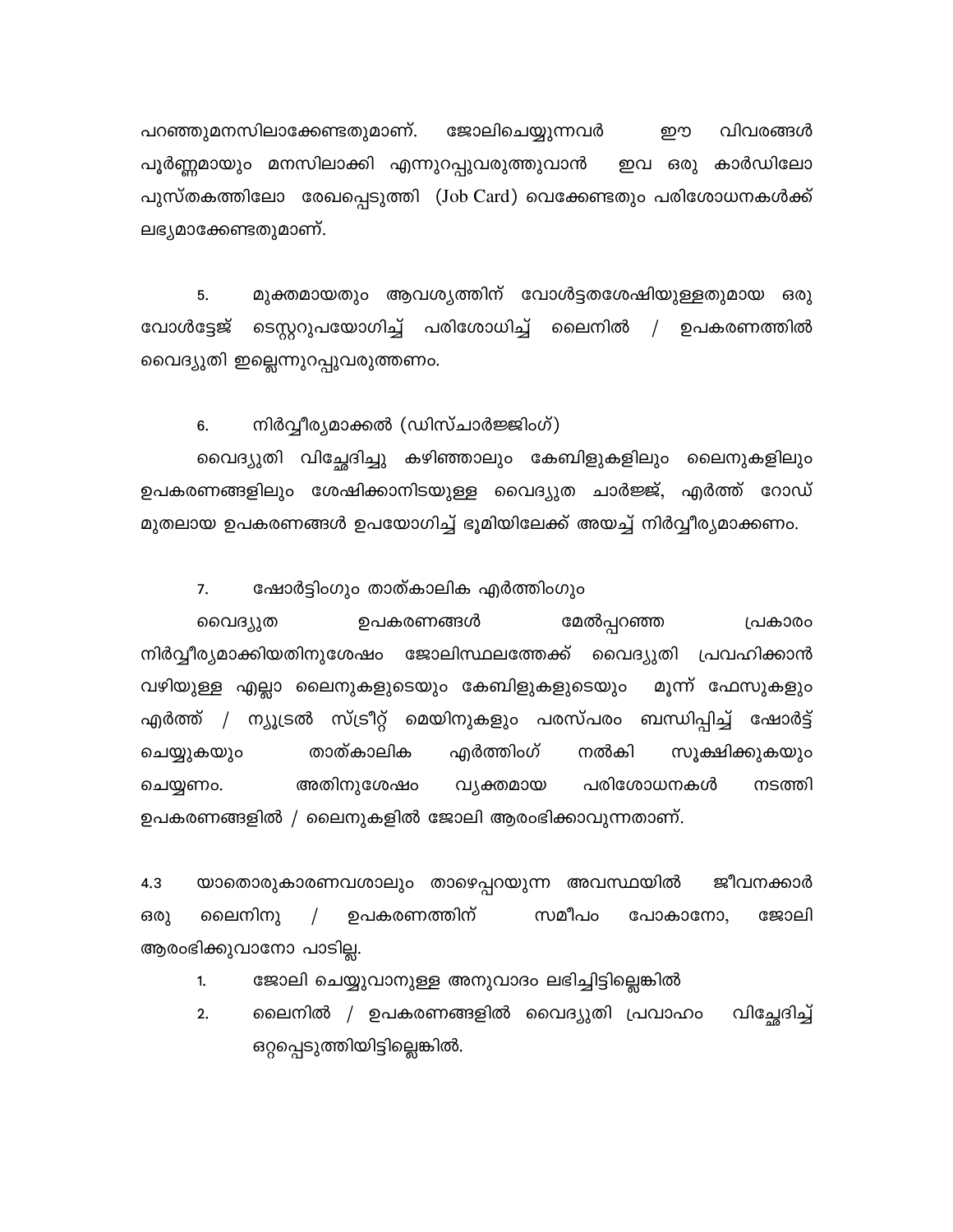ജോലി ചെയ്യുന്ന ഭാഗത്ത് എല്ലാവശങ്ങളിലും വൈദ്യുതവാഹികൾ 3. ഷോർട്ട് ചെയ്ത് താൽക്കാലിക എർത്തിംഗ് നൽകിയിട്ടില്ലെങ്കിൽ.

മേലുദ്യോഗസ്ഥന്റെ (അധികാരപ്പെടുത്തിയ ആളിന്റെ) 4. ഒരു മേൽനോട്ടമില്ലെങ്കിൽ.

തുടങ്ങുന്നതിനു മുമ്പ് ജോലിയാണ് ജോലികൾ എന്ത്  $4.4$ വൈദ്യുത ചെയ്യേണ്ടതെന്ന് ആവശ്യമെങ്കിൽ സുരക്ഷിതമായി എപ്രകാരമാണ് ആ ജോലി നിർവ്വഹിക്കേണ്ടതെന്നും ജോലിയുടെ മേൽനോട്ടം വഹിക്കുന്ന ആൾ ജീവനക്കാരോട് വിശദീകരിച്ചിരിക്കണം. ജോലി അവർ ചെയ്യുന്ന ഭാഗത്തിനടുത്തുള്ള മറ്റ് ലൈനുകളെപ്പറ്റിയും ഉപകരണങ്ങളെപ്പറ്റിയും അവയിൽ നിന്നുള്ള അപകടസാദ്ധ്യതയെപ്പറ്റിയും മേൽനോട്ടക്കാരൻ മുന്നറയിപ്പ് നൽകണം. അവയുടെ സ്ഥാനം അക്ഷരം / നമ്പർ / നിറം/ പേര് എന്നിവ കൊണ്ട് പ്രത്യേകം വേർതിരിച്ച് കാണിക്കണം.

 $4.5$ ഉന്നതവോൾട്ടേജിലുള്ള പവർലൈനുകൾക്ക് അടുത്തോ സബ്സ്റ്റേഷനടുത്തോ ടെലിഫോൺ ലൈനുകളുടെ സമീപമോ, മിന്നൽവാഹി (ലൈറ്റനിംഗ് അറസ്റ്റർ) സമീപമോ ജോലി ചെയ്യുമ്പോൾ ചില കളുടെ മഴ ഉള്ളപ്പോൾ) പ്രസ്തുത ഉപകരണങ്ങൾ സന്ദർഭങ്ങളിൽ (ഇടി, മിന്നൽ, അതിവോൾട്ടത ആർജിക്കുവാൻ സാധ്യതയുള്ളതിനാൽ യുക്തമായ രക്ഷോപായം എടുത്തിരിക്കണം.

കുറിപ്പ്  $\cdot$  :-ട്രാൻസ്ഫോർമർ, ഔട്ട്ഡോർ മ്രേഷക്കർ, സ്ട്രക്ച്ചറുകൾ എന്നിവയിൽ പണിയെടുക്കുമ്പോൾ അതിൽ കയറുവാനായി ഏണി ഉപയോഗിക്കണം. അബദ്ധവശാൽ മറ്റുപകരണങ്ങളിൽ കയറി അപകടം ഉണ്ടാകാതിരിക്കാൻ ഈ രീതി ഉപകരിക്കും.

- ജോലിചെയ്യുമ്പോൾ ശ്രദ്ധിക്കേണ്ട കാര്യങ്ങൾ  $4.7$ 
	- ജീവനക്കാർ ജോലിക്കും നിർദ്ദേശിച്ചിട്ടുള്ളതും ഓരോ 1. യോചിച്ചതുമായ ഉപയോഗിക്കാൻ ഉപകരണങ്ങൾ മാത്രമേ പാടുള്ളൂ.
	- $2.$ ജോലിസ്ഥലത്തും അതിനുചുറ്റുമുള്ള വഴികളിലും ആവശ്യത്തിന് പ്രകാശം ഉണ്ടായിരിക്കണം. അവിടെ മാർഗ്ഗതടസ്സങ്ങൾ പാടില്ല.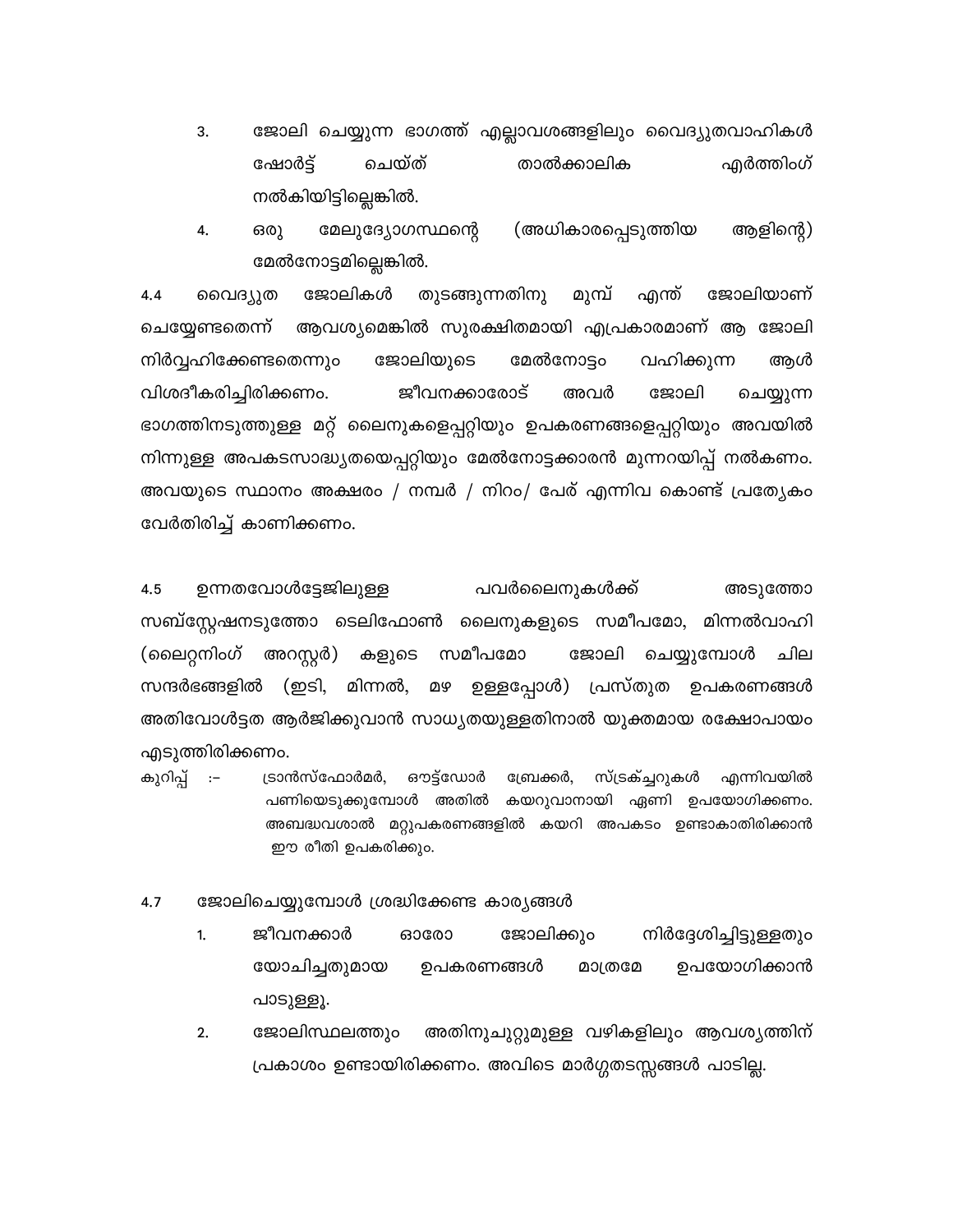- ഉയരങ്ങളിൽ ജോലി 3. ജീവനക്കാർ ചെയ്യേണ്ട സന്ദർഭങ്ങളിൽ, ഏണികൾ, പോസ്റ്റുകൾ, വൃക്ഷ ശിഖരങ്ങൾ, തട്ട്, എടുപ്പ്, മതിൽ തുടങ്ങിയവയ്ക്ക് വേണ്ടത്ര ബലമുണ്ടെന്ന് ഉറപ്പുവരുത്താതെ അവയിൽ കയറാൻ പാടില്ല. താഴെ വീഴുകയോ തെന്നി വീഴുകയോ, വൈദ്യുതി പ്രവാഹമുള്ള മറിഞ്ഞുവീഴുകയോ ചെയ്യാതിരിക്കാൻ സ്ഥലത്തേക്ക് സേഫ്റ്റി "ഗാർഡ് ബൽറ്റുകൾ ആവശ്യമെങ്കിൽ റോപ്പുകളും'' ഉപയോഗിച്ചിരിക്കണം.
- അതിന്റെ നിർമ്മാതാക്കൾ 4. ഓരോ ഉപകരണങ്ങൾക്കും നിർദ്ദേശിച്ചിട്ടുള്ള സകല സുരക്ഷാ ക്രമീകരണങ്ങളും ജോലിക്രമവും പാലിച്ചിരിക്കണം.
- ഏത് ജോലി ചെയ്യുന്നതിന് തയ്യാറെടുക്കുമ്പോഴും പൂർണ്ണമായും 5. അറിയാവുന്ന കാര്യങ്ങൾ മാത്രം ചെയ്യുകയും അറിയാത്തവയുടെ വിശദാംശങ്ങൾ മേൽനോട്ടക്കാരനോടോ മറ്റുമേലുദ്യോഗ സ്ഥരോടോ ചോദിച്ചു മനസ്സിലാക്കിയതിനുശേഷം മാത്രമേ ചെയ്യുക പാടുള്ളൂ. (Ask if you don't know)
- കാരണവശാലും 6. സംബന്ധിച്ച യാതൊരു സുരക്ഷ കാര്യങ്ങളെപ്പറ്റിയുള്ള സംശയങ്ങൾക്ക് ശരിയായ ഉത്തരമറിയാത്ത മേലുദ്യോഗസ്ഥനടക്കമുള്ള ആരും തന്നെ മറുപടി പറയുവാൻ പാടില്ല. (Do not answer if you don't know)
- 7. വൈദ്യുതി എത്രകുറഞ്ഞ വോൾട്ടതയിലും അപകടകാരിയായി കണക്കാക്കണം. വൈദ്യുതി പ്രവാഹമുണ്ടോ എന്നറിയുന്നതിനായി ടെസ്റ്റ് ലാമ്പ്, സ്പർശിക്കാൻ പാടില്ല. ശരീരഭാഗങ്ങൾകൊണ്ട് മീറ്റർ, വോൾട്ടു ടെസ്റ്റർ തുടങ്ങിയ ഉപകരണങ്ങൾ മാത്രമേ ഇക്കാര്യത്തിൽ ഉപയോഗിക്കാൻ പാടുള്ളൂ.

കുറിപ്പ് :1. പരിശോധനയ്ക്കായി ടെസ്റ്റ് ലാമ്പുകൾ ഉപയോഗിക്കുമ്പോൾ ലാമ്പുകൾ കത്തുന്നുവെങ്കിൽ അതിൽ വൈദ്യുതി പ്രവാഹം ഉള്ളതായി കണക്കാക്കാം. എന്നാൽ പ്രകാശിക്കുന്നില്ലെങ്കിൽ വൈദ്യുതിയില്ലെന്നു കരുതുവാൻ പാടില്ല. ലാമ്പ് ലാമ്പുകൾ കത്തുവാൻ വേണ്ട വോൾട്ടേജില്ലാത്തതുകൊണ്ടോ അല്ലെങ്കിൽ ലാമ്പിന്റെ ബൾബോ വയറോ ബൾബ് ഇളകിയതു കൊണ്ടോ, ഫ്യൂസായതു കൊണ്ടോ പ്രകാശിക്കാതെയിരിക്കാൻ സാദ്ധ്യതയുണ്ട്.

കുറിപ്പ് 2 :250 വോൾട്ട് ടെസ്റ്റ് ലാമ്പുകൾക്ക് കട്ടിയുള്ള ഇൻസുലേഷൻ ഉണ്ടായിരിക്കണം. (സ്ക്രൂ ക്യാപ്പ് ബൾബുകൾ ഉപയോഗിക്കരുത്)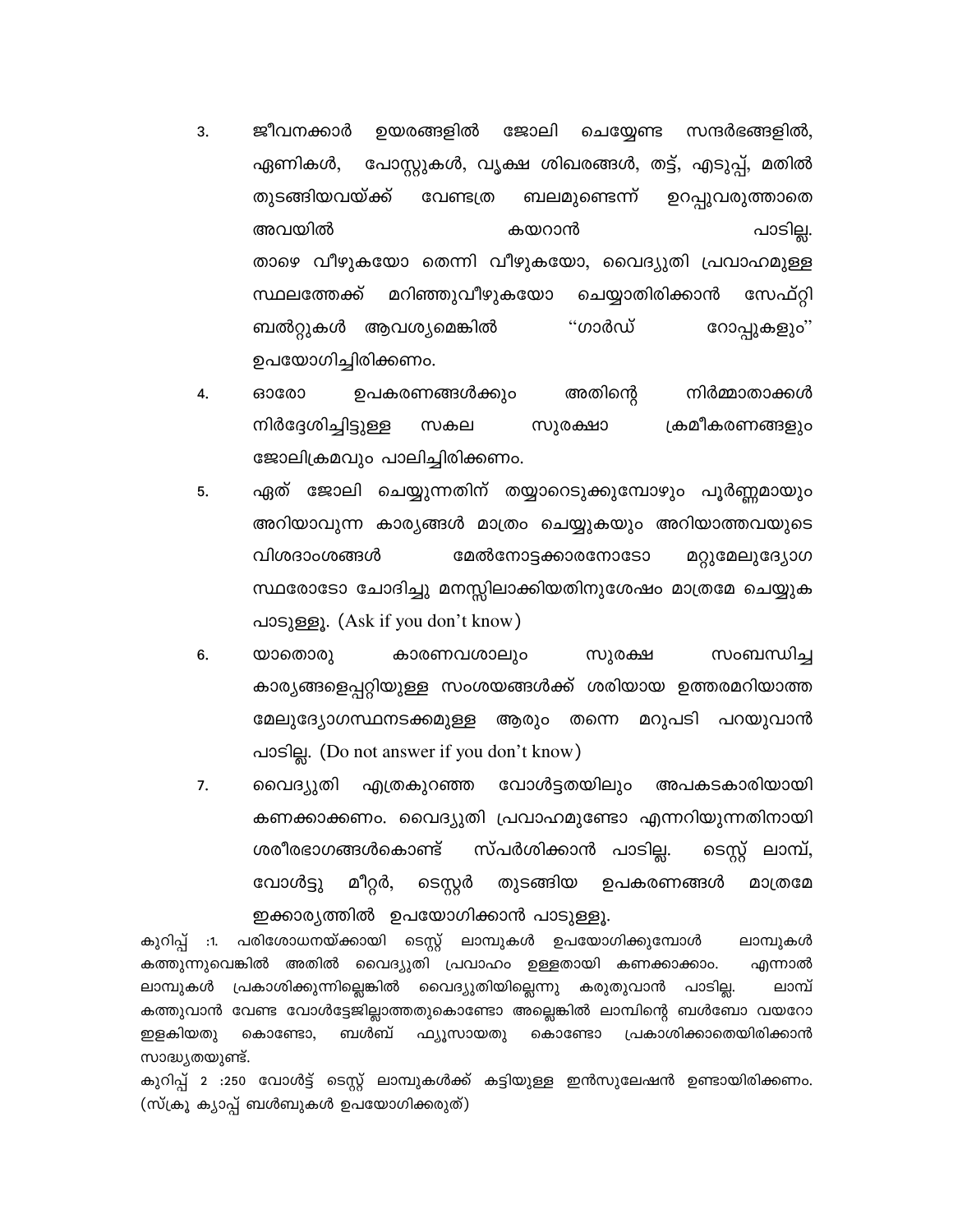വിതരണ പരിഹിക്കുമ്പോൾ 4.8 വൈദ്യുത തകരാറുകൾ തകരാറിന്റെ യഥാർത്ഥ കാരണം കണ്ടുപിടിച്ച് വേണ്ട വിധം പരിഹരിച്ചിട്ടുണ്ടെന്ന് പരിശോധിച്ച് ഉറപ്പു വരുത്തിയശേഷമേ വൈദ്യുതി പുനസ്ഥാപിക്കാവൂ. .

4.9 ജോലികൾ പൂർത്തിയാക്കിയതിനു ശേഷം ശ്രദ്ധിക്കേണ്ട കാര്യങ്ങൾ

- നിർമ്മാണ ജോലിക്കാരും ഉപകരണങ്ങളും വസ്തുക്കളും  $1.$ പാഴ്വസ്തുക്കളും സുരക്ഷിത സ്ഥാനത്ത് മാറ്റുക.
- പൂർത്തിയാക്കിയ ജോലി ശരിയായ രീതിയിലും പൂർണ്ണമായും  $2.$ ചെയ്തിട്ടുണ്ട് എന്ന് ഉറപ്പുവരുത്തുക. ആവശ്യമെങ്കിൽ മെഗർ തുടങ്ങിയ ഉപകരണങ്ങൽ ഉപയോഗിച്ച പരിശോധന നടത്തണം. ജോലികഴിഞ്ഞ് വയറിംഗ് അവശേഷിക്കുന്ന കമ്പിത്തുണ്ടുകൾ, കഷ്ണങ്ങൾ മുതലായവ യാതൊരു കാരണവശാലും ജോലിസ്ഥലത്ത് ഉപേക്ഷിക്കരുത്.
- 3. താത്ക്കാലിക എർത്തിംഗും ഷോർട്ടിംഗും നീക്കുക. അപായ ബോർഡുകൾ നീക്കുക.
- സിച്ച് ഐസൊലേറ്റർ എന്നിവ പ്രവർത്തിപ്പിച്ച് 4.  $\frac{1}{2}$ വൈദ്യുത പ്രവാഹത്തിന് സാദ്ധ്യമാക്കുക.
- പെർമിറ്റ് മടക്കി നൽകുക. 5.

കുറിപ്പ് : പുതുതായി നിർമ്മിച്ച ലൈനുകളിൽ വൈദ്യുതി കടത്തിവിടുന്നതിനു മുമ്പ് നോട്ടീസ് പതിച്ചും നൽകിയും ആവശ്യത്തിന് പൊതുപ്രചാരണം നൽകിയിരിക്കണം.

#### $5.0$ ജോലി ചെയ്യാനുള്ള അനുവാദം (Permit to Work)

 $5.1$ ഉപയോഗത്തിലിരിക്കുന്ന വൈദ്യുത ലൈനുകളിലോ ഉപകരണങ്ങളിലോ ജോലി ചെയ്യേണ്ടതായി വരുമ്പോൾ, ജോലിയുടെ സ്വഭാവം, സമയദൈർഘ്യം തുടങ്ങിയ കാര്യങ്ങൾ പെർമിറ്റ് നൽകാൻ അധികാരമുള്ള ഉദ്യോഗസ്ഥനെ പെർമിറ്റിന് ബോദ്ധ്യപ്പെടുത്തി അപേക്ഷിക്കണം. ഗുണഭോക്താക്കൾക്ക് ഉണ്ടാകാവുന്ന വൈദ്യുത പ്രവാഹതടസ്സം പരമാവധി ഒഴിവാക്കുന്നതിനു വേണ്ട 'ലോഡ് ട്രാൻസ്ഫർ' നടത്തുന്നതിനും വേണ്ടത്ര നേരത്തേ അപേക്ഷിക്കണം.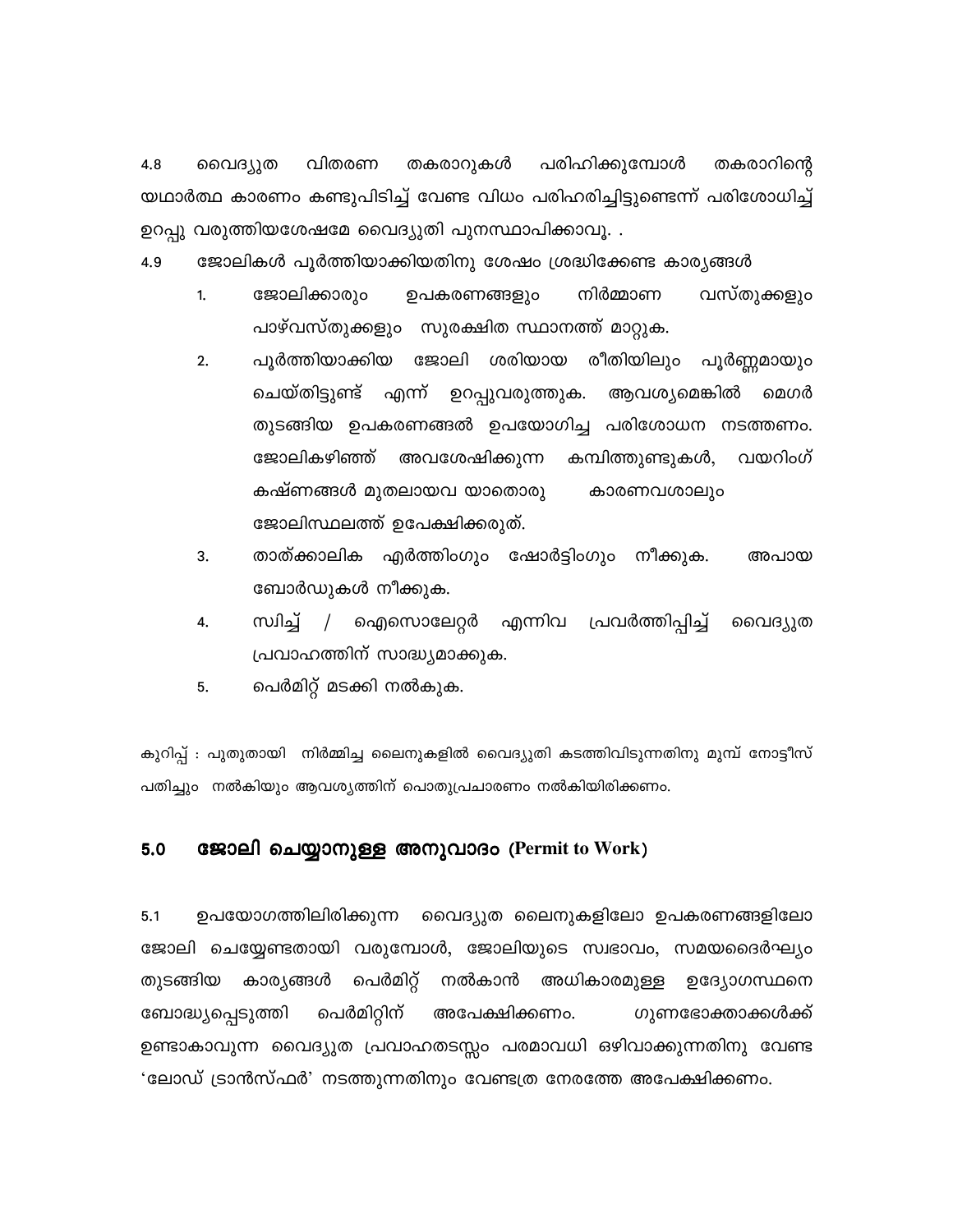പെർമിറ്റ് വാങ്ങാൻ അധികാരമുള്ള ഉദ്യോഗസ്ഥൻ മാത്രമേ പെർമിറ്റ്  $5.2$ വാങ്ങുവാനും പെർമിറ്റ് വാങ്ങാൻ അധികാരമുള്ള ഉദ്യോഗസ്ഥൻ മാത്രമേ പെർമിറ്റ് നൽകുവാനും പാടുള്ളൂ.

### താഴെപ്പറയുന്ന ഉദ്യോഗസ്ഥർക്കു മാത്രമേ പെർമിറ്റ് എടുക്കാൻ അധികാരമുള്ളൂ.

- ഒറ്റതിരിഞ്ഞു നിൽക്കുന്ന, ബാക് ഫീഡിംഗ് / ഇന്റർലിങ്ക് / ഡബിൾഫ്യൂസ് 1. എൽ.ടി.ലൈനുകൾ അതാത് സെന്ററിന്റെ സംവിധാമല്ലാത്ത ചാർജ്ജ് പദവിയിൽ വഹിക്കുന്ന ലൈൻമാന്റെയോ ഓവർസീയറുടേയോ കുറയാത്തയാൾ.
- സിസ്റ്റവുമായി  $2.$ മറ്റ് ലൈനുകളും കൂടുതൽ വോൾട്ടേജുള്ള ഓവാർസീയറുടെ പദവിയിൽ ബന്ധപ്പെട്ടുകിടക്കുന്ന ലൈനുകളും കുറയാത്തയാൾ.
- 11 കെ.വി. /22 കെ.വി/33 കെ.വി. സിസ്റ്റം സബ് എഞ്ചിനീയറുടെ 3. കുറയാത്തയാൾ. പദവിയിൽ
- 4. 66 കെ.വി.യും അതിനു മുകളിലുമുള്ള ലൈനുകളും ഉപകരണങ്ങളും അസി.എഞ്ചിനീയറുടെ പദവിയിൽ കുറയാത്ത ഒരാൾ.

കുറിപ്പ്: 1.എൽ.ടി./എച്ച്.ടി. ലൈനുകളിലെ പണികൾ തുടങ്ങുന്നതിന് മുമ്പ് കഴിവതും അതാത് കൂടുതൽ വോൾട്ടേജ് ഉള്ള ഉപകരണങ്ങളിൽ അസി.എഞ്ചിനീയറെ അറിയിക്കണം. അസി.എക്സി.എഞ്ചിനീയറെ അറിയിക്കണം. സാധ്യമാവുമ്പോഴെല്ലാം അദ്ദേഹം അത്തരം ജോലികൾ പരിശോധിക്കണം.)

പെർമിറ്റ്  $5.3$ നൽകാൻ അധികാരമുള്ള ഉദ്യോഗസ്ഥർ ജോലിചെയ്യേണ്ട ലൈനിലേക്കുള്ള / ഉപകരണത്തിലേക്കുള്ള വൈദ്യുതി പ്രവാഹം, ബന്ധപ്പെട്ട / സ്വിച്ച് തുടങ്ങിയ ഉപകരണങ്ങൾ ഉപയോഗിച്ച് നിറുത്തുകയും ബ്രേക്കർ ലൈനും ഉപകരണങ്ങളും രണ്ടു ഭാഗത്തുനിന്നും നിശ്ശേഷം വേർപ്പെടുത്തി വയ്ക്കുകയും ചെയ്യണം. സ്വിച്ചുകൾ ബ്രേക്കറുകൾ, ഫ്യൂസ് പാനൽ എന്നിവ പൂട്ടുകയും "അപകടം! ആളുകൾ പണിയെടുക്കുന്നു പ്രവർത്തിപ്പിക്കരുത് " എന്നീ ബോർഡുകൾ പ്രദർശിപ്പിക്കുകയും ചെയ്യണം.

ബാക്ക് ഫീഡിംഗിനുള്ള സാദ്ധ്യതയില്ലെന്ന് ഉറപ്പുവരുത്തിയതിനുശേഷം മാത്രം പെർമിറ്റ് നൽകേണ്ടതാണ്.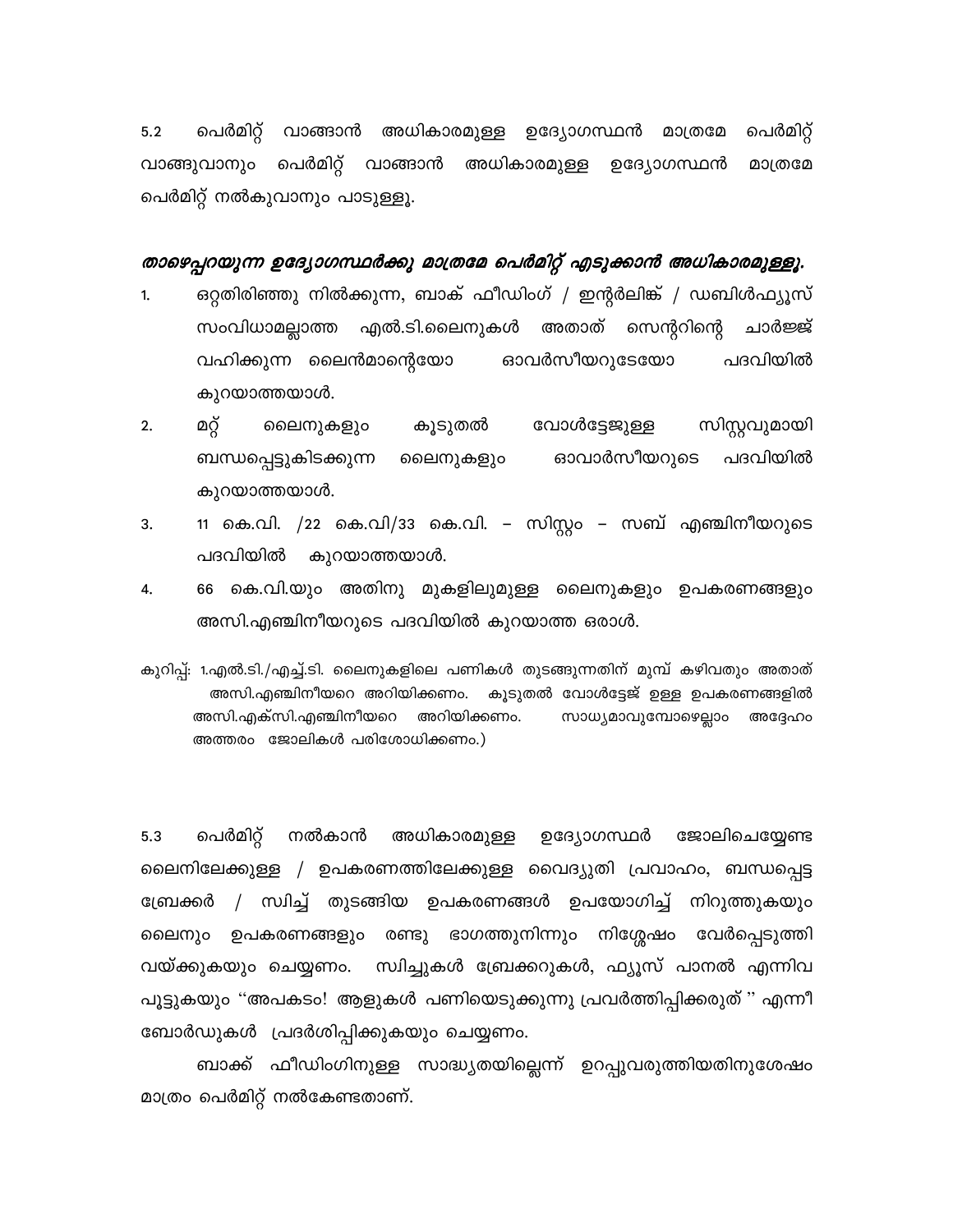പെർമിറ്റ് നൽകുന്നതിന് എടുത്ത എല്ലാ നടപടികളും ലോഗ് ബുക്കിൽ  $5.4$ പെർമിറ്റ് മടക്കി നൽകുന്നതുവരെ രേഖപ്പെടുത്തുകയും പ്രസ്തുത ലൈനുകളിൽ / ഉപകരണങ്ങളിൽ വൈദ്യുതി പ്രവഹിപ്പിക്കരുതെന്ന് പ്രത്യേകം ലോഗ് ബുക്കിൽ എഴുതണം.

പെർമിറ്റ് വാങ്ങുന്നയാൾ ജോലിചെയ്യാൻ ഉദ്ദേശിക്കുന്ന ലൈനിലേക്ക് /  $5.5$ ഉപകരണത്തിലേക്ക് തന്നെയാണ് വൈദ്യുതി വിച്ചേദിച്ചത് എന്ന് ഉറപ്പാക്കാൻ വിച്ഛേദിക്കൽ, ഡിസ്ചാർജ്ജ് ചെയ്യൽ തുടങ്ങിയ നടപടികൾ ശ്രദ്ധിക്കണം.

പെർമിറ്റ് അത് വാങ്ങിയ ആൾ 5.6 ജോലിക്കുള്ള തന്നെ കൈവശം ജോലിക്ക് നേരിട്ട് വഹിക്കേണ്ടതുമാണ്. സൂക്ഷിക്കേണ്ടതും മേൽനോട്ടം പെർമിറ്റ് ലഭിച്ചിട്ടില്ലെങ്കിൽ യാതൊരു ജീവനക്കാരനും ജോലിചെയ്യാനുള്ള പോസ്റ്റുകളിലോ സ്ടക്ച്ചറുകളിലോ മറ്റ് ഉപകരണങ്ങളിലോ ബന്ധപ്പെട്ട കയറ്റാനോ, കയറാനോ പ്രവർത്തിപ്പിക്കാനോ ശ്രമിക്കരുത്.

എച്ച്.ടി ലൈനുകളിൽ ജോലി ചെയ്യുമ്പോൾ എച്ച്.ടി ഫ്യൂസുകൾ ഊരിമാറ്റി  $5.7$ മാത്രം പ്രവാഹം വിച്ഛേദിച്ചാൽ പോര ; എപ്പോഴും ബന്ധപ്പെട്ട എ.ബി.സ്വിച്ച് / ബ്രേക്കർ കൊണ്ട് പ്രവാഹം വിച്ഛേദിക്കണം.

5.8 ഒറ്റപ്പെട്ട ട്രാൻസ്ഫോർമറുകളിലേക്കോ വളരെത്താഴ്ന്ന പ്രവാഹം ഉള്ള ലൈനുകളിലേക്കുള്ള എ.ബി.സ്വിച്ചുകൾ മാത്രമേ നേരിട്ട് വൈദ്യുതി വിച്ഛേദിക്കാൻ ഉപയോഗിക്കാൻ പാടുള്ളൂ. കൂടുതൽ വൈദ്യുതി പ്രവാഹമുള്ള ഭാഗത്ത് സബ്സ്റ്റേഷനിൽ നിന്ന് ലൈൻ ബ്ലിങ്ക് വാങ്ങി പ്രവാഹം നിറുത്തിയതിനു ശേഷമേ എ.ബി.സ്വിച്ച് പ്രവർത്തിപ്പിക്കാൻ പാടുള്ളൂ.

ഡബിൾ ഫീഡിംഗ്  $\sqrt{ }$ ഡ്യൂപ്ലിക്കേറ്റ് ഫീഡിംഗ് സംവിധാനമുള്ള 5.9 നിന്നും വൈദ്യുതി പ്രവാഹം വിച്ചേദിച്ച് ലൈനുകളിൽ രണ്ടു ഭാഗത്തു ഷോർട്ട് ചെയ്ത് ഒറ്റപ്പെടുത്തിയ ശേഷം ജോലികൾ എല്ലാ ലൈനുകളും എർത്തു ചെയ്തതിനുശേഷമേ ആരംഭിക്കാൻ പാടുള്ളൂ.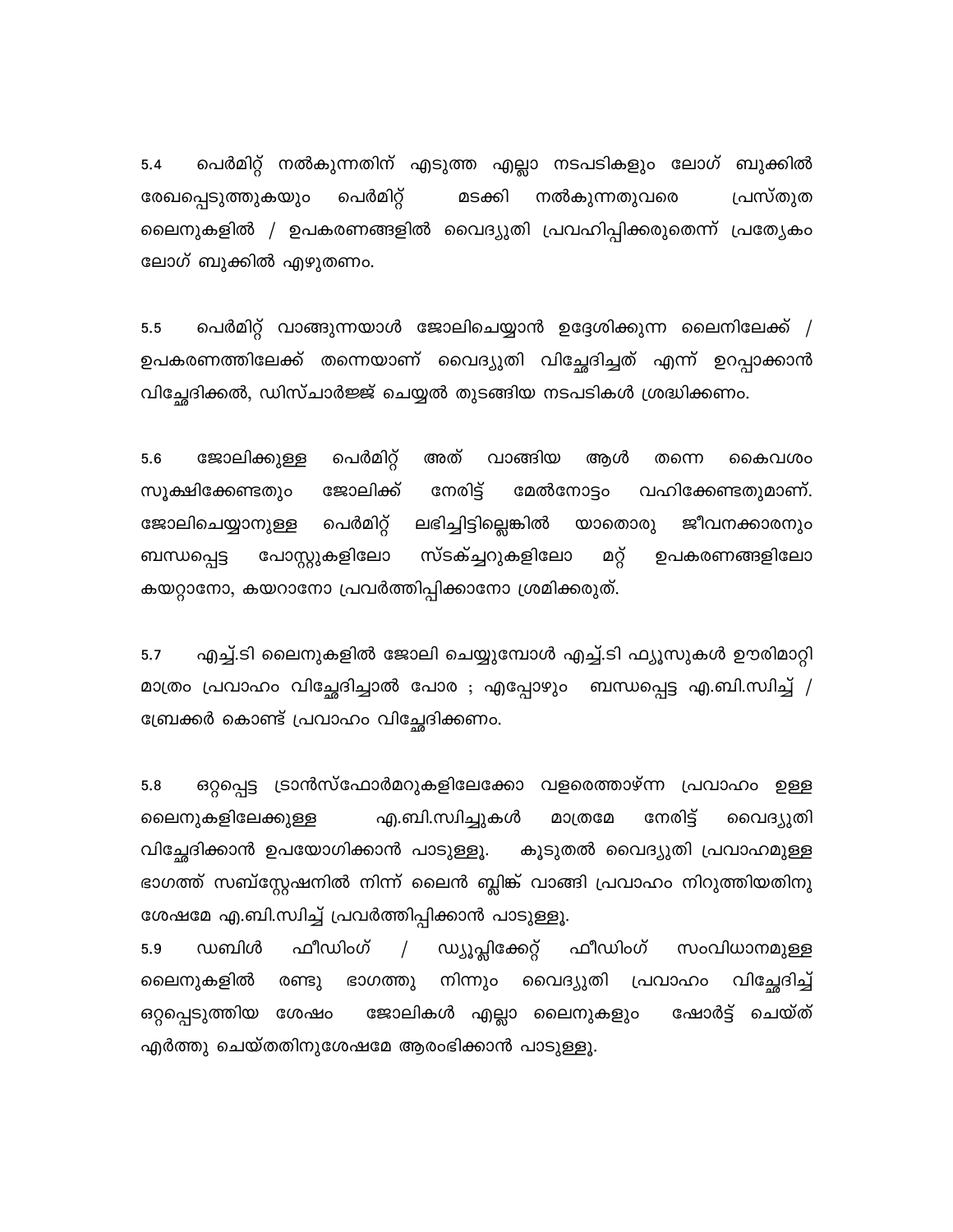പെർമിറ്റ് ഘട്ടങ്ങളിൽ 5.10 അടിയന്തിര /രേഖാമൂലം നൽകാൻ സാദ്ധ്യമല്ലെങ്കിൽ ഫോൺ മാർഗ്ഗം പെർമിറ്റ് നൽകാവുന്നതാണ്. എന്നാൽ സന്ദേശം വ്യക്തമായതായി ഉറപ്പാക്കിയിതിനുവേണ്ടി സന്ദേശം ലഭിച്ചയാൾ അത് അയച്ചയാളോട് സന്ദേശം പ്രത്യേകം വായിച്ചു കേൾപ്പിക്കേണ്ടതും അയാൾ അതു ശരിവയ്ക്കേണ്ടതുമാണ്. ഈ സന്ദേശം രണ്ടുപേരും പെർമിറ്റ് ബുക്കിൽ രേഖപ്പെടുത്തുകയും പെർമിറ്റ് ജോലി കഴിഞ്ഞതിനു ശേഷം ഇരുഭാഗത്തേക്കും താപാൽമാർഗ്ഗം അയച്ചുകൊടുക്കേണ്ടതുമാണ്.

പെർമിറ്റ് ബുക്ക് പ്രധാനപ്പെട്ട ഒരു രേഖയാണ് ബുക്കിലും എല്ലാ ഷീറ്റിലും 5.11 ക്രമനമ്പർ ഉണ്ടായിരിക്കണം. അനാവശ്യമായി ഷീറ്റുകൾ മാറ്റുകയോ മറ്റാവശ്യങ്ങൾക്ക് ഉപയോഗിക്കുകയോ ചെയ്യരുത്. മേലധികാരികൾ ഈ ബുക്ക് ഇടയ്ക്കിടെ പരിശോധിക്കണം.

എന്തെങ്കിലും കാരണവശാൽ പെർമിറ്റ് സമയത്തിനുള്ളിൽ ജോലി 5.12 ചെയ്തുതീർക്കാൻ സാധിച്ചില്ലെങ്കിൽ പെർമിറ്റ് നൽകിയ ആളെ പ്രസ്തുത വിവരം അറിയിക്കുകയും സമയം നീട്ടി വാങ്ങുകയും ചെയ്യണം.

5.13 ജോലി തീരുന്നതുവരെ പെർമിറ്റ് മേൽനോട്ടക്കാരൻ കൈവശം വയ്ക്കുകയും ജോലി അവസാനിക്കുമ്പോൾ, ''ലൈനിലോ ഉപകരണത്തിലോ ആളുകളോ സാധനങ്ങളോ ഇല്ലെന്നും ലൈൻ എർത്തിംഗ് മാറ്റിചിട്ടുണ്ടെന്നും അറിയിച്ച് പെർമിറ്റ് റദ്ദാക്കി പ്രസ്തുത ലൈനും ഉപകരണങ്ങളും ചാർജ്ജ് ചെയ്യാവുന്നതാണ് " എന്നും രേഖപ്പെടുത്തി മടക്കി നൽകണം.

5.13 (എ) പണിയെടുക്കുന്ന ആളുകളുടെ പേരുവിവരം രേഖപ്പെടുത്തി ജോലി അവസാനിച്ചശേഷം എല്ലാവരും സുരക്ഷിതമായി മാറി എന്നുറപ്പുവരുത്താവുന്നതാണ്.

പെർമിറ്റ് റദ്ദു ചെയ്തതിനു ശേഷം ഒരു കാരണവശാലും ജോലി ചെയ്യരുത്.  $5.14.$ ആവശ്യമാണെങ്കിൽ പുതിയ പെർമിറ്റ് വാങ്ങണം.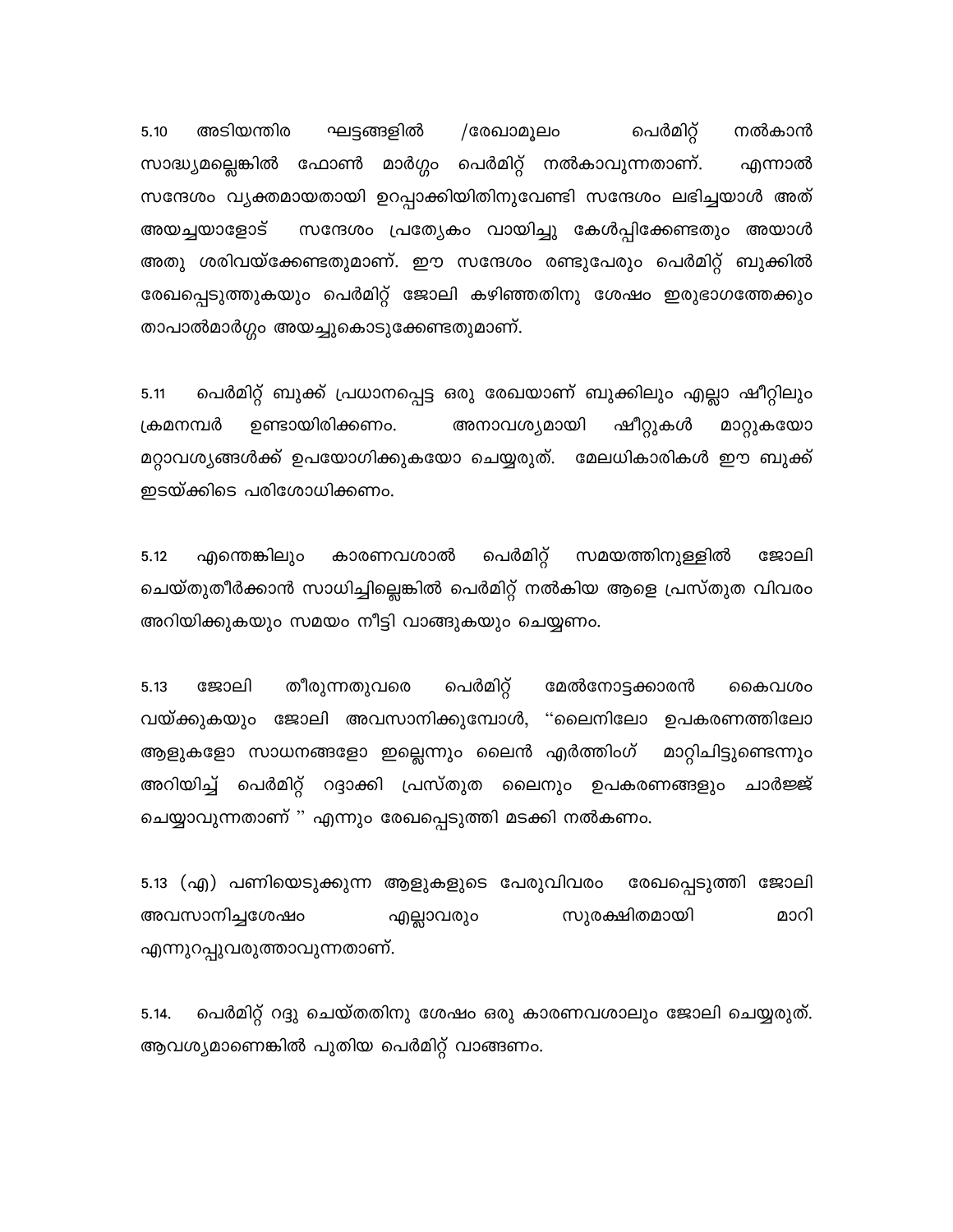#### $6.0$ വൈദ്യുതി ലൈനുകളും ഉപകരണങ്ങളും

ലൈനുകളിലും (എൽ.ടി.ലൈനുകളിലും എച്ച്.ടി.  $6.1$ എല്ലാ വൈദ്യുത ലൈനുകളിലും) സർക്യൂട്ടുകളിലും എ.ബി.സ്വിച്ച്, എൽ.ടി.സ്വിച്ച് , എൽ.ടി. /എച്ച്.ടി. കേബിളുകൾ, ഫ്യൂസ് യൂണിറ്റുകൾ തുടങ്ങിയ സ്ഥലങ്ങളിലെല്ലാം വൈദ്യുതി പ്രവാഹം ഏതു സ്ഥലത്തുനിന്നാണ് വരുന്നത് /എവിടേക്കാണ് പോകുന്നത് എന്ന് വ്യക്തമാക്കത്തക്കവിധം പേരെഴുതിയിരിക്കണം.

ഇന്റർലിങ്ക് സംവിധാനമുള്ള പോസ്റ്റുകൾ ബാക്ക് ഫീഡിംഗ് പോയിന്റുകൾ  $6.2$ എന്നിവയിൽ യുക്തമായ അപകടസൂചന നൽകുന്ന ബോർഡ് സ്ഥിരമായി ഇത്തരം പോസ്റ്റുകളിൽ വൈദ്യുതി പ്രവാഹം ഉറപ്പിച്ചിരിക്കണം. ഇല്ലാത്ത സ്പാൻ ലൈൻ ഡെഡ്–സ്പാൻ ഭാഗത്ത് ഒരു ആക്കി /ഒത്തുകൂടാൻ സാദ്ധ്യതയുള്ള സ്ഥലങ്ങളിലുള്ള വൈദ്യുത പോസ്റ്റുകളിലും ട്രാൻസ്ഫോർമർ തുടങ്ങിയ സ്ഥലങ്ങളിലും അപായസൂചന നൽകുന്ന ബോർഡുകൾ സ്ഥാപിക്കണം). ഉപഭോക്താക്കൾ സ്വന്തമായി ജനറേറ്റർ ഘടിപ്പിച്ചിട്ടുള്ള സ്ഥലത്തേക്ക് വൈദ്യുതി നൽകിയിട്ടുള്ള പോസ്റ്റുകളിൽ 'G' എന്ന ആടയാളം യുക്തമായ ബോർഡുകളും അപായ കൂടി രേഖപ്പെടുത്തണം. ഇപ്രകാരം സൂചനകളും അടയാളങ്ങളും ആവശ്യമുള്ള സ്ഥലങ്ങളിൽ പ്രദർശിപ്പിക്കേണ്ടത് ആ സെന്ററിന്റെ പ്രാഥമിക ചുമതലയുള്ള ലൈൻമാന്റെ / ഓവർസീയറുടെ  $\sqrt{ }$ ചുമതലയാണ്. മീറ്റർ റീഡറുടെ / സബ് എഞ്ചിനീയറുടെ അത്തരം പോസ്റ്റുകളിൽ ജോലി ചെയ്യുമ്പോൾ എല്ലാകമ്പികളും ചെയിൻ ഉപയോഗിച്ച് കൂട്ടികെട്ടി എർത്ത് ചെയ്തതിനുശേഷമേ പണി ചെയ്യാവൂ.

സബ്സ്റ്റേഷുകളിലും ജനറേറ്റിംഗ് സ്റ്റേഷനുകളിലും ഇപ്രകാരം യുക്തമായ  $6.3$ ബോർഡുകൾ സ്ഥാപിക്കേണ്ടതാണ്.

ഒരു വൈദ്യുത ലൈനിൽ അല്ലെങ്കിൽ ഉപകരണത്തിൽ ജോലിചെയ്യാൻ  $6.4$ ആരംഭിക്കുന്നതിന് മുമ്പ് തൊട്ടടുത്തുള്ള ലൈനുകളിൽ നിന്നുള്ള ഇൻഡക്ഷൻ മറ്റുരീതിയിലോ തുടങ്ങിയ കാരണങ്ങൾകൊണ്ടോ അപകടം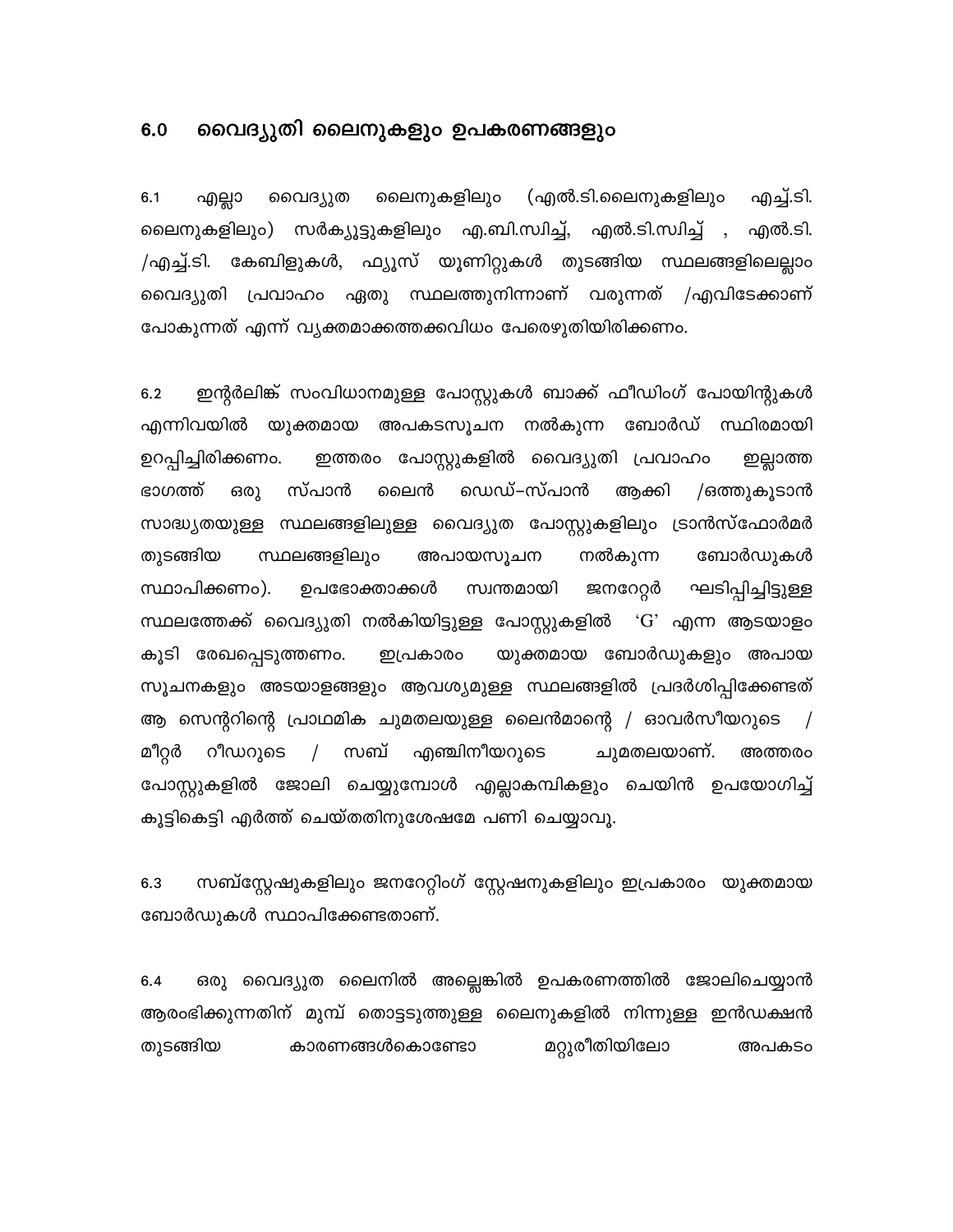യുക്തമായ സ്കീമുകളും എർത്തിംഗ് സമ്പ്രദായവും ഉണ്ടാകാതിരിക്കുവാൻ ഉപയോഗിക്കണം.

ലൈനുകളിൽ ജോലിചെയ്യുമ്പോൾ വൈദ്യുത പ്രവാഹമുള്ള ലൈനുകളിൽ 6.5 നിന്ന് താഴെപ്പറയുന്ന അകലം പാലിക്കണം.

| എൽ.ടി ലൈനുകൾ                  |  | 1.22 മീറ്റർ (4 അടി)                 |
|-------------------------------|--|-------------------------------------|
| 33 കെ.വി. മുതൽ 11 കെ.വി വരെ – |  | 2.59 മീറ്റർ ( 8 1/2 അടി)            |
| 22 മുതൽ 33 കെ.വി. വരെ         |  | 2.47 മീറ്റർ ( 9 അടി)                |
| 66 കെ.വി.                     |  | $3.05$ മീ $(10 \text{ } \text{60})$ |
| 110 കെ.വി.                    |  | $3.35$ (11 Mms)                     |
| 220 കെ.വി.                    |  | 4.27 മീ (14 അടി)                    |

ഈ അകലം അളക്കുന്നത് പണിയെടുക്കുന്ന ആളിന്റെ നിവർത്തിപ്പിടിച്ച കൈയിലെ പണി ആയുധത്തിന്റെ അഗ്രത്തിൽ നിന്നായിരിക്കണം. അല്ലാപക്ഷം വൈദ്യുതി പ്രവാഹമുള്ള കണ്ടക്ടറുകൾ സമീപത്ത് ഉണ്ടെങ്കിൽ, അവയെ ശരീരഭാഗങ്ങൾ സ്പർശിക്കുന്നതിന് ഇടവരാത്തവിധം ശരീരത്തിൽ നിന്നും 1.25 ഇരുഭാഗത്തും നീളം വരുന്ന "ഇൻസുലേറ്റിംഗ് ഹോമ്പോ" മീറ്ററെങ്കിലും "ഇൻസുലേറ്റിംഗ് മാറ്റോ" (റബ്ബർ ബ്ലാങ്കറ്റ്) കൊണ്ട് ഇൻസുലേറ്റു ചെയ്തിരിക്കണം. അല്ലാത്തപക്ഷം ജോലിചെയ്യാൻ പാടുള്ളതല്ല.

 $6.6$ ജോലിസമയത്ത് പെട്ടെന്നുണ്ടാകുന്ന വൈദ്യുതി പ്രവാഹം കൊണ്ടോ കൊണ്ടോ അല്ലെങ്കിൽ ഇൻസുലേഷൻ വൈദ്യുത സ്ഫുലിംഗം (സ്പാർക്ക്) തകാറുകൊണ്ടോ വൈദ്യുത വോൾട്ടേജ് വരാൻ സാധ്യതയുള്ള ഉപകരണങ്ങളിൽ ശരീരഭാഗങ്ങൾ സ്പർശിക്കാനിടവരാത്തവിധം പ്രതിബന്ധങ്ങളും ഇൻസുലേഷനും നൽകിയിരിക്കണം.

വൈദ്യുതി കേബിളിൽ ഇരിക്കുവാനോ നടക്കുവാനോ ഉപകരണങ്ങൾ  $6.7$ വയ്കുവാനോ ഉപയോഗിക്കരുത്. വൈദ്യുതി പ്രവാഹമുള്ള കേബിളിനു സമീപം ജോലി ചെയ്യുമ്പോൾ കേബിളിന്റെ ഇൻസുലേഷൻ മാത്രം ആശ്രയിക്കാതെ മറ്റ്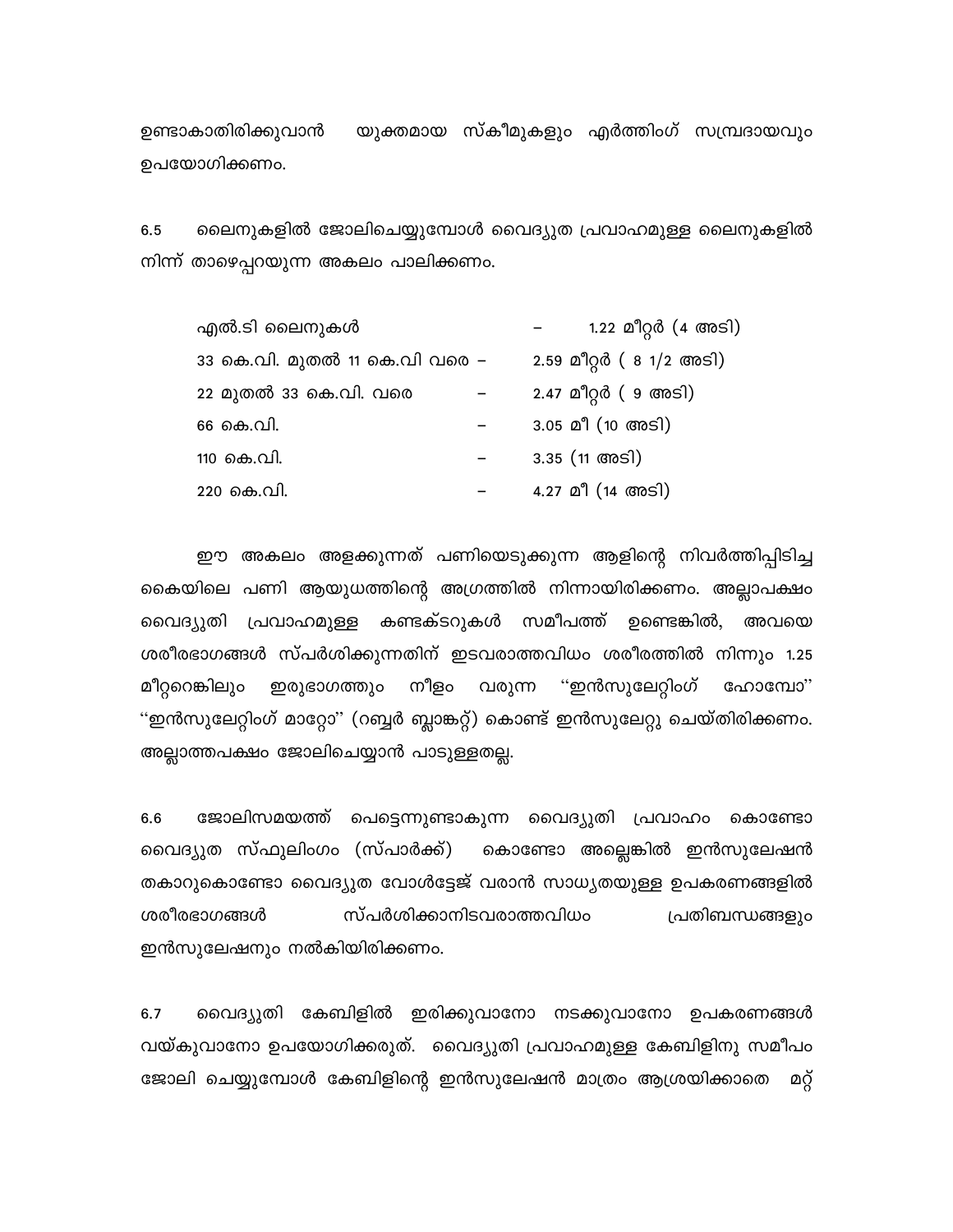റബ്ബർ മാറ്റുകളോ സഹനവസ്തുക്കളോ ഉപയോഗിക്കണം. കേബിൾ ഡ്രം വാഹനങ്ങളിൽ നിന്നിറക്കുമ്പോൾ മറിച്ചിടാതെ ഉരുട്ടിയിറക്കാൻ ശ്രദ്ധിക്കണം.

വൈദ്യുതി പ്രവാഹമുള്ള ലൈനുകളുടെ / ഉപകരണങ്ങളുടെ സമീപം  $6.8$ ജോലി ചെയ്യുമ്പോൾ ഒരു സ്ഥാനത്തുനിന്നും മറ്റൊരിടത്തേക്ക് മാറുമ്പോഴും പണിയായുധങ്ങളും സാധനങ്ങളും മാറ്റുമ്പോഴും അതീവ ജാഗ്രത പുലർത്തണം. ജോലികൾ അപായസാധ്യതയുള്ള ചെയ്യുമ്പോൾ ഇത്തരം യുക്തമായ പ്രതിബന്ധം സ്ഥാപിക്കുകയും ജോലിക്കാരുടെ പ്രവൃത്തികൾ നിരീക്ഷിച്ച് അവർക്കു മുന്നറിയിപ്പു നൽകുന്നതിനും ഉത്തരവാദിത്വമുള്ള അസി.എഞ്ചിനീയർ പദവിയിൽ കുറയാത്ത ഒരാളെ നിയോഗിക്കണം.

ലൈനുകളിൽ ജോലിചെയ്യുന്ന (എച്ച്.ടി. ആയാലും എൽ.ടി.ആയാലും)  $6.9$ പോസ്റ്റിൽ കയറുന്നതിനായി ഏണിയോ ജീവനക്കാരൻ കൈയ്യുറകളോ സേഫ്റ്റി ബൽറ്റ് റബ്ബർക്കയ്യുറ തുടങ്ങിയ ഉപകരണങ്ങളും ഉപയോഗിക്കണം. ഉപയോഗിക്കണം.

അവസ്ഥയിൽ 6.10 കാലാവസ്ഥ മോശമായ വൈദ്യുതി പ്രവാഹമുള്ള ലൈനുകളിൽ ജോലി ചെയ്യാൻ പാടില്ല. ശരിയായ വെളിച്ചമുണ്ടായിരിക്കുവാനും ശ്രദ്ധിക്കണം.

ഹോട്ട് ലൈൻ ജോലികൾ പ്രത്യേകം പരിശീലനം ലഭിച്ച ജീവനക്കാർ  $6.11$ മാത്രമേ ചെയ്യാൻ പാടുള്ളൂ. അത്തരം ജോലി ചെയ്യുന്നതിന് നിർദ്ദേശിച്ചിട്ടുള്ള എല്ലാ നടപടികളും ജീവനക്കാരനും മേൽനോട്ടക്കാരനും സ്വീകരിച്ചിരിക്കണം.

#### വൈദ്യുത പോസ്റ്റുകളും ടവറുകളും  $7.0$

വിവിധതരം  $7.1$ വൈദ്യുത പോസ്റ്റുകൾ ഒരു സ്ഥലത്തു നിന്നും മറ്റൊരിടത്തേക്ക് കൊണ്ടു പോകുമ്പോൾ അവ ലോറിയിൽ / കൈവണ്ടികളിൽ കയറ്റുന്നതും ഇറക്കുന്നതും അപകടമുണ്ടാകാത്ത വിധവും പോസ്റ്റുകൾക്ക് കേടുവരാത്തവിധവും ആയിരിക്കണം.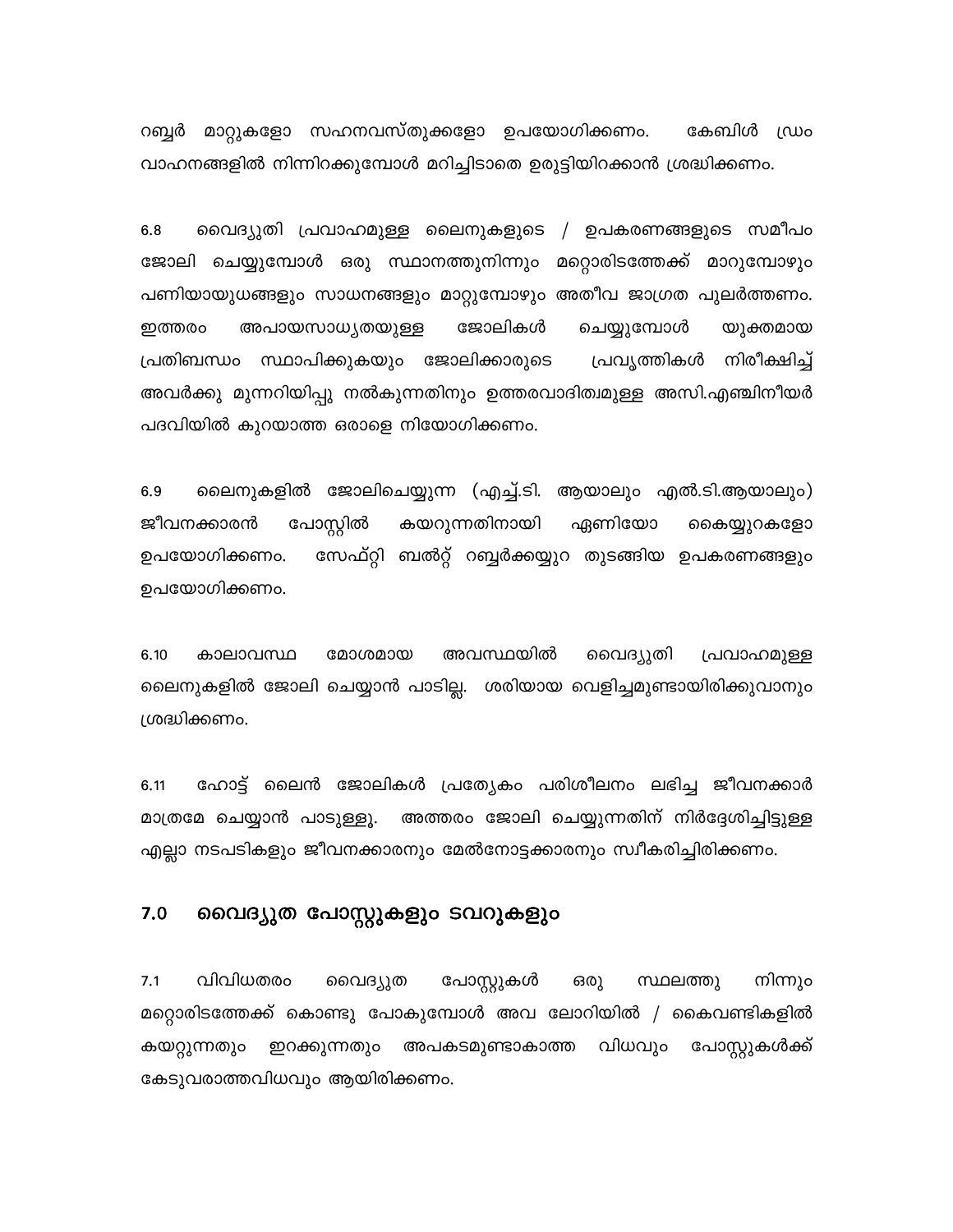പോസ്റ്റുകൾ ലോറിയിൽ /കൈവണ്ടിയിൽ ഭദ്രമായി കെട്ടിയുറപ്പിക്കണം.  $7.2$ ആഗ്രത്ത് പകൽസമയം കൊടിയും രാത്രിയിൽ അവയുടെ ഒരു ചുവന്ന ചുവന്നവിളക്കും സ്ഥാപിക്കണം. വാഹനത്തിന്റെ വേഗത സുരക്ഷിതമായി നിയന്ത്രിക്കണം.

പോസ്റ്റുകൾ നാട്ടാനുള്ള കുഴികൾ അവ നാട്ടുന്നതിന് തൊട്ടുമുമ്പു മാത്രമേ  $7.3$ കുഴിക്കാൻ പാടുള്ളൂ. യാതൊരുകാരണവശാലും കുഴികൾ മൂടാതെ തുറന്ന സ്ഥിതിയിൽ ഇടരുത്. അത്യാവശ്യമെങ്കിൽ അത്തരം കുഴികൾ പൊതുജനങ്ങൾക്ക് അപകടം ഉണ്ടാകാത്തവിധം കുഴികൾ പലകയോ മറ്റോ ഉപയോഗിച്ചു മൂടേണ്ടതും സ്ഥാപിച്ചും വേലികെട്ടിയും ബോർഡുകൾ അ പ്രദേശം അപായ കുഴി നിർമ്മിക്കാൻ പാറപൊട്ടിക്കേണ്ടതുണ്ടെങ്കിൽ സംരക്ഷിക്കേണ്ടതുമാണ്. അതിന് പ്രത്യേകം മുൻകരുതലുകൾ എടുക്കണം.

 $7.4$ പോസ്റ്റുകൾ കുഴിയിൽ ഉയർത്തി നാട്ടുന്നതിന് ഡെറിക്കുകളോ സഹനമായ രീതിയോ നിർദ്ദിഷ്ട അവലംബിക്കണം. പരമാവധി ഗതാഗതതടസ്സം ഒഴിവാക്കുകയും, വാഹനങ്ങൾക്ക് മുന്നറിയിപ്പു നൽകുകയും ചെയ്യണം. പോസ്റ്റുകൾ ഉയർത്താൻ ഉപയോഗിക്കുന്ന കയറുകൾ ബലമുള്ളതായിരിക്കണം. അവ ജോലിക്കാരുടെ ശരീരത്ത് ചുറ്റിവലിക്കുവാൻ പാടില്ല.

 $7.5$ ഇളകിയ മണ്ണുള്ള സ്ഥലങ്ങളിലും വെള്ളം കെട്ടിനിൽക്കുന്ന സ്ഥലത്തും പോസ്റ്റുകൾ നാട്ടുന്നത് അതീവ ശ്രദ്ധയോടെ വേണം. ആവശ്യമാണെങ്കിൽ കോൺക്രീറ്റ് ഫൂട്ടിംഗുകൾ നൽകേണ്ടതാണ്.

7.6 പോസ്റ്റുകളിൽ ആവശ്യത്തിനുള്ള സ്റ്റേ  $\sqrt{2}$ സ്ട്രട്ടുകൾ നൽകുകയും യോജിച്ച അവയ്ക്ക് ഇൻസുലേഷൻ ഇൻസുലേറ്റർ) (സ്റ്റേ നൽകുകയും സ്റ്റേവയറുകൾ അയഞ്ഞുപോകാതെ മുറിക്കുകയും ചെയ്യണം. പോസ്റ്റുകളുടെ വീതി ലൈനിനു ലംബമായി മാത്രമേ നാട്ടാവൂ.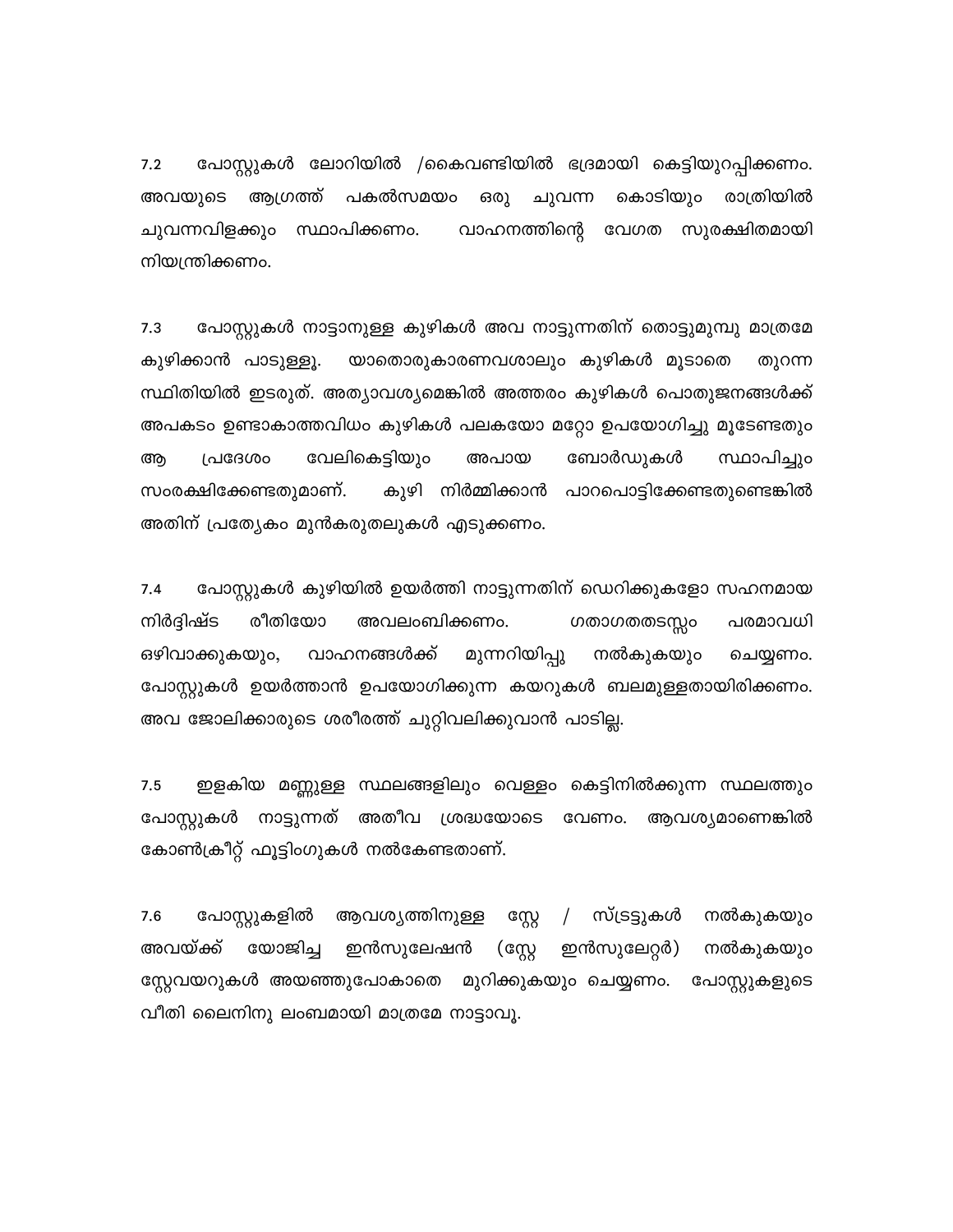പൊതുനിരത്തുകൾ, റെയിൽ ലൈനുകൾ മുതലായവ പൊതുസ്ഥലങ്ങളിൽ  $7.7$ കുറുകെ ലൈൻ കെട്ടുമ്പോൾ ആവശ്യമായ മുൻകരുതലുകൾ എടുക്കണം.

വൈദ്യുത പോസ്റ്റുകളിലും ടവറുകളിലും ജീവനക്കാർ കയറുന്നതിനു മുമ്പ്  $7.8$ സുരക്ഷിതമായി കയറാവുന്നവയാണെന്ന് പരിശോധിക്കണം. അവ പോസ്റ്റുകളിൽ ഏണികളോ മറ്റ് കയറാനുള്ള സുരക്ഷിത ഉപകരണങ്ങളോ സമീപ പ്രദേശത്തുള്ള മറ്റ് ലൈനുകൾ, ഉപയോഗിക്കാതെ കയറുവാൻ പാടില്ല. വൃക്ഷശാഖകൽ തുടങ്ങിയവ തന്റെ ജോലിയെ എങ്ങനെ ബാധിക്കുമെന്നും പോസ്റ്റിൽ ഒന്നിൽ കൂടുതൽ പേർ ഒന്നിച്ച് ഒരേസമയം പരിശോധിക്കണം. കയറുകയോ, ഇറങ്ങുകയോ മുകളിലും താഴെയുമായി ഇരുന്നു ജോലി ചെയ്യുകയോ ചെയ്യരുത്.

ജീവനക്കാർ യൂണിറ്റുകളിലോ, 7.9 ക്രോസ്സാമുകളിലോ, ഫ്യൂസ് ചവിട്ടി മഞ്ഞവിളക്കുകളിലോ, ഇൻസുലേറ്ററുകളിലോ നിൽക്കുകയോ ഇരിക്കുകയോ ചെയ്യരുത്. കൈപ്പിടിയായി കണ്ടക്ടറുകൾ, പിന്നുകൾ, ഇൻസുലേറ്ററുകൾ എന്നിവ ഉപയോഗിക്കരുത്.

7.10 പോസ്റ്റുകളിലും ടവറുകളിലും അതുപോലെ ഉയർന്ന സ്ഥലങ്ങളിലും ജോലി ചെയ്യുമ്പോൾ ആവശ്യമായ സേഫ്റ്റി ബൽറ്റ് ഉപയോഗിച്ചിരിക്കണം. അവ സുരക്ഷിതമായ ഭാഗത്ത് കെട്ടിയുറപ്പിക്കണം. എന്നാൽ ഇൻസുലേറ്റർ, പിന്നുകൾ, ഗൈ–വയർ, കണ്ടക്ടറുകൾ തുടങ്ങിയവയിൽ ബന്ധിപ്പിക്കരുത്.

 $7.11$ പണിയായുധങ്ങൾ താഴെ വീഴാതെ സൂക്ഷിക്കുകയും ആവശ്യമുള്ള പണിയായുധങ്ങൾ മാത്രം മുകളിൽ കൊണ്ടു പോകുകയും മറ്റുള്ളവ താഴെ സൂക്ഷിക്കുകയും ചെയ്യണം. ആവശ്യമുള്ള പക്ഷം അവ ഒരു ഹാൻഡ് ലൈനിൽ ബന്ധിപ്പിച്ചിട്ടുള്ള മെറ്റീരിയൽ ബാഗിലിട്ട് വലിച്ചെടുക്കണം. ഉപകരണങ്ങളും സാധനങ്ങളും ഒരു കാരണവശാലും എറിഞ്ഞുകൊടുക്കാൻ പാടില്ല. മൊബൈൽ പേഴ്സ്. തുടങ്ങിയവ ഫോൺ, വാച്ച്, നാണയത്തുട്ടുകൾ, പേന, മാല ജോലിസ്ഥലത്ത് ഉയരത്തിൽ ജോലി ഉയരത്തിൽ കൊണ്ടുപോകരുത്. നടക്കുമ്പോൾ കഴിവതും അതിനു നേരെ താഴെപോകാൻ പാടില്ല. എന്നാൽ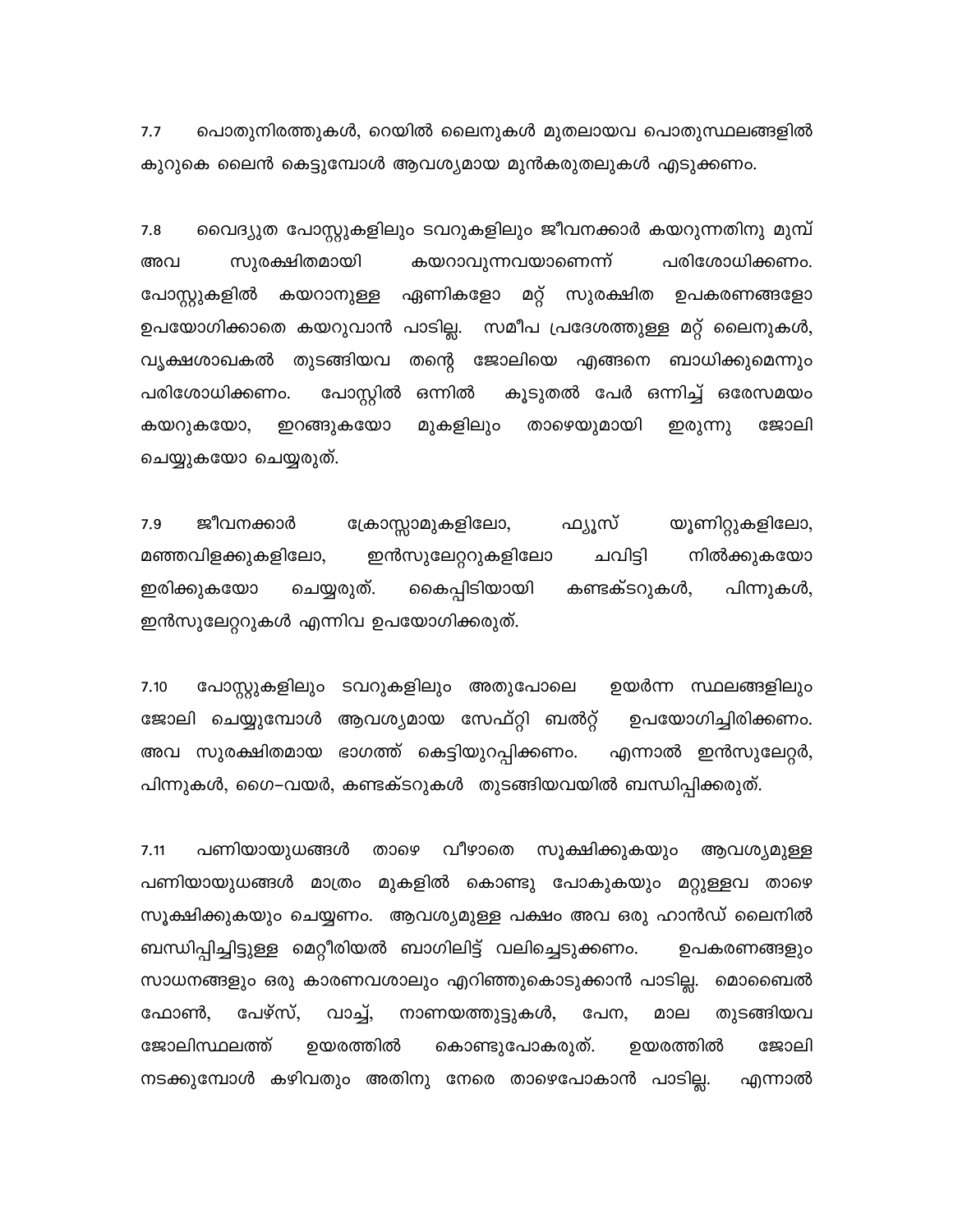അത്യാവശ്യ സന്ദർഭങ്ങളിൽ, ഉചിതമായ ആവരണം തലയിൽ ധരിച്ചു കൊണ്ട് മാത്രമേ നേരെ താഴെ പോകാൻ പാടുള്ളൂ.

ലൈനുകളിലെ വയറുകൾ മുറിക്കുകയോ  $7.12$ വൈദ്യുത അയക്കുകയോ ചെയ്യുമ്പോൾ അത് സുരക്ഷിതമായി പോസ്റ്റുകൾ താങ്ങുമോ എന്ന് പരിശോധിക്കണം. മുറിഞ്ഞ വയറുകൾ വൈദ്യുതി നൽകുന്നതിനായി ഉപയോഗിക്കരുത്. വാർത്താനിമയത്തിനോ മറ്റ് കാര്യങ്ങൾക്കോ ഉപയോഗിക്കുന്ന മറ്റു വയറുകളിൽ തട്ടുവാൻ സാധ്യതയുണ്ടെങ്കിൽ അവ കയർ ഉപയോഗിച്ച് കെട്ടിത്താഴ്ത്തണം. ജോലിക്കാരുടെ മാത്രവുമല്ല അവ പുറത്ത് തിരിച്ചടിക്കാതിരിക്കാനും ശ്രദ്ധിക്കണം. ആവശ്യമാണെങ്കിൽ പൊതുവഴിയിൽ ഗതാഗതം നിയന്ത്രിക്കുകയും, മുന്നറിയിപ്പുകൾ നൽകുകയും വേണം. എന്നാൽ പരമാവധി കുറച്ച് സമയം മാത്രമേ ഇപ്രകാരം ഗതാഗതത്തിന് അസൗകര്യം വരാൻ പാടുള്ളൂ.

### വെതർ പ്രൂഫ് സർവ്വീസ് കണക്ഷനുകൾ 8.0

വെതർപ്രൂഫ് കേബിളുകൽ ഉപയോഗിക്കുമ്പോൾ കേബിളിന്റെ കവറിംഗ്  $8.1$ മറ്റ് കേടുവരാതെയും വയറുകളുമായും ലോഹഭാഗങ്ങളുമായും വൃക്ഷശിഖരങ്ങളുമായും ഉരയാത്തവിധം കെട്ടിയുറപ്പിക്കണം.

വെതർപ്രൂഫ് വയറുകൾ അവയുടെ ''താങ്ങുകമ്പികളിൽ'' യോജിച്ചവിധം  $8.2$ കെട്ടി ഉറപ്പിക്കണം. അവ സ്വതന്ത്രമായി തൂങ്ങിക്കിടക്കാൻ പാടില്ല.

ഉരുക്കുപോളുകളിൽ പ്രത്യേകം ക്ലിപ്പുകൾ ഉപയോഗിച്ച് വെതർപ്രൂഫ് 8.3 വയറുകൾ ബന്ധിപ്പക്കണം. അവ ക്രോസ് – ആമുകളിൽ ചുറ്റി കൊണ്ടു പോകുകയോ അതിനുമുകളിൽ കെട്ടിത്തൂക്കാനോ പാടില്ല.

വെതർ പ്രൂഫ് വയറുകളും, ഗൈവയറുകളും കെട്ടിടങ്ങളിൽ  $8.4$ ഭദ്രമായ സ്ഥാനത്ത് കെട്ടി ഉറപ്പിക്കുകയും തറയിൽ നിന്നും നിയമപരമായ അകലം പാലിക്കുന്നു എന്ന് ഉറപ്പാക്കുകയും വേണം.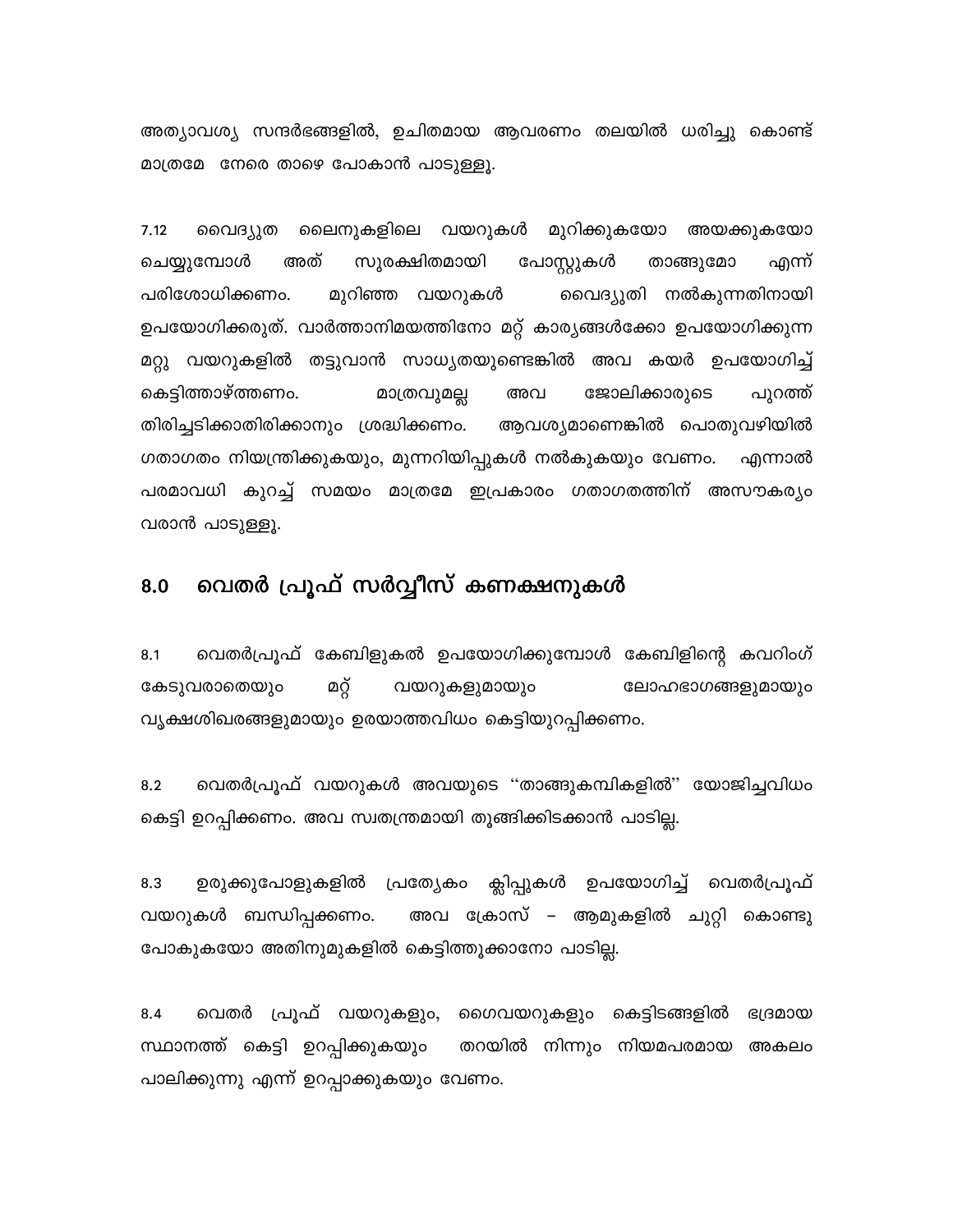#### എൽ.ടി ലൈനുകൾ  $9.0$

എൽ.ടി.ലൈനുകളിലെ ജോലികൾ കഴിവതും അതാത് അസി.എഞ്ചിനീയർ  $9.1$ യഥാവിധി മുൻകൂട്ടി ആസൂത്രണം ചെയ്യുകയും ഏർപ്പാടു ചെയ്യുകയും വേണം.

എൽ.ടി.ലൈനുകളിലെ ജോലി അതിനു പെർമിറ്റ്  $9.2$ എടുക്കാൻ അധികാരമുള്ള ഉദ്യോഗസ്ഥൻ നേരിട്ട് മേൽനോട്ടം വഹിക്കണം.

9.3 ലൈൻ സപ്പോർട്ടുകളും, ബസുകളും, കണ്ടക്ടറുകളും, ഡിസ്കണക്ടറും ഡിസചാർജ്ജ് ചെയ്ത് ഫലപ്രദമായി എർത്ത് ചെയ്യാതെ ജോലി ചെയ്യാൻ പാടില്ല. വൈദ്യുതി പ്രവാഹം നിർത്തുനനതിന് ലിങ്കുകളോ, ഫ്യൂസുകളോ, സ്വിച്ചുകളോ ഓഫ് ചെയ്ത് പൂട്ടി സൂക്ഷിക്കണം. ഫ്യൂസ് കാരിയറും കട്ടൗട്ട് മേൽനോട്ടക്കാരൻ സ്വന്തം സൂക്ഷിപ്പിൽ വയ്ക്കണം. ലിങ്കുകളും ലിങ്കുകളുടെ /ഫ്യൂസുകളുടെ  $\sqrt{2}$ സ്വിച്ചുകളുടെ താഴെ ''ആളുകൾ ജോലി ചെയ്യുന്നു –പ്രവർത്തിപ്പിക്കരുത്" എന്ന അപയാ ബോർഡ് തൂക്കണം. ഫ്യൂസുകളും, ലിങ്കുകളും, സ്വിച്ചുകളും റബ്ബർ കയ്യുറ ഉപയോഗിച്ച് തുറക്കണം.

സ്വിച്ചോഫ് ചെയ്തതിനുശേഷം ജോലി  $9.4$ സപ്ലൈ ചെയ്യേണ്ട വൈദ്യുത പ്രവാഹം വിച്ഛേദിച്ച് ലൈനിൽതന്നെയാണ് ഒറ്റപ്പെടുത്തിയതെന്ന് ഒരു ഡിസ്ചാർജജ് റോഡ് അല്ലെങ്കിൽ സമാനമായി ഉറപ്പുവരുത്താനായി നിർദ്ദേശിക്കപ്പെട്ടിട്ടുള്ള ഉപകരണം കൊണ്ട് ഉചിതമായ പരീക്ഷണം നടത്തണം.

കണ്ടക്ടറുകളിലും ന്യൂട്രൽ വൈദ്യുത പ്രവാഹം ഇപ്രകാരം വരാവുന്നതായി ഡിസ്ചാർജ്ജ് കണക്കാക്കി പരീക്ഷണം നടത്തണം. ചെയ്യുമ്പോൾ കയ്യുറകൾ ഹെൽമറ്റ്, റബ്ബർ ഷൂസ് എന്നിവ ധരിക്കേണ്ടതും ഡിസ്ചാർജ്ജിൽ റോഡിൽ നിന്നുള്ള എർത്തിംഗ് വയർ ശരീരത്തിൽ നിന്നും 60 സെ.മീ ദൂരെ ആയിരിക്കേണ്ടതുമാണ്.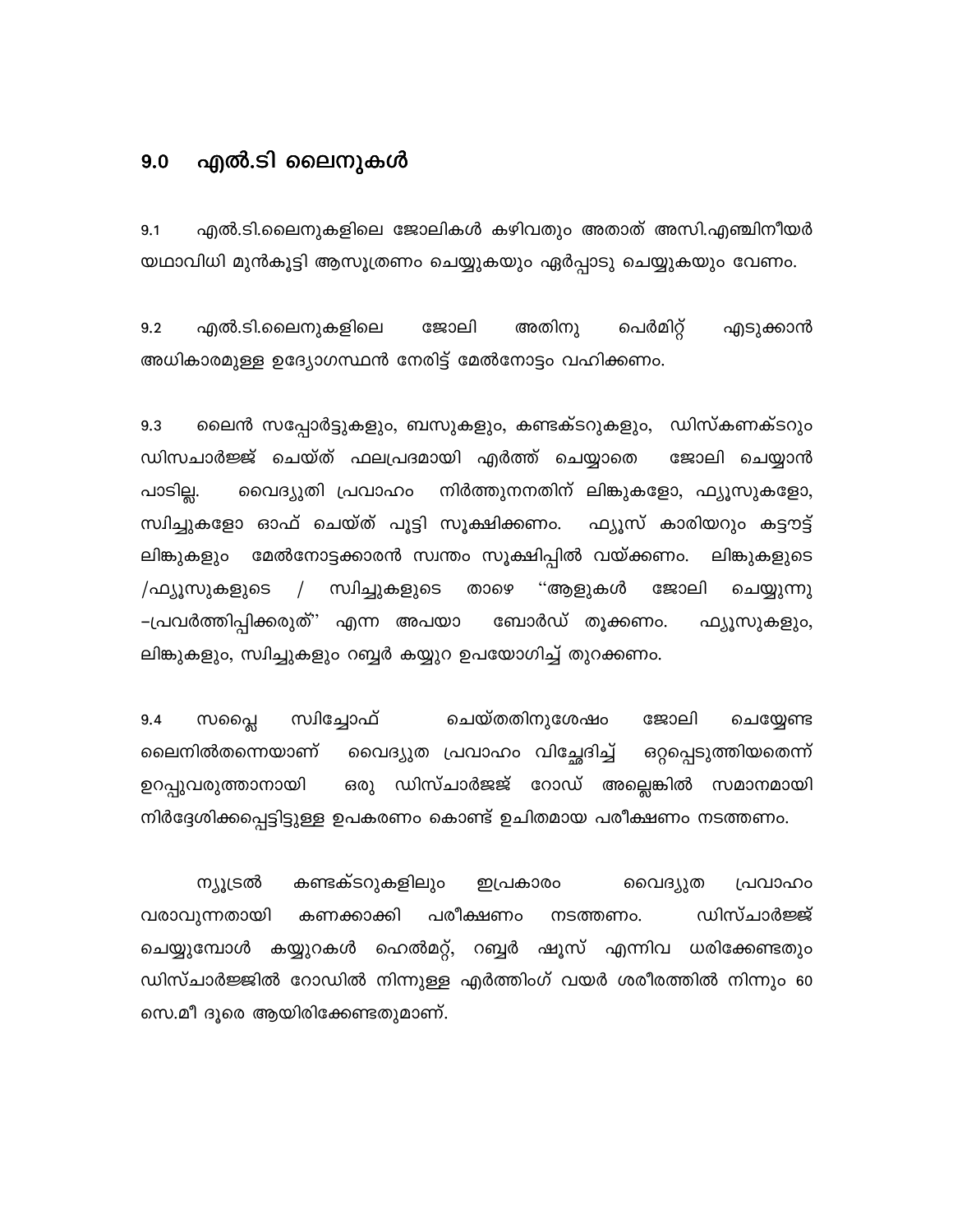ജോലിചെയ്യാൻ ഉദ്ദേശിക്കുന്ന ഭാഗത്തേക്ക് 9.5 വരുന്ന എല്ലാ കമ്പികളും (എല്ലാ ഫേസുകളും ന്യൂട്രലും സ്ട്രീറ്റ് മെയിനും ഒന്നിച്ച് ഷോർട്ടു ചെയ്ത് ഉചിതമായി എർത്തു ചെയ്യണം. മാത്രവുമല്ല ഏതു പോസ്റ്റിലാണോ ജോലി ചെയ്യേണ്ടത് അവിയെടും എർത്ത് നൽകിയിരിക്കണം. കൈയ്യുറകൾ ധരിച്ചു കൊണ്ടു മാത്രമേ ഈ ജോലികൾ ചെയ്യാൻ പാടുള്ളൂ. ഇപ്രകാരം എർത്തു ചെയ്യുമ്പോൾ കൊടുക്കുന്ന എർത്തുകൾ പരസ്പരം 1 കി.മീ ദൂരത്തിൽ കൂടുതലാവാൻ പാടില്ല. ബാക്ഫീഡ് / ജനറേറ്റർ എന്നിവയിൽ നിന്ന് വൈദ്യുതി പ്രവഹിക്കാൻ സാധ്യതയില്ലെന്നും ഉറപ്പുവരുത്തണം. ലൈനിൽ ജോലി ചെയ്യുന്ന സമയം മുഴുവൻ ഇപ്രകാരം എർത്ത് നൽകിയിരിക്കണം.

ഒരു ലൈനിൽ / ഉപകരണത്തിൽ ഒന്നിൽകൂടുതൽ സംഘം ജീവനക്കാർ 9.6 ജോലി ചെയ്യുന്നുവെങ്കിൽ ഓരോ സംഘവും അവരവരുടെ ജോലി സ്ഥലത്ത് പ്രത്യേകം പ്രത്യേകം എർത്തു നൽകി സ്ഥലം ഭദ്രമാക്കണം. ഒന്നിൽക്കൂടുതൽ ലൈനുകൾ വന്നു ചേരുന്ന പോസ്റ്റിലോ ലൈനുകൾ ക്രോസു ചെയ്യുന്ന അല്ലെങ്കിൽ ഇന്റർ ലിങ്ക് പോസ്റ്റിലോ സൗകര്യമുള്ള പോസ്റ്റിലോ എല്ലാ ലൈനുകളും കേബിളുകളും വെവ്വേറെ മൂന്നു ഫെയിസുകളും ഷോർട്ട് ചെയ്ത് എർത്തു ചെയ്യണം.

 $9.7$ ജോലി പൂർത്തിയാക്കിയതിനു ശേഷം ഏർത്തിംഗുകളും ഷോർട്ടിംഗുകളും എടുത്തുമാറ്റി ജോലിയുടെ ഗുണം പരിശോധിക്കുകയും ചെയ്തതിനുശേഷം മാത്രമേ വൈദ്യുതി കടത്തിവിടാൻ പാടുള്ളൂ.

### എച്ച്.ടി./ഇ.എച്ച്.ടി ലൈനുകൾ  $10.0$

എച്ച്.ടി. ലൈനുകളിൽ (11 /22/33  $10.1$ കെ.വി.) ഒരു സബ് എഞ്ചിനീയറുടെ പദവിയിൽക്കുറയാത്ത ഉദ്യോഗസ്ഥന്റെ മേൽനോട്ടം ഇല്ലാതെ യാതൊരു ജോലിയും ചെയ്യാൻ പാടില്ല.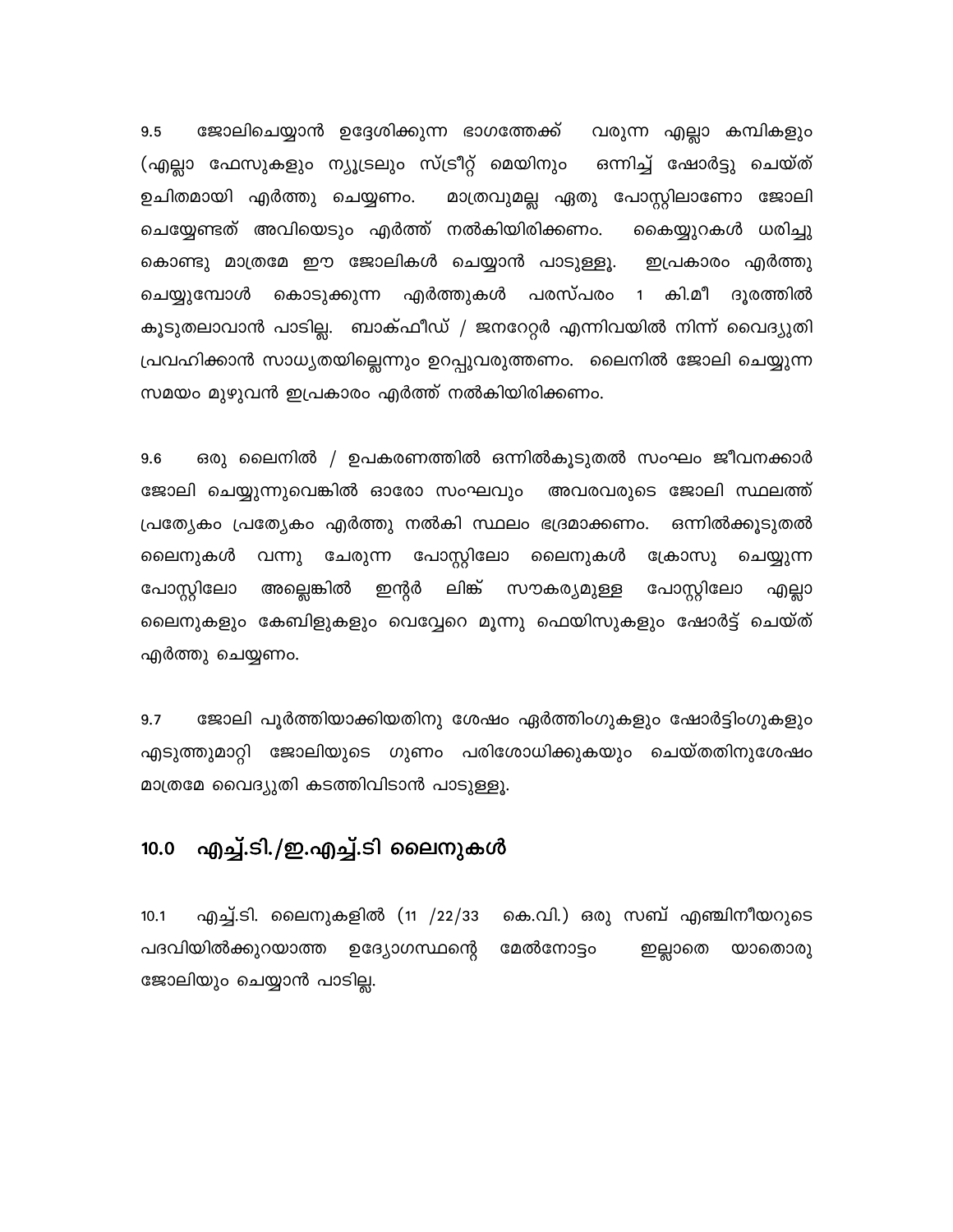(എക്സ്ട്രാ ഹൈടെൻഷൻ)  $10.2$ ഇ.എച്ച്.ടി  $/110/$ 220 കെ.വി. - 66 അസി. എഞ്ചിനീയറുടെ പദവിയിൽക്കുറയാത്ത ലൈനുകളിൽ ഒരു ഉദ്യോഗസ്ഥന്റെ മേൽനോട്ടം ഇല്ലാതെ യാതൊരു ജോലിയും ചെയ്യാൻ പാടില്ല.

 $10.3$ മേൽനോട്ടം വഹിക്കുന്ന ഉദ്യോഗസ്ഥൻ ഉപകരണങ്ങളുടെയും കീഴ്ജീവനക്കാരുടെയും രക്ഷയ്ക്ക് ഉത്തരവാദിത്തപ്പെട്ടിരിക്കുന്നു.

മുൻ ഖണ്ഡികകളിൽ പ്രതിപാദിച്ചരീതിയിൽ ജോലി ചെയ്യുവാനുള്ള  $10.4$ പെർമിറ്റ് നിർവീര്യമാക്കി എടുക്കുകയും ലൈനുകളും ഉപകരണങ്ങളും ബാക്ഫീഡിംഗ് സാധ്യത / അല്ലെങ്കിൽ വേണ്ട എർത്തിംഗ് ചെയ്യുകയും ഇല്ലെന്ന് മുൻകരുതലുകളെടുത്ത് അപകടസാധ്യത, ഉറപ്പുവരുത്തുകയും ചെയ്തതിനു ശേഷം മാത്രമേ ജോലി ആരംഭിക്കാൻ പാടുള്ളൂ.

#### ഡബിൾ സർക്യൂട്ട് ലൈനുകളും  $11.0$

 $11.1$ രണ്ട് വോൾട്ടതിയിലുള്ള ലൈനുകൾ കടന്നു പോകുന്ന പോസ്റ്റുകളിലും ഉപകരണങ്ങളിലും ജോലി ചെയ്യുന്നത് അതീവ ജാഗ്രതയോടെയായിരിക്കണം.

എച്ച്.ടി. ലൈനുകൾക്കു താഴെ എൽ.ടി ലൈനുകൾ ഉള്ള പോസ്റ്റുകളിൽ  $11.2$ എച്ച്.ടി. ലൈനുകളിൽ ജോലി ചെയ്യുന്നതിന് എൽ.ടി. ലൈനുകളും ഓഫ് ചെയ്ത് എർത്തു ചെയ്തിരിക്കണം.

എൽ.ടി.. ലൈനുകളിൽ ജോലി ചെയ്യുമ്പോൾ എച്ച്.ടി. ലൈൻ ഓഫ്  $11.3$ ചെയ്ത് എർത്തു ചെയ്യുകയോ അല്ലെങ്കിൽ എച്ച്.ടി.ലൈനിനും എൽ.ടി.ലൈനിനും ഇടക്ക് ഒരു എർത്ത് സ്ക്രീൻ ഉണ്ടായിരിക്കുകയോ വേണം. അങ്ങിനെ ചെയ്യുമ്പോൾ സബ് എഞ്ചിനീയറുടെ പദവിയിൽ കുറയാത്ത ഒരു ഉദ്യോഗസ്ഥന്റെ നേരിട്ടുള്ള മേൽ നോട്ടമുണ്ടായിരിക്കണം

ഏതു പണിസ്ഥലത്തും എർത്ത് ചെയ്തിരിക്കുന്ന ഇലക്ട്രോഡിന്റെ  $11.4$ 5 മീറ്റർ ജീവജാലങ്ങളോ ചുറ്റളവിനുള്ളിൽ ആളുകളോ കടക്കാതെ സംരക്ഷിച്ചിരിക്കണം.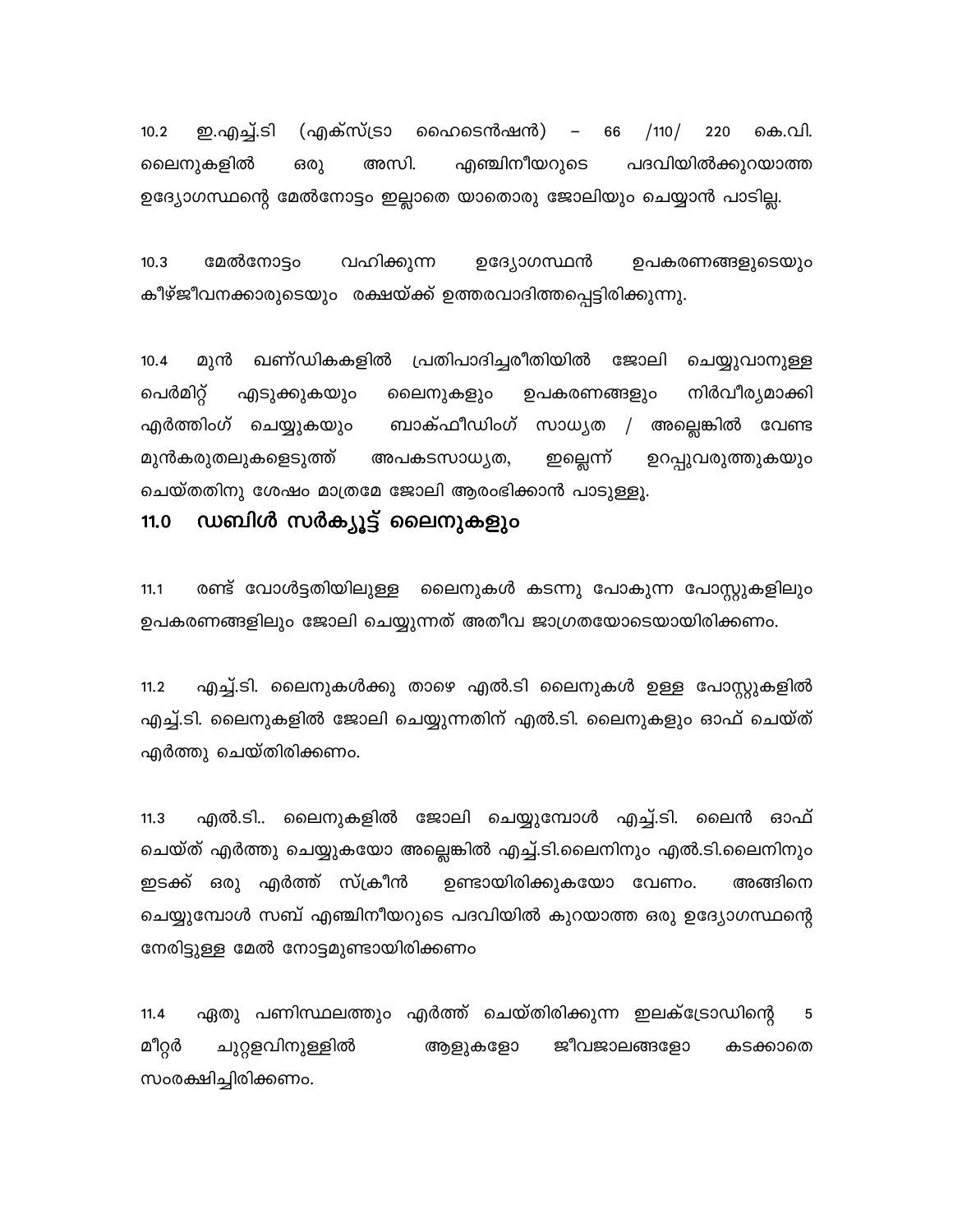എല്ലാ എർത്തിംഗുകളും ജീവനക്കാരൻ പണിയെടുക്കുന്ന പ്രതലത്തിന്റെ  $11.5$ /സ്ട്രക്ചറിന്റെ /പോസ്റ്റിന്റെ നേരെതാഴെ തന്നെയായിരിക്കണം അല്ലാത്ത പക്ഷം ഇരിക്കുന്നതിന്റെ 60 സെന്റി മീറ്റർ താഴെ പോസ്റ്റുമായി ദൃഡമായി ബന്ധിപ്പിച്ച എർത്ത് വയറായിരിക്കണം ഉപയോഗിക്കേണ്ടത്.. (Pole band)

### 12.0 ഫ്യൂസുകൾ

പുതിയ  $12.1$ ഹൈടെൻഷൻ ഫ്യൂസുകൾ സ്ഥാപിക്കുമ്പോഴും പഴയതു മാറ്റിവക്കുമ്പോഴും പെർമിറ്റ് എടുത്ത് ബന്ധപ്പെട്ട ലൈനും കേബിളുകളും ഉപകരണങ്ങളും നിർവീര്യമാക്കി എർത്തു ചെയ്തിരിക്കണം.

മാറ്റി സ്ഥാപിക്കുമ്പോൾ  $12.2$ ഫ്യൂസുകൾ വൈദ്യുതി പ്രവാഹമുള്ള മറ്റുഭാഗങ്ങൾ ട്രാൻസ്ഫോർമർ ബോഡി സ്ട്രീറ്റ് ലൈറ്റ് ഭാഗങ്ങൾ സ്പർശിക്കാൻ പാടില്ല.

യാതൊരു കാരണവശാലും ആവശ്യത്തിൽ കൂടുതൽ ഗേജ് ഉള്ള ഫ്യൂസ്  $12.3$ വയറുകളോ / ഫ്യൂസ് കാട്രിഡ്ജുകളോ ഒരു സർക്യൂട്ടിൽ ഉപയോഗിക്കരുത്. ഫ്യൂസുകൾ ത്രൂ ചെയ്യുന്ന രീതിയും അവലംബിക്കരുത്.

 $12.4$ സമാന്തരമായി ഘടിപ്പിച്ചിട്ടുള്ള ട്രാൻസ്ഫോർമറുകളോ, ഒരു പൊതുശൃംഖലക്ക് (Common Circuit) വൈദ്യുതി നൽകുന്ന ട്രാൻസ്ഫോർമറുകളിലോ ഫ്യൂസുകൾ മാറ്റിവക്കുമ്പോൾ ബാക്ക് ഫീഡിംഗിനുള്ള സാധ്യത ഉണ്ടാവരുത്.

വൈദ്യുതി പ്രവാഹം വിച്ഛേദിച്ചിട്ടില്ലാതെ റീ വയർ ചെയ്ത എൽ.ടി.  $12.5$ ഫ്യൂസുകൾ മാറ്റിവക്കരുത്.

ഓപ്പറേറ്റിംഗ് റോഡ് ഉപയോഗിക്കാതെ എച്ച്.ടി.  $\sqrt{ }$  $12.6$ പ്രൈമറി ലൈനുകളിലുള്ള ഡി.ഫ്യൂസുകൾ തുറക്കുകയോ അടയ്ക്കുകയോ ചെയ്യരുത്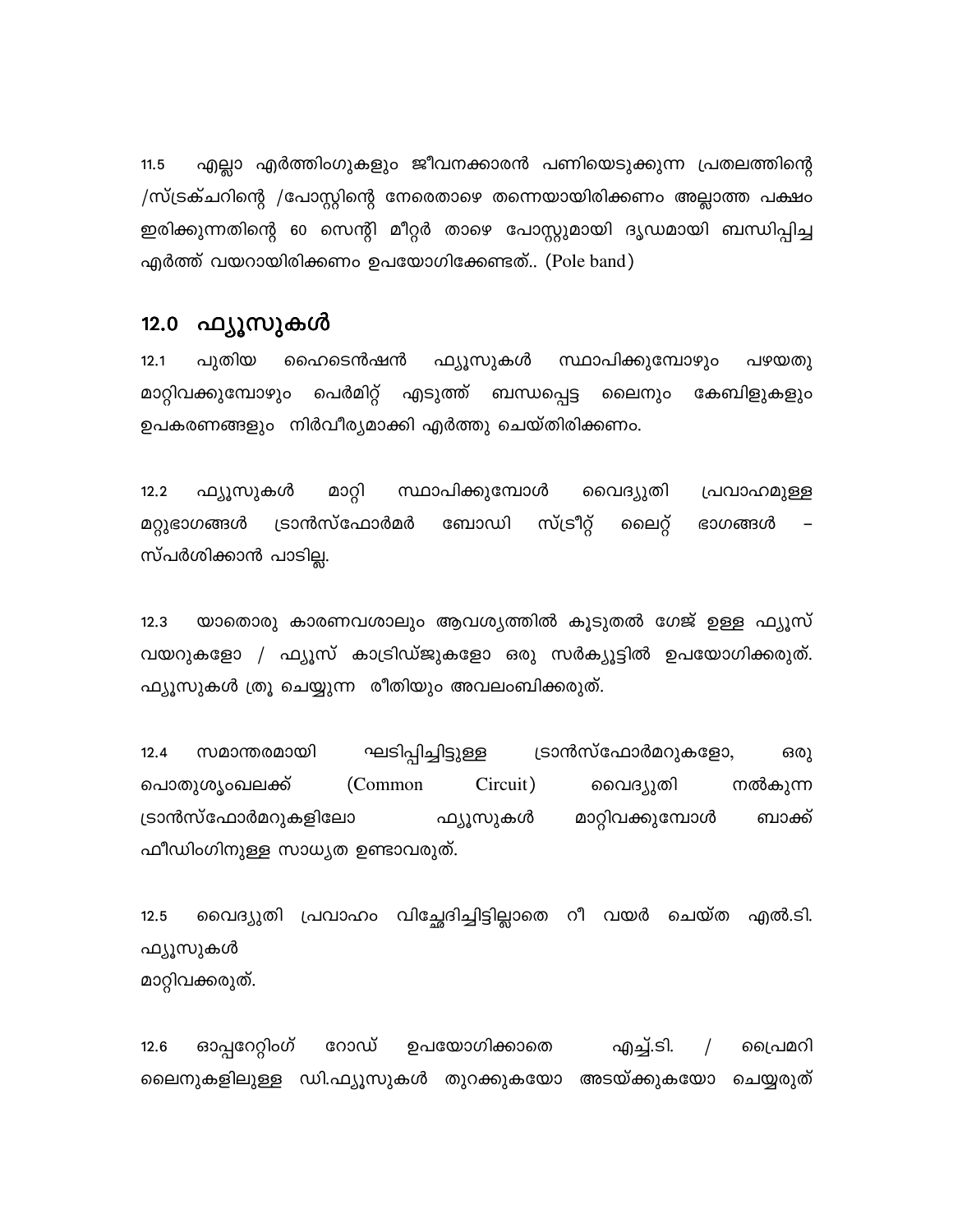കണ്ണട, (ഫ്ളാഷ് ഗോഗിൾഡ്) റബ്ബർ ഹെൽമറ്റ് കൈയ്യുറ, ഇവ ഉപയോഗിക്കാതെയോ നനവുള്ള തറയിൽ റബ്ബർ പാക്കുകളോ ഇൻസുലേറ്റു ചെയ്ത സ്റ്റൂളുകളോ ഉപയോഗിക്കാതെയോ ആപത്ത് വരാത്തവിധം ഉചിതമായ സ്ഥലത്ത് നിൽക്കാതെയോ ഓപ്പറേറ്റിംഗ് റോഡുകൾ ഉപയോഗിക്കരുത്.

 $12.7$ എൽ.റ്റി. ലൈനിൽ അറ്റകുറ്റപ്പണികൾക്കായി ഫ്യൂസുകൾ ഊരിവയ്ക്കുമ്പോൾ വയ്ക്കാതെ ജോലിയുടെ അവ അവിടെത്തന്നെ മേൽനോട്ടം വഹിക്കുന്ന ആളുടെ കൈവശം ''ആളുകൾ സൂക്ഷിക്കേണ്ടതാണ്. ജോലി ചെയ്യുന്നതായി ബോർഡുകൾ വയ്ക്കണം.

പാനൽ ബോർഡിൽ നിന്നും ഫ്യൂസുകൾ മാറ്റുമ്പോൾ, പാനൽ ബോർഡ്  $12.8$ നിർബന്ധമായും പൂട്ടിയിടേണ്ടതാണ്.

12.9 തെരുവുവിളക്കുകൾ ചാർജ്ജ് ചെയ്യാനുള്ള ഫ്യൂസുകൾ അനധികൃതമായി മറ്റാരേയും എൽപ്പിക്കരുത്.

## 13.0 എ.ബി.സിച്ചുകൾ

 $13.1$ എല്ലാ എയർബ്രേക്ക് സ്വിച്ചുകളും അത് ഏതു ഭാഗത്തേക്ക് പോകുന്ന – വരുന്ന വൈദ്യുതിയാണ് വിച്ഛേദിക്കുന്നത് എന്ന് തിരിച്ചറിയത്തക്കവണ്ണം പേരും ദിശയും രേഖപ്പെടുത്തിയിരിക്കണം.

എല്ലാ എ.ബി.സ്വിച്ചുകളും "ഓൺ" നിലയിലും "ഓഫ്" നിലയിലും  $13.2$ എപ്പോഴും പൂട്ടി സൂക്ഷിക്കേണ്ടതാണ്.

എ.ബി.സ്വിച്ചിന്റെ കൈപ്പിടി, സ്വിച്ച് പ്രവർത്തിപ്പിക്കുന്ന ആൾക്ക് പൂർണ്ണ  $13.3$ സുരക്ഷ നൽകത്തക്കവണ്ണം എർത്ത് ചെയ്തിരിക്കണം.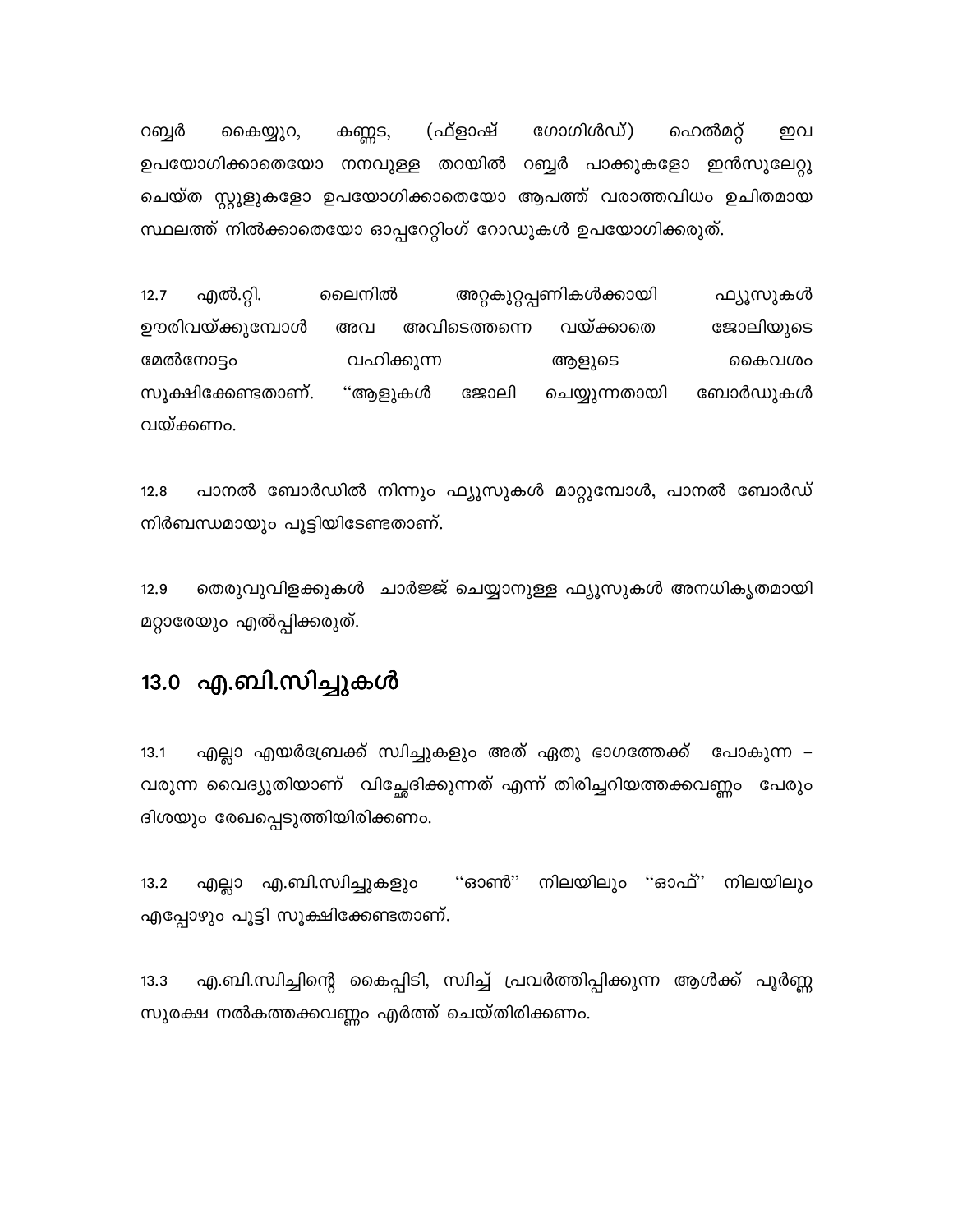എ.ബി.സ്വിച്ചുകൾ പ്രവൃത്തിപ്പിക്കുമ്പോൾ വേഗത്തിലുള്ള ഒരൊറ്റ ചലനം  $13.4$ കൊണ്ട് പ്രവർത്തിപ്പിക്കണം. സാവധാനം തുറക്കുകയും അടയ്ക്കുകയും ചെയ്യുമ്പോൾ ഉണ്ടാകാവുന്ന വൈദ്യുതി ജ്വാല തടയുവാൻ ഇപ്രകാരം കഴിയും.

എ.ബി.സ്വിച്ചുകൾ ഓൺ ചെയ്യുമ്പോൾ അവയുടെ ഹിഞ്ജ്, ബ്ലേഡുകൾ  $13.5$ നിന്ന് തുടങ്ങിയവ ഫേസിലും അവയുടെ ക്ലിപ്പുകളിൽ എല്ലാ അകന്നുമാറിയിട്ടുണ്ടെന്ന് നേരിട്ട് നോക്കി പരിശോധിച്ചറിയണം. പൊട്ടിയ ബൽറ്റ് മറ്റ് ലോഹക്കഷണങ്ങളോ വൈദ്യുതി പ്രവാഹമുള്ള വസ്തുക്കളിലോ സ്വിച്ച് ബോർഡുകളിലോ മറ്റ് ഭാഗങ്ങളിലോ സ്പർശിക്കുന്നില്ലെന്നും നോക്കിയിരിക്കണം.

എ.ബി.സ്വിച്ചുകൾ ഓപ്പറേറ്റ് ചെയ്യുമ്പോൾ ഹെൽമറ്റ്  $13.6$ കൈയ്യുറ, ഇവ ധരിച്ചിരിക്കണം. മറ്റുരീതികളിൽ കൈയ്യുറകൾ കൈകളിൽ ധരിച്ചല്ലാതെ ഉപയോഗിക്കരുത്.

## 14.0 വിതരണ ട്രാൻസ്ഫോർമറുകൾ

ട്രാൻസ്ഫോർമറുകളിൽ ജോലിചെയ്യുന്നത്  $14.1$ വിതരണ യോഗ്യതയും പരിചയവുമുള്ള ജോലിക്കാരാകണം.

 $14.2$ അവ ഒരു സ്ഥലത്തു കൊണ്ടുപോകുന്നതിനോ സ്ഥാപിക്കുന്നതിനോ ഉയർത്തേണ്ടതായി വരുമ്പോൾ അധികൃതരുടെ മേൽനോട്ടത്തിൽ ചെയിൻ ലിഫ്റ്റിംഗ് ഉചിതമായ ടാക്കിളുകളോ ഉപയോഗിക്കണം. ബ്ലോക്കുകളോ ട്രാൻസ്ഫോർമറുകളുടെ എച്ച്.ടി/എൽ.ടി. അപ്രകാരം ചെയ്യുമ്പോൾ ബുഷുകളിൽ സ്പർശിക്കാനോ മറ്റ് ഭാഗങ്ങളിൽ കേടുവരാനോ പാടില്ല.

താഴ്ത്തുകയും ട്രാൻസ്ഫോർമർ ഉയർത്തുകയും ചെയ്യുമ്പോൾ ജീവനക്കാർ സുരക്ഷിത അകലം പാലിക്കണം.

അവ വാഹനത്തിൽ കൊണ്ടുപോകുമ്പോൾ ഉചിതമായി ആ വാഹനത്തിൽ  $14.3$ ഊരിമാറ്റി ഓയിൽ തുളുമ്പിപ്പോകാതെ ബ്രീത്തർ കെട്ടിയുറപ്പിക്കുകയും ബ്രീത്തിംഗ് പൈപ്പുകൾ അടച്ചു വയ്ക്കണം.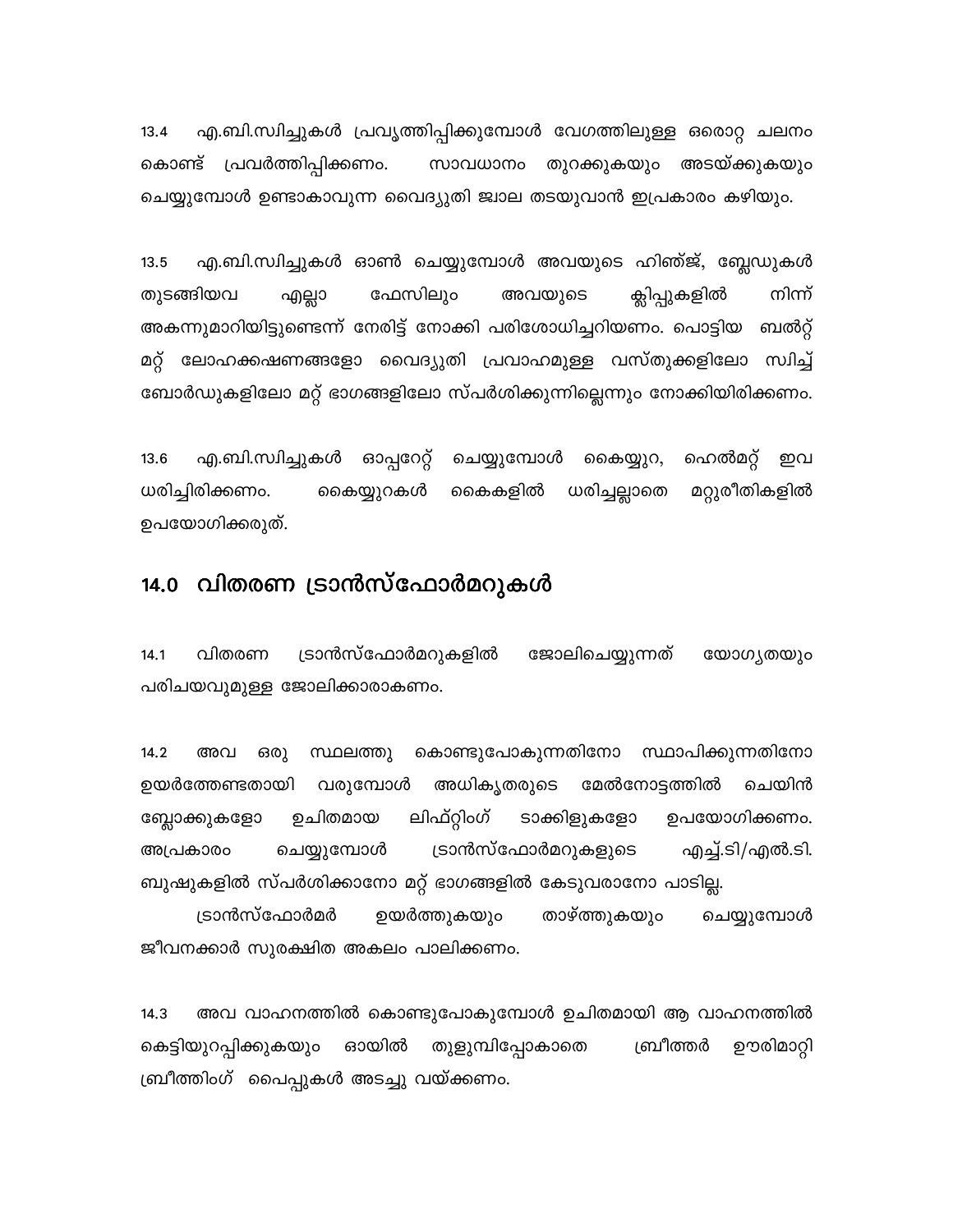ട്രാൻസ്ഫോർമർ സ്വിച്ച് വൈദ്യുതി പോസ്റ്റുകളുടെ മുകളിൽ  $14.4$ അവയ്ക്ക് ഭാരംതാങ്ങാനുള്ള ശേഷി ഉണ്ടായിരിക്കണം. സ്ഥാപിക്കുമ്പോൾ പോസ്റ്റുകൾ ചരിഞ്ഞോ വളഞ്ഞിരിക്കാനോ പാടില്ല.

ട്രാൻസ്ഫോർമറുകളിൽ വിതരണ ജോലികൾ ചെയ്യുമ്പോൾ സബ്  $14.5$ എഞ്ചിനീയറുടെ തസ്തികയിൽ പദവിയിലുള്ളയാൾ നേരിട് കുറയാത്ത മേൽനോട്ടം വഹിക്കണം. അയാൾക്ക് ഉപകരണങ്ങളുടേയും ജോലിക്കാരുടെയും സുരക്ഷിതത്വത്തിന്റെയും ഉത്തരവാദിത്തം ഉണ്ടായിരിക്കണം.

ജോലി തുടങ്ങുന്നതിനു മുമ്പ് ട്രാൻസ്ഫോർമറിന്റെ ഇരുഭാഗത്തും (എച്ച്.ടി  $14.6$ /എൽ.ടി) ഉള്ള വൈദ്യുത പ്രവാഹം നിർത്തി ഒറ്റപ്പെടുത്തുകയും ഡിസ്ചാർജ്ജ് ചെയ്ത് എർത്ത് ചെയ്യുകയും വേണം. വൈദ്യുതി പ്രവാഹമുള്ള മറ്റ് ഭാഗങ്ങളിൽ നിന്ന് പൂർണ്ണ സുരക്ഷ ഉറപ്പുവരുത്തണം. സമീപ ഭാഗത്തുള്ള മറ്റ് വൈദ്യുത ലൈനുകൾ ആവശ്യമുള്ള പക്ഷം ഓഫ് ചെയ്ത് എർത്ത് ചെയ്യണം. സമീപ സമീപ സ്ക്രീനുകളോ രീതിയിൽ ഭാഗത്ത് ഉചിതമായ അല്ലെങ്കിൽ മറ്റ് തടസ്സങ്ങളോ സൃഷ്ടിക്കേണ്ടതാണ്.

ട്രാൻസ്ഫോർമറിന് സമീപം പുക വലിക്കുകയോ തുറന്ന ജ്വാലയോ  $14.7$ പാടില്ല.

ട്രാൻസ്ഫോർമറിലെ എച്ച്.ടി. /എൽ.ടി റോഡുകൾ മുറുക്കുമ്പോൾ രണ്ട്  $14.8$ സ്പാനറുകൾ (റെഞ്ചുകൾ) ഉപയോഗിക്കണം. ചെക്ക് നട്ടുകൾ തിരിയാതെ സൂക്ഷിക്കാൻ ഒരു സ്പാനർ ഉപയോഗിക്കണം.

ട്രാൻസ്ഫോർമറുകൾക്കും നിർദ്ദിഷ്ടമായ എല്ലാ വിതരണ രീതിയിൽ 14.9 മിന്നൽ ഉണ്ടായിരിക്കുകയും എർത്തിംഗും ന്യൂട്രലുകൾ രക്ഷകങ്ങളും ഉചിതമായ രീതിയിൽ എർത്ത് ചെയ്തിരിക്കുകയും വേണം.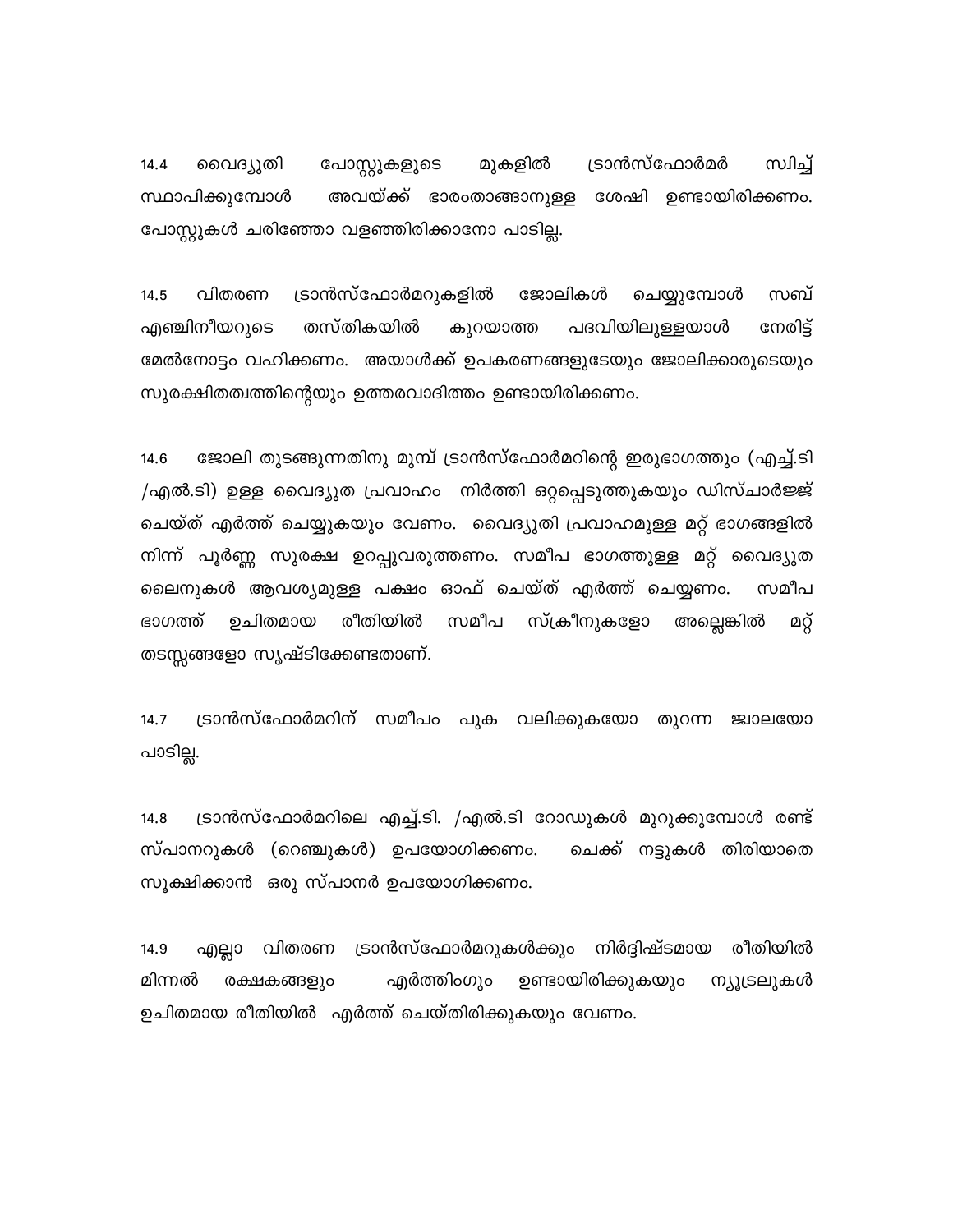ജോലികൾ പൂർത്തിയാക്കിയ 14.10 ശേഷം താൽക്കാലിക എർത്തുകൾ മെഗർ തുടങ്ങിയ ഉപകരണങ്ങൾകൊണ്ട് ട്രാൻസ്ഫോർമർ എടുത്തുമാറ്റി പരിശോധിച്ച് ഉറപ്പുവരുത്തിയ വൈദ്യുതി കടത്തിവിടാൻ ശേഷം മാത്രമേ പാടുള്ളൂ.

#### $15.0$ മിന്നൽ രക്ഷകങ്ങൾ (Lighting Arrester)

മിന്നൽ രക്ഷകങ്ങൾക്കും അവയ്ക്ക് മാത്രമായി  $15.1$ എല്ലാ വേറിട്ട എർത്തിംഗുകൾ ഉണ്ടായിരിക്കണം. അവയെ ഭൂമിയുമായി ബന്ധിപ്പിക്കുന്ന വൈദ്യുത വാഹികളിൽ ചില സന്ദർഭങ്ങളിൽ അപകടകരമായ വൈദ്യുത ശക്തി ഉണ്ടായിരിക്കാൻ സാദ്ധ്യതയുള്ളതുകൊണ്ട് അവയ്ക്ക് സമീപം ജോലിചെയ്യുന്നത് സൂക്ഷ്മതയോടെ ചെയ്യണം.

വലിയ മിന്നൽ രക്ഷകങ്ങൾക്ക് സമീപം വലിയ സ്ക്രീനോ, വേലിയോ  $15.2$ സ്ഥാപിക്കേണ്ടതും ഉചിതമായ രീതിയിൽ എർത്ത് ചെയ്യേണ്ടതും എടുത്തുമാറ്റാൻ കഴിയുന്നഗേറ്റുകൾ ഉണ്ടാകേണ്ടതും അവ പൂട്ടി സൂക്ഷിക്കേണ്ടതുമാണ്.

പൂർണ്ണമായി വൈദ്യുതി പ്രവാഹം വിച്ഛേദിച്ച് എല്ലാഭാഗങ്ങളും പൂർണ്ണമായി  $15.3$ എർത്ത് ചെയ്ത് സംരക്ഷിക്കാതെ മിന്നൽ രക്ഷകങ്ങളിൽ ജോലിചെയ്യാൻ പാടില്ല.

#### ഭൂഗർഭ കേബിളുകൾ 16.0

എല്ലാത്തരം കേബിളുകളുടെ ഇരുവശത്തും (ഭൂഗർഭ കേബിളുകളിലും  $16.1$ എല്ലാത്തരം എച്ച്.ടി./എൽ.ടി കേബിളുകളിലും) വൈദ്യുതി പ്രവാഹം ഏതുഭാഗത്തേക്കാണെന്ന് തിരിച്ചറിയത്തക്കവണ്ണം പേരും അടയാളവും അവയുടെ ഫേസ് സ്വീക്വൻസ് തിരിച്ചറിയാനുള്ള രേഖപ്പെടുത്തിയിരിക്കണം. നീല, മഞ്ഞ, ചുവപ്പ് അടയാളങ്ങളും നൽകിയിരിക്കണം.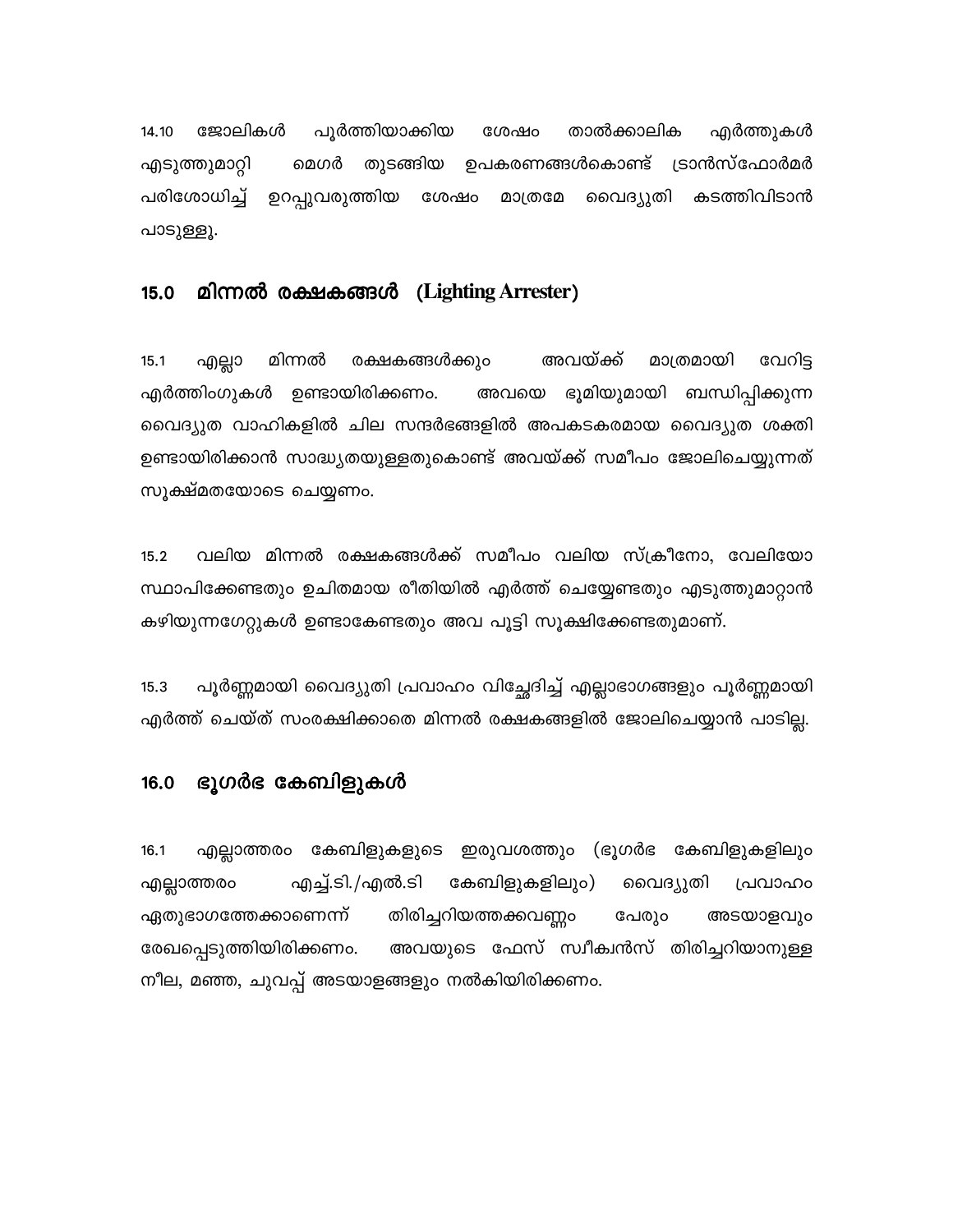ഒന്നിലധികം കേബിളുകൾ ഒരേസ്ഥലത്തു കൂടി കടന്നുപോകുന്നുവെങ്കിൽ  $16.2$ അവയെ തിരിച്ചറിയുന്നതിനായി കേബിളിന്റെ പുറത്ത് ഉചിതമായ അടയാളങ്ങൾ രേഖപ്പെടുത്തണം.

കേബിളുകൾ ജോയിന്റ് തുടങ്ങിയ  $16.3$ ഭൂഗർഭ നന്നാക്കുക, ചെയ്യുക ജോലികൾ അത് ചെയ്യാൻ അധികാരപ്പെടുത്തിയിട്ടുള്ളവരും പരിചയസമ്പന്നരും ആയവർക്കു മാത്രമേ ചെയ്യാനും മേൽനോട്ടം വഹിക്കാനും പാടുള്ളൂ.

ജോലിക്കാർ കേബിൾ ഉചിതമായ വസ്ത്രം ധരിച്ചിരിക്കേണ്ടതും ലോഹവസ്തുക്കളും തീപിടിക്കുന്ന സാധനങ്ങളും ഒഴിവാക്കേണ്ടതുമാണ്.

കുഴികൾ കുഴിക്കുക,  $16.4$ പൊതുസ്ഥലങ്ങളിലും പൊതുനിരത്തുകളിലും മാൻഹോൾ കവറുകൾ മാറ്റുക തുടങ്ങിയ ജോലികൾ തുടങ്ങുന്നതിനു മുമ്പ് സംഭവിക്കാത്തവിധം പൊതുജനങ്ങൾക്കും വാഹനങ്ങൾക്കും അപകടം ഉചിതമായ രീതിയിൽ വേലികൾ കെട്ടേണ്ടതും അപകട മുന്നറിയിപ്പ് നൽകുന്ന കൊടികളും, രാത്രി കാലങ്ങളിൽ വിളക്കുകളും ബോർഡുകളും സ്ഥാപിച്ചിരിക്കേണ്ടതുമാണ്.

ഹോളുകളിലോ കുഴികളിലോ ഹാനികരമായ വാതകമുണ്ടെന്ന്  $16.5$ മാൻ പരിശോധിക്കണം അപ്രകാരം സംശയമുണ്ടെങ്കിൽ അവയിൽ ഇറങ്ങരുത്. മാൻഹോളുകളിൽ പുകവലിയും, ആവരണമില്ലാത്ത തുറന്ന ജ്വാലയും ഉപയോഗിക്കരുത്.

കേബിളുകൾക്ക് (ആർമറുകൾ ഉണ്ടെങ്കിൽക്കൂടി) ചവിട്ടി 16.6 പുറത്ത് നടക്കുകയോ പണി ആയുധങ്ങളും സാധനസാമഗ്രികളും വയ്ക്കുകയോ പാടില്ല. പാത്രങ്ങളും തട്ടിമറിഞ്ഞ് മാൻഹോളുകളിൽ വീഴാതെ കോമ്പൗണ്ടുകളും സൂക്ഷിക്കണം.

നനവുകൊണ്ടോ മറ്റുപകരണങ്ങൾ കൊണ്ട് ഉറപ്പ് കുറഞ്ഞ തറയിൽ കുഴി  $16.7$ കുഴിക്കുമ്പോൾ കുഴിയുടെ ഇരുവശവും പലകകൾകൊണ്ട് സംരക്ഷിച്ചിരിക്കണം.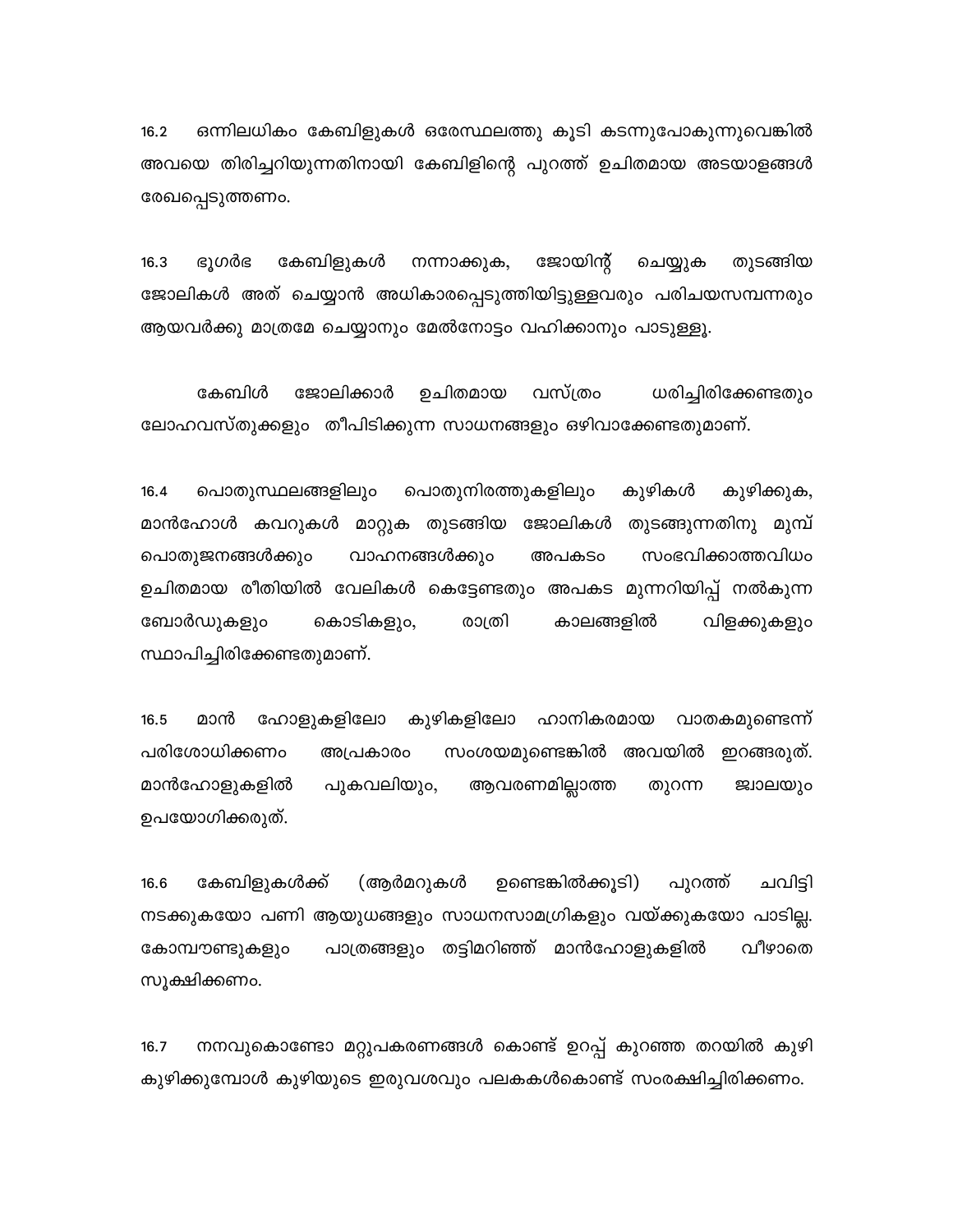കേബിളുകളിൽ ജോലിചെയ്യുമ്പോൾ അവയിൽക്കൂടിയുള്ള വൈദ്യുതി  $16.8$ നിർത്തി എർത്ത് ചെയ്ത് ഉചിതമായ പ്രവാഹം ഇരുഭാഗത്തും അപായ ബോർഡുകൾ പ്രദർശിപ്പിക്കാതെ ജോലി തുടങ്ങരുത്. ഒന്നിലധികം കേബിളുകൾ കടന്നുപോകുന്ന ഭാഗത്ത് ഏതു കേബിളിലാണ് ജോലിചെയ്യേണ്ടത് എന്ന് നടത്തി തിരിച്ചറിയണം. പരീക്ഷണങ്ങൾ ഹൈവോൾട്ടേജ് കേബിളുകൾ മുറിക്കേണ്ട ആവശ്യം വന്നാൽ മുറിക്കാൻ ഉദ്ദേശിക്കുന്ന ഭാഗത്ത് ഒരു ഉരുക്ക് അടപ്പ് (Steel Wedge) അടിച്ചിറക്കുകയോ നിർദ്ദിശ്ട രൂപത്തിലുള്ള സ്പൈക്ഗൺ ഉപയോഗിക്കുയോ ചെയ്യണം (IS:5216/CI.6.4.6.3)

### 17.0 സുരക്ഷാ ഉപകരണങ്ങൾ

ജോലിയിൽ  $17.1$ വൈദ്യുതി സംബന്ധമായ ഏർപ്പെട്ടിരിക്കുന്ന എല്ലാ ജീവനക്കാരും അതാത് ജോലിക്ക് ആവശ്യമായ കൈയ്യുറകൾ, സേഫ്റ്റി, ബൽറ്റുകൾ, ഹെൽമറ്റുകൾ, ഷൂസുകൾ, വേഷവിധാനം, ഗോഗിൾസ് തുടങ്ങിയ ശരീര ശരിയായവിധത്തിൽ ഉപയോഗിക്കേണ്ടത് രക്ഷാ ഉപകരണങ്ങൾ ജീവനക്കാരന്റെ ഉത്തരവാദിത്വമാണ്. ഉപയോഗിക്കുന്നതിനു മുമ്പ് എല്ലാ സുരക്ഷാ ഉപകരണങ്ങളും ശരിയായി പരിശോധിച്ചിരിക്കണം.

 $17.2$ ജോലിയുടെ ചുമതലയുള്ള മേൽനോട്ടക്കാർ (ജീവനക്കാർ) സുരക്ഷാ ഉപകരണങ്ങൾ ഉപയോഗിക്കുന്നുണ്ടെന്ന് ഉറപ്പുവരുത്തണം. ഉപകരണങ്ങൾ കൈയ്യുറകൾക്ക് ആവശ്യമെങ്കിൽ റബ്ബർ മുകളിൽ തുകൽ കൈയ്യുറകൾ ഉപയോഗിക്കണം.

 $17.3$ വയറുകൾ യോജിപ്പിക്കുക, ചൂടായ വസ്തുക്കൾ കൈകാര്യം ചെയ്യുക, ഇൻസുലേറ്റർ ബൈന്റിംഗ് ചെയ്യുക എന്നീ ജോലികൾ ചെയ്യുമ്പോൾ റബ്ബർ കയ്യുറകൾക്ക് മുകളിൽ ആവശ്യമെങ്കിൽ തുകൽ കയ്യുറകൾ ഉപയോഗിക്കണം.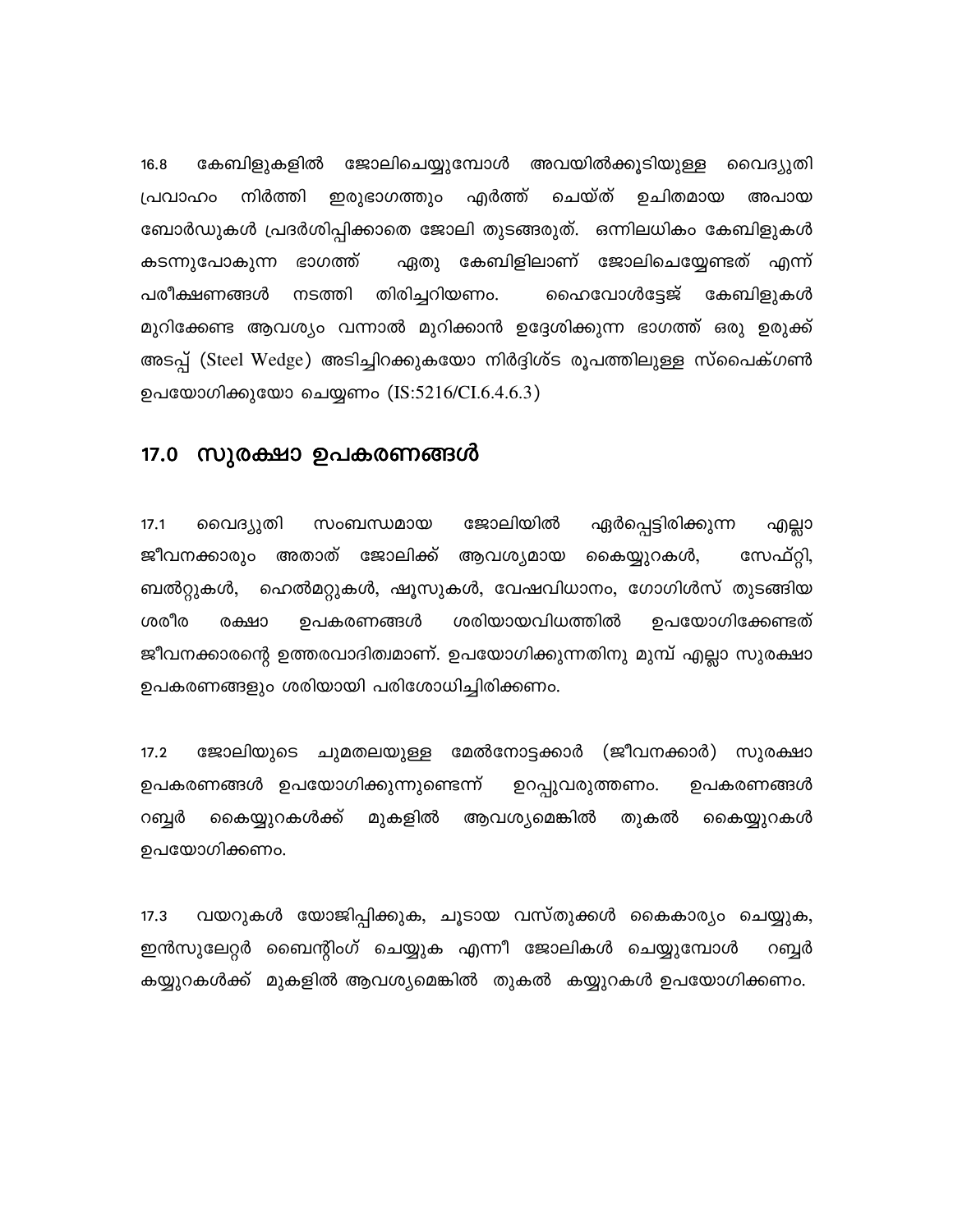$17.4$ ജോലിചെയ്യുമ്പോൾ ദുർബ്ബലമായ ഇൻസുലേഷനുള്ള ഉപകരണങ്ങൾ ഉപയോഗിക്കുകയോ ഇൻസുലേഷൻ കേടുവരുത്തുന്ന ഉപകരണങ്ങൾ ഉപയോഗിക്കുകയോ ചെയ്യരുത്.

#### റബ്ബർ കൈയ്യുറകൾ  $18.0$

റബ്ബർ കയ്യുറകൾക്ക് കേടുവരുന്ന രീതിയിൽ പരുക്കനായി കൈകാര്യം  $18.1$ ചെയ്യരുത്. അവ ചൂടില്ലാത്തതും ഈർപ്പമില്ലാത്തതും എണ്ണമയം പറ്റാത്തതുമായ സ്ഥലത്ത് സൂക്ഷിക്കണം. മടക്കുകയോ പോക്കറ്റിലും കയ്യുറകൾ പണി ആയുധങ്ങളോടൊപ്പം നിക്ഷേപിക്കുകയോ കൊണ്ടുപോവുകയോ ചെയ്യരുത്. കെട്ടിവയ്ക്കുകമരുത്. കൊണ്ട് കയ്യുറകൾ സൈക്കിളിന്റെ അവ ചരടു കാരിയറിൽ ജീപ്പിന്റെ കമ്പികൾക്കിടയിൽ ഇറുക്കി തിരുകിയോ വച്ചോ, ചോക്കുപോടി ഇട്ടിട്ടുള്ള പ്രത്യേക ബാഗിലോ പ്ലാസ്റ്റിക് കൊണ്ടുപോകരുത്. കവറിലോ സൂക്ഷിക്കണം.. യാതൊരു കാരണവശാലും കൈയ്യുറകൾ മടക്കി സൂക്ഷിക്കരുത്.

ഉപയോഗിക്കുന്നതിന് മുമ്പ് കൈയ്യുറകൾ കേടുപാടുകൾ  $18.2$ പരിശോധിക്കണം. ദ്വാരങ്ങളോ ദുർബ്ബലമായ ഭാഗങ്ങളോ ഉണ്ടാകരുത്. നിറച്ചശേഷം ,ഗാത, കൈയ്യുറയിൽ വായു കൈയ്യുറയുടെ അടച്ച് അമർത്തിക്കൊണ്ട് വായു ലീക്ക് ചെയ്യുന്നുണ്ടോ എന്ന് നോക്കണം. ദ്വാരങ്ങളോ ദുർബ്ബലമായ ഭാഗങ്ങളോ ഉണ്ടാവരുത്. കേടുവന്ന കൈയ്യുറകൾ ഉപയോഗിക്കരുത്. ഇടയ്ക്കിടെ ഇപ്രകാരം കൈയ്യുറകൾ പരിശോധിക്കണം.

ട്രാൻസ്ഫോർമറുകളുടെ എച്ച്.ടി ഭാഗങ്ങൾ, എച്ച്.ടി.ഫ്യൂസുകൾ തുടങ്ങിയ  $18.3$ ഉപകരണങ്ങളിലും വൈദ്യുത പ്രവാഹമുള്ള ഉപകരണങ്ങൾക്കു സമീപവും ജോലി ചെയ്യുമ്പോൾ വൈദ്യുത പ്രവാഹം ഇല്ലെങ്കിലും കയ്യുറ ധരിച്ചിരിക്കണം.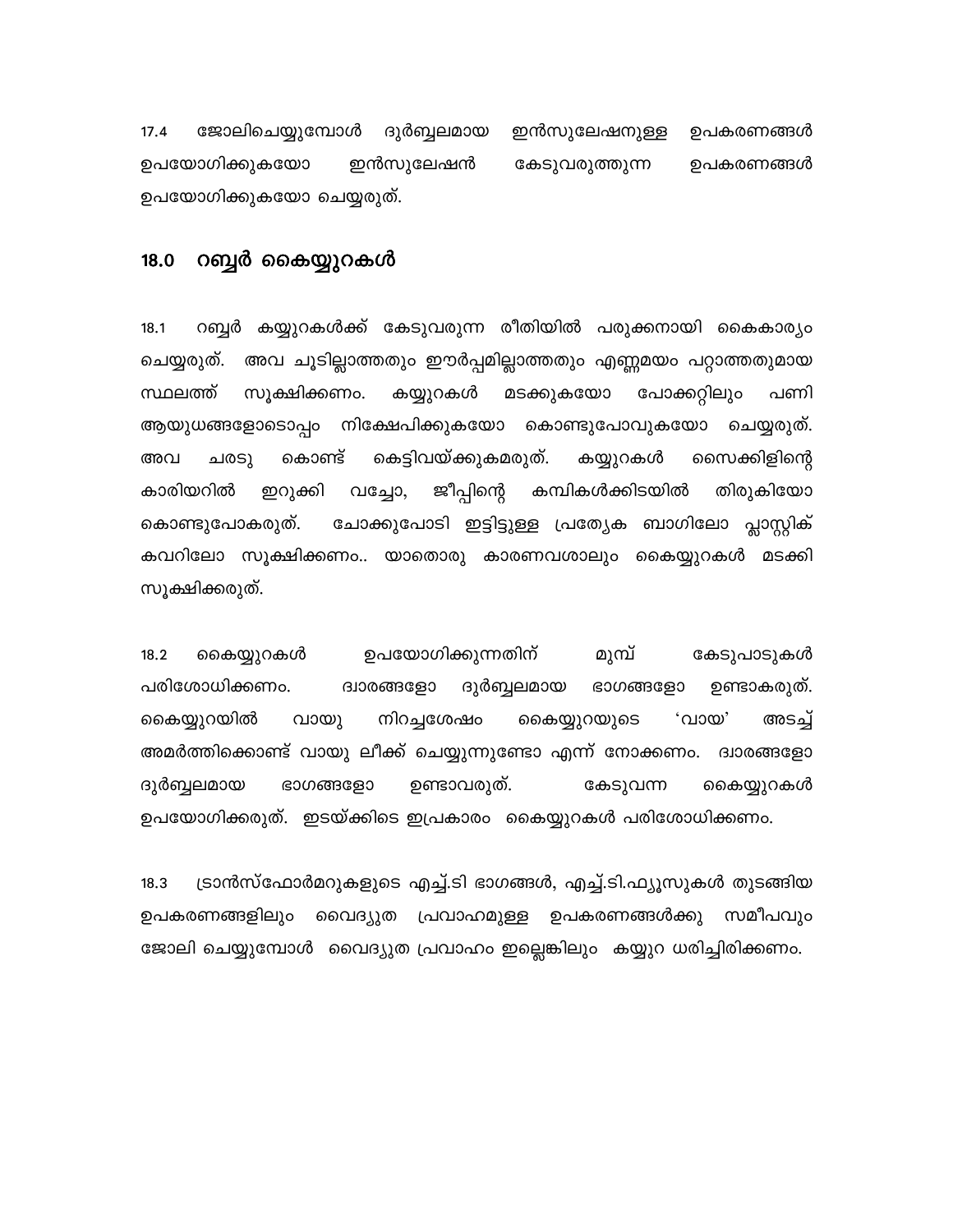### കറന്റ് ട്രാൻസ്ഫോർമറുകൾ 19.0

ഉപയോഗിച്ചുകൊണ്ടിരിക്കുന്ന ട്രാൻസ്ഫോർമറുകളുടെ സെക്കന്ററി  $19.1$ സർക്യൂട്ടുകൾ എപ്പോഴും എർത്തു ചെയ്തിരിക്കണം.

യാതൊരു കാരണവശാലും സി.ടി.യുടെ സെക്കന്ററികൾ ഓപ്പൺ സർക്യൂട്ട്  $19.2$ സെക്കന്ററിയുമായി ബന്ധിച്ചിട്ടുള്ള ഉപകരണങ്ങൾ മാറ്റിവയ്ക്കേണ്ടി ആകരുത്. വരുമ്പോൾ സെക്കന്ററികൾ യുക്തമായ സ്ഥലത്ത് താത്കാലികമായി 'ഷോർട്ടു' ജോലികൾ പൂർത്തിയാക്കിയ സെക്കന്ററിയുമായി ചെയ്യണം. ശേഷം സർക്യൂട്ട് ബന്ധപ്പെട്ടുവരുന്ന 'ഓപ്പൺ സർക്യൂട്ടുകൾ' ഇല്ലെന്ന് ഉറപ്പുവരുത്തിയശേഷം മാത്രം താത്ക്കാലിക ഷോർട്ട് എടുത്തുമാറ്റാൻ പാടുള്ളൂ.

സി.ടി.പൂർണ്ണമായും വിച്ഛേദിച്ച് എർത്ത് ചെയ്യാതെ അതിന്റെ പ്രൈമറി  $19.3$ സർക്യൂട്ടിനടുത്ത് ചെല്ലുകയോ സ്പർശിക്കുകയോ ചെയ്യരുത്.

#### പൊട്ടൻഷ്യൽ ട്രാൻസ്ഫോർമർ (പി.ടി)  $20.0$

 $20.1.$ യാതൊരു കാരണവശാലും പി.ടി.യുടെ പ്രൈമറി ഭാഗത്ത് സർക്യൂട്ട് പൂർണ്ണമായും വിച്ഛേദിച്ച് ഫലപ്രദമായി എർത്തു ചെയ്യാതെ അവയുടെ സമീപം പോകരുത്.

പി.ടി.യുടെ സെക്കന്ററികൾ ഒരു പോയിന്റിൽ മാത്രമേ എർത്തു ചെയ്യാൻ 20.2 പാടുള്ളൂ.

പി.ടി. സർക്യൂട്ടിൽ ഒരുപകരണം ഘടിപ്പിക്കുകയോ, വേർപ്പെടുത്തുകയോ 20.3 ചെയ്യുമ്പോൾ 110 വോൾട്ട് (കൺട്രോൾ സർക്യൂട്ട്) ഫ്യൂസുകൾ മാറ്റിയിരിക്കണം.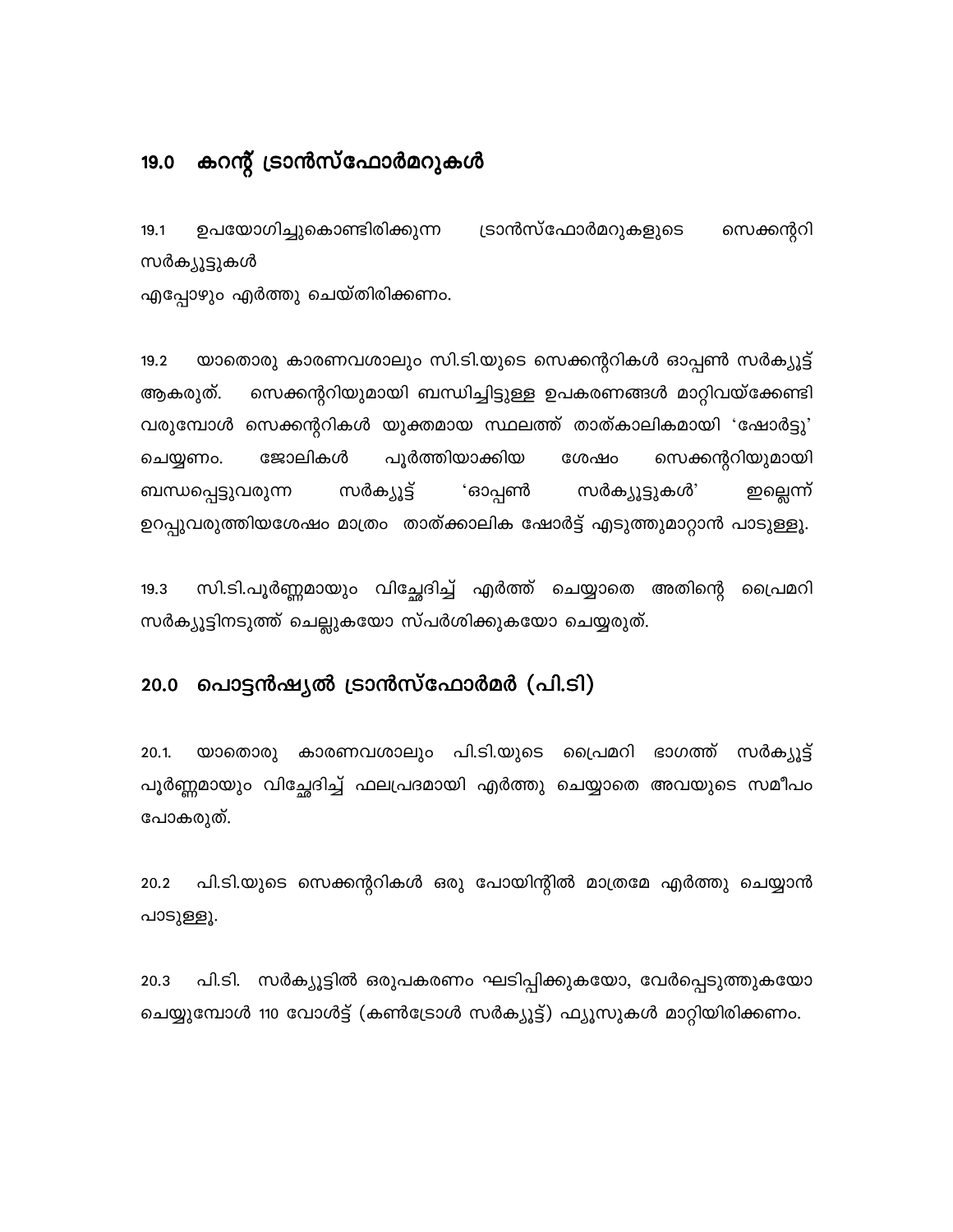#### പവർ ട്രാൻസ്ഫോർമറുകൾ  $21.0$

പ്രൈമറിയിലും സെക്കന്ററിയിലുമുള്ള വോൾട്ടേജ് സ്വിച്ചുകൾ,  $21.1$ ബ്രേക്കറുകൾ, ഐസൊലേറ്ററുകൾ എന്നിവ തുറക്കാതെയോ ഇരുഭാഗത്തും ചെയ്ത് ടെർമിനലുകൾ ഡിസ്ചാർജ്ജ് ഫലപ്രദമായി എർത്ത് ഉള്ള ചെയ്യാതെയോ പവർട്രാൻസ്ഫോർ മറുകളിൽ ജോലിചെയ്യാൻ പാടില്ല.

ട്രാൻസ്ഫോർമറുകൾ ഘടിപ്പിച്ചിട്ടുള്ള പൊട്ടൻഷ്യൽ  $21.2$ പ്ലഗിൽ സിങ്ക്രണെസിംഗ് ട്രാൻസ്ഫോർമറുകളിൽ പണിയെടുക്കുമ്പോൾ, ഫീഡിംഗ് നിന്നോ ബാക്ക് വരുന്നതു തടയുന്നതിനായി പി.ടി.കൾ വിച്ഛേദിക്കുകയും വോൾട്ടിന്റെ 110 ഫ്യൂസുകൾ ഊരിമാറ്റുകയും ചെയ്തിരിക്കണം.

### 22.0 തെരുവ് വിളക്കുകൾ

തെരുവ്വിളക്കിനേയും  $22.1$ ഓരോ നിയന്ത്രിക്കുന്നത് കട്ടൗട്ടുകളും, റിലേകളും, പോസ്റ്റുകളിൽ ആവശ്യമുള്ളിടത്തോളം ഫ്യൂസുകളും, ഏറ്റവും താഴെയുള്ള കണ്ടക്ടറിൽ നിന്നോ എർത്ത് വയറിൽ നിന്നോ അഞ്ചടിയെങ്കിലും വച്ചിരിക്കേണ്ടതാണ്. വരത്തക്കവണ്ണം ഇതെന്തു കൊണ്ടെന്നാൽ താഴെ അങ്ങനെയുള്ള കണ്ടക്ടറിലോ, എർത്ത് വയറിലെ യാദൃശ്ചികമായി വൈദ്യുതി പ്രവാഹം ഉണ്ടാകാവുന്നതാണ്.

ബൾബുകൾ മാറ്റിയിടുമ്പോൾ 22.2 കട്ടൗട്ടുകളോ ഫ്യൂസുകളോ എടുത്തു മാറ്റിയ ശേഷമേ ചെയ്യാൻ പാടുള്ളൂ.

തെരുവ് മെയിനിലും, 22.3 വിളക്കുകളുള്ള ഉപകരണത്തിലും മറ്റു സജ്ജീകരണത്തിലും വിദ്യുച്ഛക്തി പ്രവഹിക്കുന്നതിനുള്ള എല്ലാ മാർഗ്ഗങ്ങളും ഫലപ്രദമായി ഛേദിക്കുകയും, അവയെ എർത്തു ചെയ്യുകയും ചെയ്തിട്ടില്ലാത്തപക്ഷം അവയിൽ എല്ലായ്പ്പോഴും വൈദ്യുത പ്രവാഹമുള്ളതായി കരുതേണ്ടതുമാകുന്നു.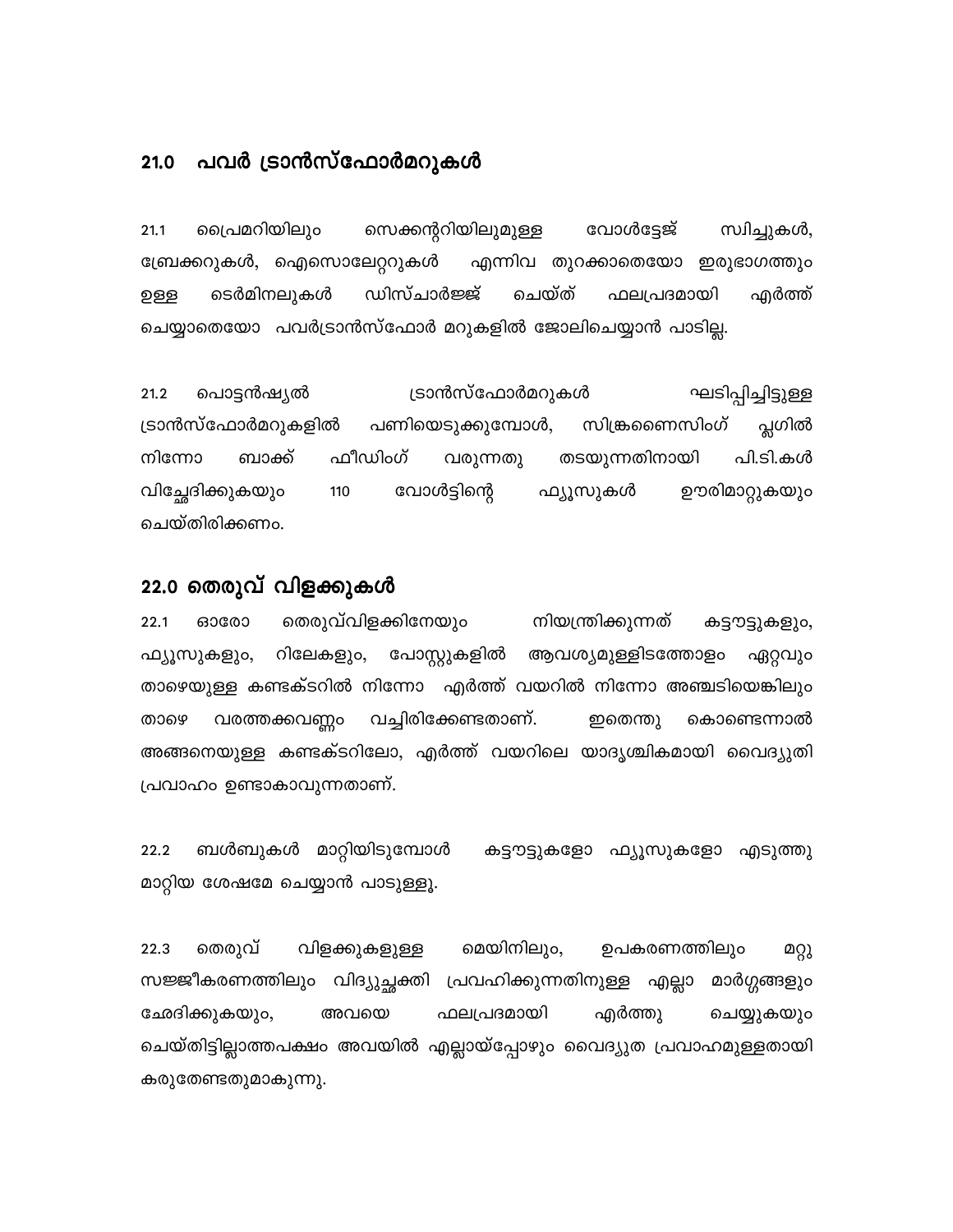പോസ്റ്റിൽ കയറുംമുമ്പ് പ്രസ്തുത പോസ്റ്റിലെ സ്ട്രീറ്റ് ലൈറ്റ് മറ്റൊരു  $22.4$ സപ്ലൈ കൊണ്ട് കത്താൻ ഇടയുണ്ടോ എന്ന് ഉറപ്പു ട്രാൻസ്ഫോർമറിലെ സ്ട്രീറ്റ് വരുത്തേണ്ടതാണ്. റിലേ സംവിധാനത്തോടെ ലൈറ്റുകൾ പ്രവർത്തിപ്പിക്കുന്ന സ്ഥലങ്ങളിൽ റിലേയുടെ കൂടെയുള്ള ഫ്യൂസ് കാര്യർ കൂടി ഇളക്കിയെടുത്ത് ജീവനക്കാർ സൂക്ഷിച്ചാൽ അപകടം ഒഴിവാക്കാവുന്നതാണ്.

# 23.0 ഏണികൾ, സേഫ്റ്റി ബൽറ്റുകൾ, കയറുകൾ ഏണികൾ

ഗുണനിലവാരമുള്ള 23.1 നിശ്ചിത വസ്തുക്കളാൽ നിർമ്മിച്ച ഏണികൾ നിർദ്ദിഷ്ട ഉപയോഗത്തിന് യോജിക്കുന്ന വിധവും ഉപയോഗിക്കണം.

ഏണികളിൽ ഗ്രീസോ 23.2 അഴുക്കോ എണ്ണമയമോ പാടില്ല. ഏണികൾ ഇടയ്ക്കിടെ പരിശോധിക്കണം. ന്യൂനതയുള്ള ഏണികൾ ഉപയോഗിക്കരുത്. ഏണികളിൽ പെയിന്റടിക്കരുത്. ഏണിയിലുള്ള തകരാറുകൾ പെയിന്റ് മറയ്ക്കാൻ ഇടയുണ്ട്.

മറിഞ്ഞുവീണ് കേടുവരുന്ന വിധത്തിൽ കതകുകളുടേയും 23.3 ഏണികൾ ജനലുകളുടേയും സമീപമോ, പെട്ടികൾ, വീപ്പകൾ തുടങ്ങിയവയുടെ മുകളിലോ സൂക്ഷിക്കരുത്.

കഴിയുന്നിടത്തോളം 23.4 കൂട്ടികെട്ടിയ ഏണികൾ ഉപയോഗിക്കരുത്. ഒഴിച്ചുകൂടാൻ പറ്റാത്ത സാഹചര്യങ്ങളിൽ ഏണികളോടൊപ്പം രണ്ട് നീളമുള്ള കമ്പുകൾ കൂട്ടികെട്ടി മാത്രമേ ഉപയോഗിക്കാൻ പാടുള്ളൂ.

ഏണിയിൽ കയറുന്നതും ഇറങ്ങുന്നതും അതിന് അഭിമുഖമായിരിക്കണം. 22.5 പുറംതിരിഞ്ഞോ ചരിഞ്ഞോ കയറുകയോ ചെയ്യരുത്. ഇറങ്ങുകയോ അഭ്യസങ്ങളും മറ്റും കാണിക്കരുത്.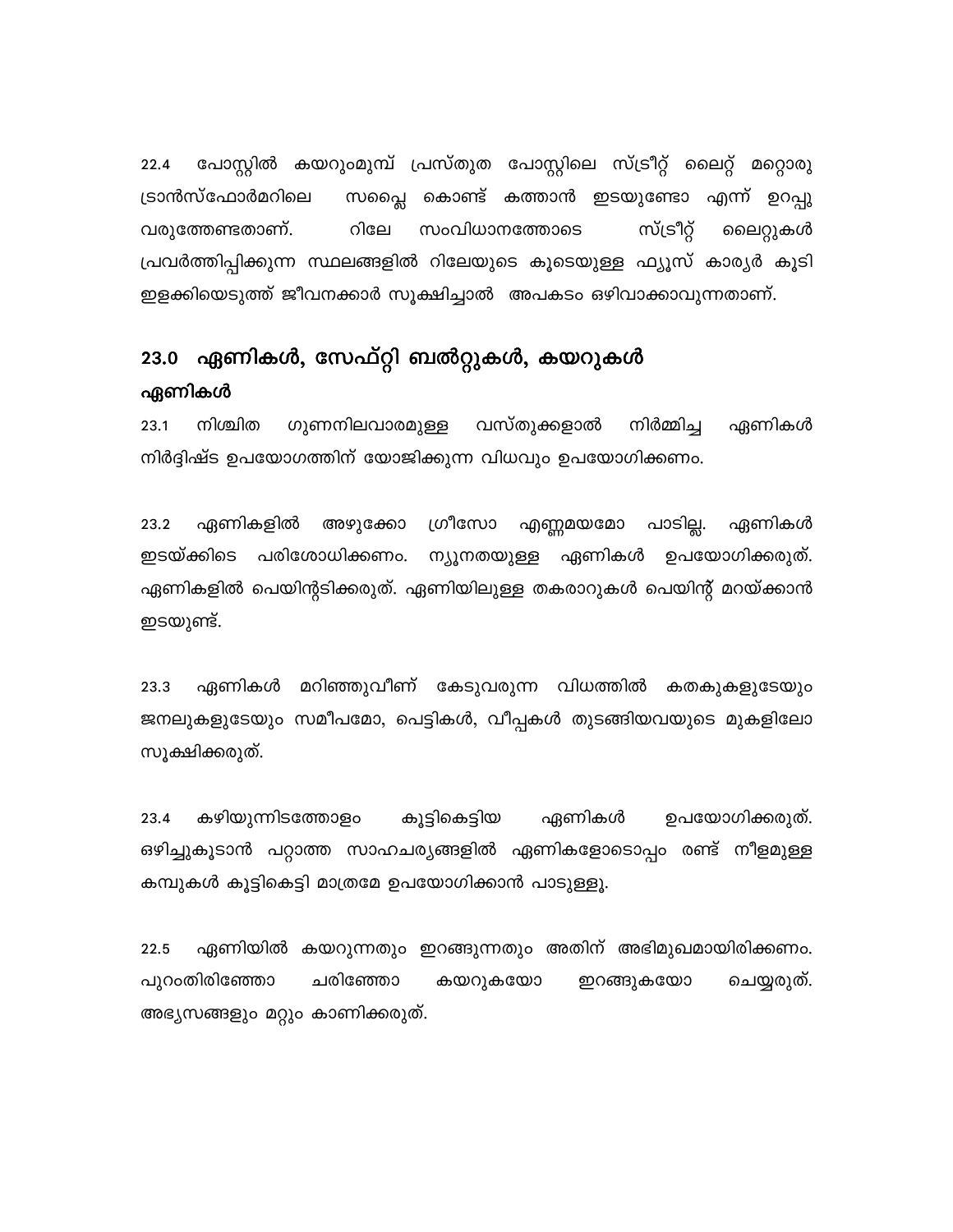23.6 തിരശ്ശീനതലത്തിൽ നിന്നും ഏകദേശം 75 ഡിഗ്രി ചരിവാണ് ഏണി ഉപയോഗിക്കുന്നതിന് ഉത്തമം. അതായത് ഏണി ചാരിയ പോസ്റ്റിന്റെ ചുവട്ടിൽ നിന്നും ഏണിയുടെ ചുവട്ടിലേക്കുള്ള ദൂരം ഏണിയുടെ നീളത്തിന്റെ നാലിൽ ഒന്നിൽ കവിയരുത് (1/4). ഏണി കെട്ടി വയ്ക്കുകയോ ഒരാൾ ഉചിതമായ രീതിയിൽ പിടിക്കുകയോ ചെയ്യണം. ഏണി ചാരിവയ്ക്കുന്ന വസ്തുവിനും മേട (തട്ട്) കൾക്കും ബലമുണ്ടായിരിക്കണം.

നിന്നും ജോലിചെയ്യുമ്പോഴും ആവശ്യമെങ്കിൽ  $23.7.$ ഏണിയിൽ സേഫ്റ്റി ബെൽറ്റുകൾ ധരിക്കണം.

### സേഫ്റ്റി ബൽറ്റുകൾ

ജോലിചെയ്യുമ്പോഴും വീഴാൻ 1. ഉയരത്തിൽ മറിഞ്ഞു ഇടയുള്ള സാഹചര്യങ്ങളിലും സേഫ്റ്റി ബെൽറ്റുകൾ ധരിച്ചിരിക്കണം.

ഇടയ്ക്കിടെ പരിശോധിച്ച് അതിന്റെ  $2.$ ബെൽറ്റുകൾ ഗുണനിലവാരം അവ ഉപയോഗിക്കുന്നതിനു മുമ്പും ഇപ്രകാരം സുരക്ഷാ ഉറപ്പുവരുത്തണം. പരിശോധന നടത്തണം.

3. ജോലി സമയത്തും അല്ലാത്തപ്പോഴും പണിയായുധങ്ങൾ കൊണ്ട് ബെൽറ്റ് മുറിയാൻ ഇടവരരുത്. അവ ശരിയായ രീതിയിൽ പ്രത്യേക അറകളിൽ സൂക്ഷിക്കണം. ബെൽറ്റുകൾ ഉയരത്തിൽ നിന്ന് താഴേക്ക് ഇടരുത്.

ബെൽറ്റുകൾ നനവ് തട്ടിയാൽ തുടച്ചു വൃത്തിയാക്കണം. 4. ചൂടാക്കാൻ ശ്രമിക്കരുത്.

### കയറുകൾ

വസ്തുക്കൾ 1. പോസ്റ്റുകൾ ഉയർത്താനും പൊക്കാനും മാറ്റും ഉപയോഗിക്കുന്ന കയറുകൾക്ക് വേണ്ടത്ര ബലം ഉണ്ടായിരിക്കണം. ചതഞ്ഞതും ഈർപ്പമുള്ളതും എണ്ണമയം പുരണ്ടതുമായ കയറുകൾ ഉപയോഗിക്കരുത്.

വീഴാത്തരീതിയിൽ  $2.$ കയറുകൾ ചുരുട്ടി വയ്ക്കുകയും കുരുക്കു അഴിച്ചെടുക്കുകയും കയറുകൾ ഉണങ്ങാൻ ചെയ്യണം. നനവുള്ള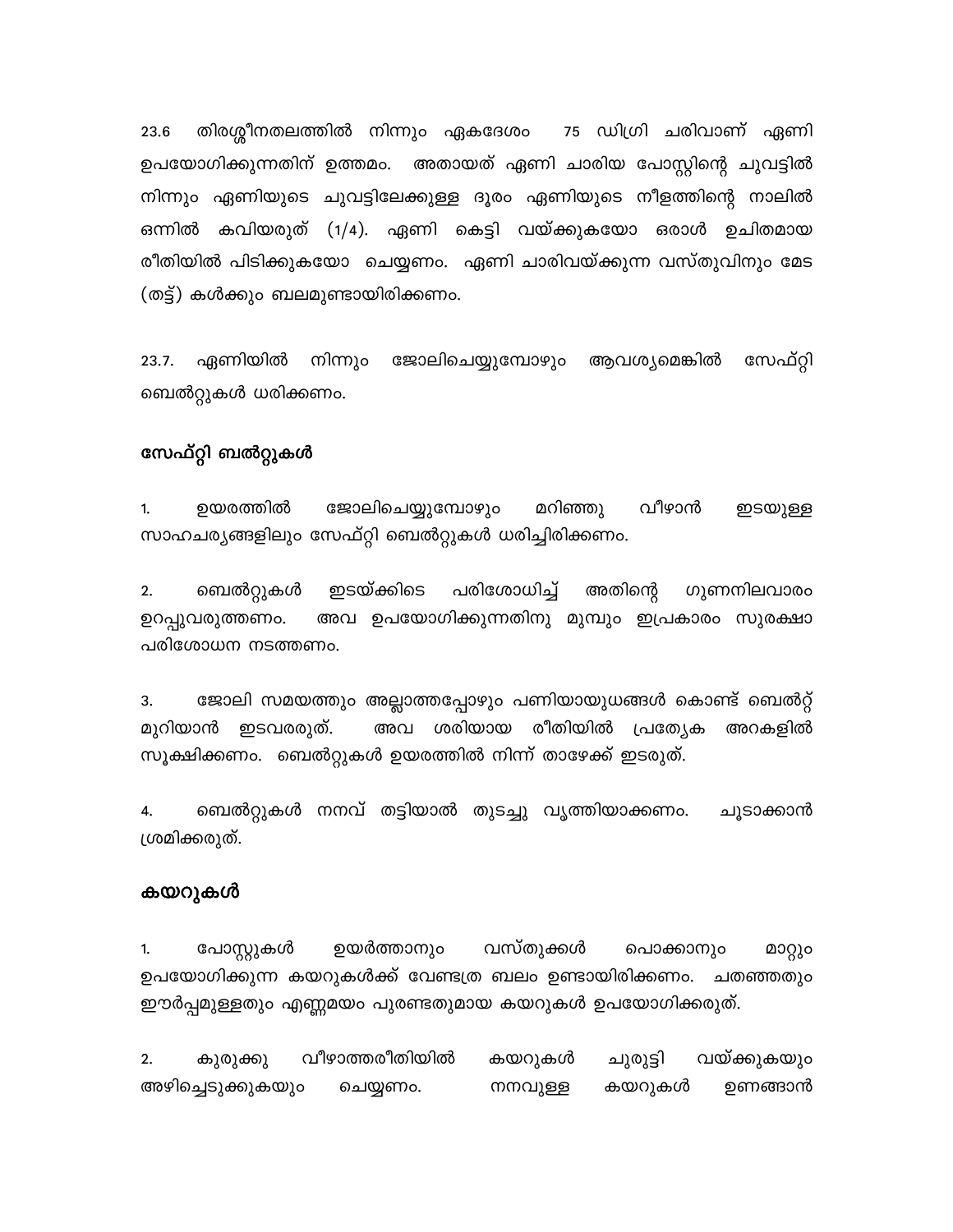പറ്റിയവിധത്തിൽ അയഞ്ഞരീതിയിൽ ചുരുട്ടി വായു സഞ്ചാരമുള്ള സ്ഥലത്ത് തൂക്കിയിടണം.

കയറുകൾ പരുപരുപ്പ് കൂടിയതും വട്ടത്തിൽ അല്ലാത്ത വസ്തുക്കളിൽ 3. കെട്ടരുത്. കയറുകൾ ഉപയോഗിക്കുമ്പോൾ ഉരഞ്ഞു പൊട്ടാതെ സൂക്ഷിക്കണം. വലിയ വ്യാസമുള്ള കപ്പി ഉപയോഗിക്കരുത്. കയറുകളുടെ ആയുസ് കൂട്ടാൻ സഹായിക്കും.

വായുസഞ്ചാരമുള്ള സ്ഥലത്ത് 4. കയറുകൾ ശുദ്ധമാക്കി, വരണ്ട സൂക്ഷിക്കണം. ആസിഡുകളും ക്ഷാരവസ്തുക്കളും ഈർപ്പവുമുള്ള ബാറ്ററി റൂമുകളിലോ സൂക്ഷിക്കരുത്.

#### കൈയ്യുപകരണങ്ങൾ (Hand Tools) 24.0

24.1 ഓരോ ജോലിക്കും യോജിച്ച വിധത്തിലുള്ള കൈയ്യുപകരണങ്ങൽ (സ്ക്രൂ ഡ്രൈവർ / പ്ലയർ /സ്പാനറുകൾ തുടങ്ങിയവ) മാത്രമേ ഉപയോഗിക്കാവൂ.

ശരിയായ വിധത്തിലല്ലാതെയും അശ്രദ്ധമായും അത്തരം ഉപകരണങ്ങൾ 24.2 ഉപയോഗിക്കരുത്. (ഉദാഹരണത്തിന് സ്പാനർ ഹാർമറായോ, സ്ക്രൂഡ്രൈവർ ഉളിയായോ ഉപയോക്കരുത്.

കേടുസംഭവിച്ച ഉപകരണങ്ങൾ കൈപ്പിടിപൊട്ടിയതും മറ്റും നന്നാക്കാതെ ഉപയോഗിക്കരുത്. ഉപകരണങ്ങൾ അവയുടെ ആവരണത്തിൽ– പ്രത്യേകിച്ച് മൂർച്ചയുള്ളവ മാത്രമേ സൂക്ഷിക്കാവൂ.

തുകൽ 24.3 റബ്ബർ കയ്യുറകളും ആവശ്യമെങ്കിൽ കൈയ്യുറകളും ഉപയോഗിച്ചല്ലാതെ, വൈദ്യുതി പ്രവാഹങ്ങൾക്കു സമീപം, ഇൻസുലേറ്റുചെയ്ത ഉപകരണങ്ങളാണെങ്കിൽ പോലും ഉപയോഗിക്കരുത്.

ലോഹനിർമ്മിതമായ ഉപകരണങ്ങൾ –ട്രെഡുകൾ 24.4 പൈപ്പുകൾ തുടങ്ങിയവ–വൈദ്യുതിപ്രവാഹമുള്ള സ്ഥലത്തിനു സമീപം ഉപയോഗിക്കരുത്.

ഉപകരണങ്ങൽ വയ്ക്കുമ്പോൾ 24.5 സെന്ററുകളിൽ ശ്രദ്ധയോടെ സൂക്ഷിക്കണം. സാധാരണ പ്ലയറുകൾ ചെറിയ സ്ക്രൂഡ്രൈവർ തുടങ്ങിയവ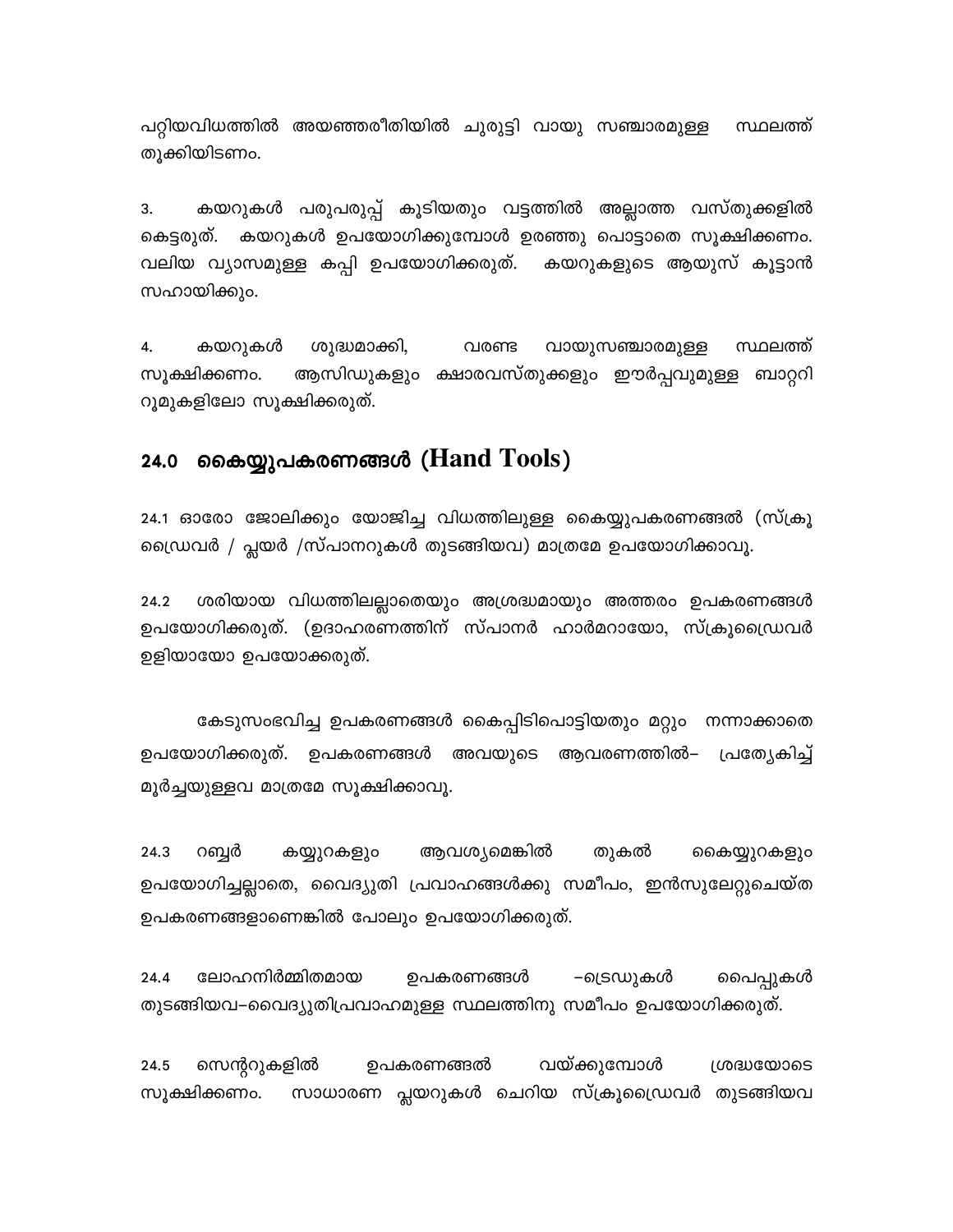മാത്രമേ ബെൽറ്റിൽ ബന്ധിപ്പിക്കാൻ പാടുള്ളൂ. മറ്റുള്ളവ പ്രത്യേകം സഞ്ചികളിൽ കെട്ടി ഉയർത്തണം.

ഡ്രില്ലിംഗ് വൈദ്യുതികൊണ്ടു പ്രവർത്തിപ്പിക്കുന്ന കട്ടറുകൾ, 24.6 അരം, പരിചയ ഉപകരണങ്ങൾ തുടങ്ങിയവ സമ്പന്നരായ ജീവനക്കാർ മാത്രം പ്ലഗ് പിന്നുകളോ ഉപയോഗിക്കണം. പൊട്ടിയ കേബിളുകളോ ഉള്ളവ നന്നാക്കാതെ ഉപയോഗിക്കരുത്. എർത്തുപിൻ ഇല്ലാത്ത ടുപിൻ പ്സ്റ്റുള്ള പാടില്ല. ഇത്തരം ഉപകരണങ്ങളുടെ ലോഹഭാഗങ്ങൾക്ക് ഉപകരണങ്ങൾ യുക്തമായി എർത്ത് നൽകിയിരിക്കണം.

23.7 ഹൈഡ്രോളിക്ക് ഉപകരണങ്ങൾ, ക്രെയിൻ, വിഞ്ചുകൾ, ഫോർക്ക് ലിഫ്റ്റ് തുടങ്ങിയ ഉപകരണങ്ങൾ ഉപയോഗിക്കുന്നതിന് ട്രക്കുകൾ ആവശ്യമായ പരിചയം ജീവനക്കാർക്ക് ഉണ്ടായിരിക്കണം.

ആധുനിക രീതിയിലുള്ള മീറ്ററുകളും സങ്കീർണ്ണമായ ഉപകരണങ്ങളും 24.8 സ്ഥാപിക്കുന്നതും പ്രവർത്തിപ്പിക്കുന്നതും പരിശീലനം നേടിയതോ ആവശ്യമായ പരിചയസന്നരോ മാത്രമേ പാടുള്ളൂ.

#### വൈദ്യതാപകടങ്ങൾ ഉണ്ടാകുമ്പോൾ എടുക്കേണ്ട നടപടികൾ 24.0

അപകടത്തിൽപ്പെട്ട ജീവൻ രക്ഷിക്കുക. ശാരീരികമായ 1. ആളുകളുടെ പരിക്കുകൾ പരമാവധി കുറയ്ക്കുക ജീവികൾക്കും വസ്തുക്കൾക്കും ഉണ്ടാകുന്ന കുറയ്ക്കുക ഉദ്ദേശത്തോടുകൂടിയായിരിക്കണം നാശം തുടങ്ങിയ അപകടാനന്തരനടപടികൾ എടുക്കേണ്ടത്

 $2.$ ഈ നടപടികളെക്കുറിച്ചും പ്രഥമശുശ്രൂഷ രീതികളെക്കുറിച്ചും എല്ലാ അറിഞ്ഞിരിക്കുകയും പരിശീലനം ജീവനക്കാരും ഉദ്യോഗസ്ഥരും നേടിയിരിക്കുകയും വേണം.

3. സംഭവിക്കുമ്പോൾ നടപടികൾ, വൈദ്യുതാപകടം എടുക്കേണ്ട പ്രഥമശുശ്രൂഷാരീതികൾ എന്നിവയെക്കുറിച്ചുള്ള ചാർട്ടുകളും ചുവർചിത്രങ്ങളും എല്ലാ ഓഫീസിലും പ്രദർശിപ്പിച്ചിരിക്കണം.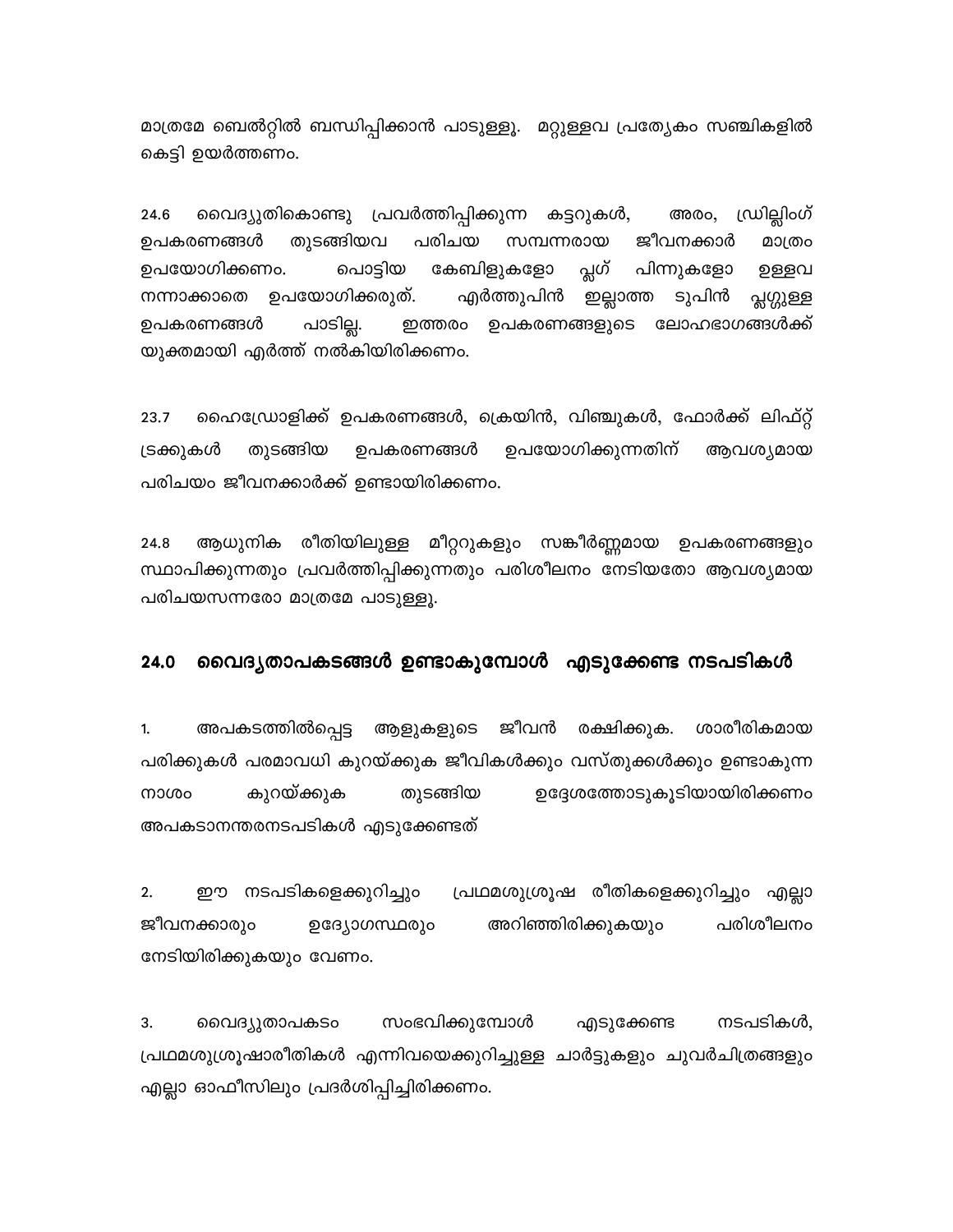നിന്ന് വൈദ്യുതാപകടങ്ങളിൽപ്പെട്ടയാളെ വൈദ്യുതപ്രവാഹത്തിൽ 4. എത്രയും പെട്ടെന്ന് വേർപ്പെടുത്തുകയാണ് ആദ്യം ചെയ്യേണ്ട നടപടി. വൈദ്യുതി ഉപകരണങ്ങൾ സ്വിച്ചോഫ് അതിനു പ്രവഹിക്കുന്ന ചെയ്യുകയോ കഴിയുന്നില്ലെങ്കിൽ വൈദ്യുതി പ്രവഹിക്കാത്ത ഈർപ്പമില്ലാത്ത തടിക്കസേര, റബ്ബർപ്പായ തുടങ്ങിയ വസ്തുക്കളിൽ നിന്നും കൊണ്ട്, ഗ്ളാസ്, വൈദ്യുതി പ്രവഹിക്കാത്ത കമ്പ് തുടങ്ങിയ സാധനങ്ങൾ ഉപയോഗിച്ച് തള്ളിയോ വലിച്ചോ കൈകൊണ്ട് വേർപ്പെടുത്തണം. യാതൊരു കാരണവശാലും വെറും അപകടത്തിലായ ആളെ സ്പർശിക്കരുത്. അപകടം സംഭവിച്ചത് ഉന്നത വോൾട്ടേജിൽ (എച്ച.ടി.) വൈദ്യുതി പ്രവഹിക്കുന്ന ലൈനുകളിലാണെങ്കിൽ ഇപ്രകാരം വേർപ്പെടുത്തുന്നത് അതീവ സൂക്ഷ്മതയോടെയും വേഗത്തിലും ആയിരിക്കണം.

അതിനുശേഷം വൈദ്യുതാഘാതമേറ്റ ആൾക്ക് ആവശ്യമായ പ്രഥമശുശ്രൂഷ നൽകുകയും എത്രയും പെട്ടെന്ന് ഒരു ഡോക്ടറുടെ പരിചരണം ലഭിക്കാൻ വേണ്ട നടപടികൾ എടുക്കുകയും ചെയ്യണം.

5. വൈദ്യുതാഘാതം ഏറ്റയാൾക്ക് ഹൃദയമിടിപ്പില്ലെന്നോ ശ്വാസതടസ്സം കൃത്രിമമായി ശ്വാസം നൽകുകയും ഹൃദയം ഉണ്ടെന്നോ സംശയമുണ്ടെങ്കിൽ പുനരുജ്ജീവിപ്പിക്കുകയും ചെയ്യണം (സി.പി.ആർ) ആഘാതമേറ്റയാൾ സ്വയം ശ്വസിക്കുന്നതുവരെ അല്ലെങ്കിൽ ഹൃദയം സ്വയമിടിക്കുന്നതുവരെ പ്രഥമ ശുശ്രൂഷ തുടരണം...

#### ക്രിത്രിമ ശ്വസനവും ഹൃദയപുനരുജ്ജീവനവും (സി.പി.ആർ)  $26.0$

ക്രിത്രിമ ശ്വസനത്തിലുള്ള ഹൃദയോത്തേജന ശുശ്രൂഷകൾ നിലവിലുണ്ട്.  $1.$ വൈദ്യശുശ്രൂഷ വിദഗ്ദ്ധർ ഇപ്പോൾ ശുപാർശ ചെയ്തുവരുന്ന എന്നാൽ രീതിയാണ് താഴെ നൽകിയിരിക്കുന്നത്.

(ചിത്രങ്ങൾ സഹിതം)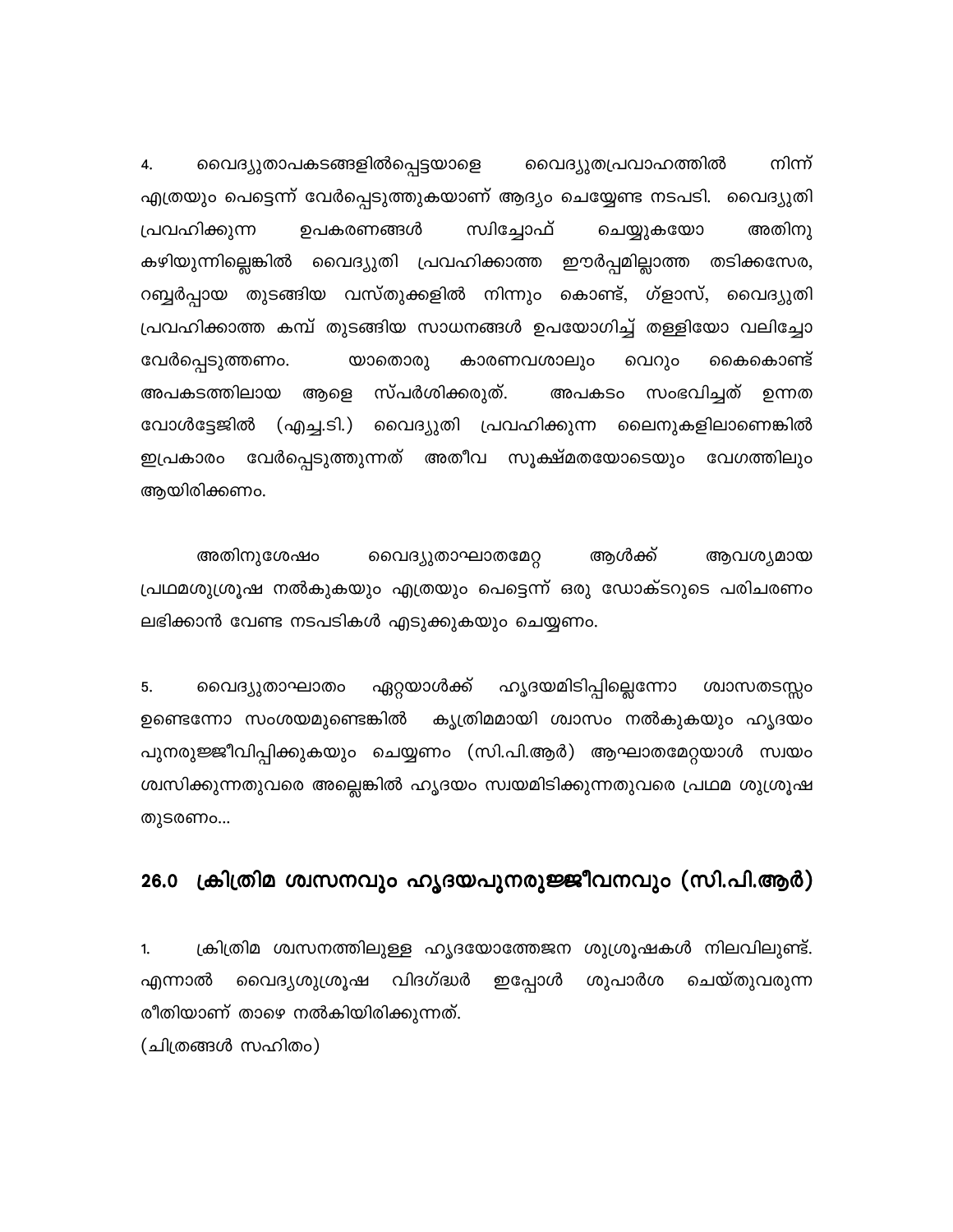–പ്രഥമശുശ്രൂഷാ രീതികളെ സംബന്ധിച്ച ചുവർച്ചിത്രങ്ങൾ (ചാർട്ടുകൾ) എല്ലാ പവർസ്റ്റേഷനുകളിലും സബ്സ്റ്റേഷനുകളിലും വിതരണസെക്ഷൻ ഓഫീസുകളിലും പതിച്ചിരിക്കണം.

–എല്ലാ ജീവനക്കാരും ഇപ്രകാരം പ്രഥമശുശ്രൂഷ നൽകുന്ന രീതി നന്നായി അറിഞ്ഞിരിക്കണം.

–എല്ലാ പവർ സ്റ്റേഷനുകളിലും സബ് സ്റ്റേഷനുകളിലും വിതരണ ഓഫീസിലും പെട്ടി (First Box) പ്രഥമ ശുശ്രൂഷ ഉപകരണങ്ങൾ ഉള്ള ഒരു Aid സൂക്ഷിച്ചിരിക്കണം. കൂടാതെ ഏറ്റവും അടുത്തുള്ള ആശുപത്രികളുടെ സ്ഥാനവും ഡോക്ടർമാരുടെ ടെലഫോൺ നമ്പരും ഓഫീസുകളിൽ എല്ലാവരും കാണത്തക്കരീതിയിൽ ചുവരിൽ പതിച്ചിരിക്കണം.

### 27.0 അപകടം സംബന്ധിച്ച റിപ്പോർട്ടുകൾ

കേരള സർക്കാർ 2005 –ൽ പുറപ്പെടുവിച്ച അപകട അറിയിപ്പ് (ഫാറവും 1. നോട്ടീസ് നൽകേണ്ട സമയപരിധിയും സംബന്ധിച്ച നിയമം) അനുസരിച്ചാണ് വൈദ്യുതാപകടങ്ങളെപ്പറ്റിയുള്ള വിവരങ്ങൾ അധികാരികൾക്കു നൽകേണ്ടതാണ്.

പ്രസ്തുത നിയമം അനുസരിച്ച്, വൈദ്യുതാപകടങ്ങളെപ്പറ്റിയുള്ള പ്രാഥമിക  $2.$ അറിവ് ലഭിക്കുമ്പോൾ തന്നെ അത് വൈദ്യുത ഇൻസ്പെക്ടറെ അറിയിക്കണം. പിന്നീട് രേഖമൂലമുള്ള അറിയിപ്പ് മനുഷ്യനുണ്ടാകുന്ന അപകടം ഫോറം–എ യിലും മൃഗങ്ങൾക്കുണ്ടാകുന്ന അപടകം ഫോറം–ബി യിലുമാണ് നൽകേണ്ടത്. വൈദ്യുത ഇൻസ്പെക്ടറുടെ പേര്, മേൽവിലാസം, ടെലിഫോൺ നമ്പർ എന്നിവ ബന്ധപ്പെട്ട എല്ലാ ഓഫീസുകളിലും സൂക്ഷിച്ചിരിക്കണം.

ബന്ധപ്പെട്ട എല്ലാത്തരത്തിലുള്ള ഉടൻതന്നെ 3. വൈദ്യുതാപകടങ്ങളും അസി.എഞ്ചിനീയർ, ചീഫ് എഞ്ചിനീയർ വരെയുള്ള ഉന്നത ഉദ്യോഗസ്ഥരെ അറിയിക്കണം.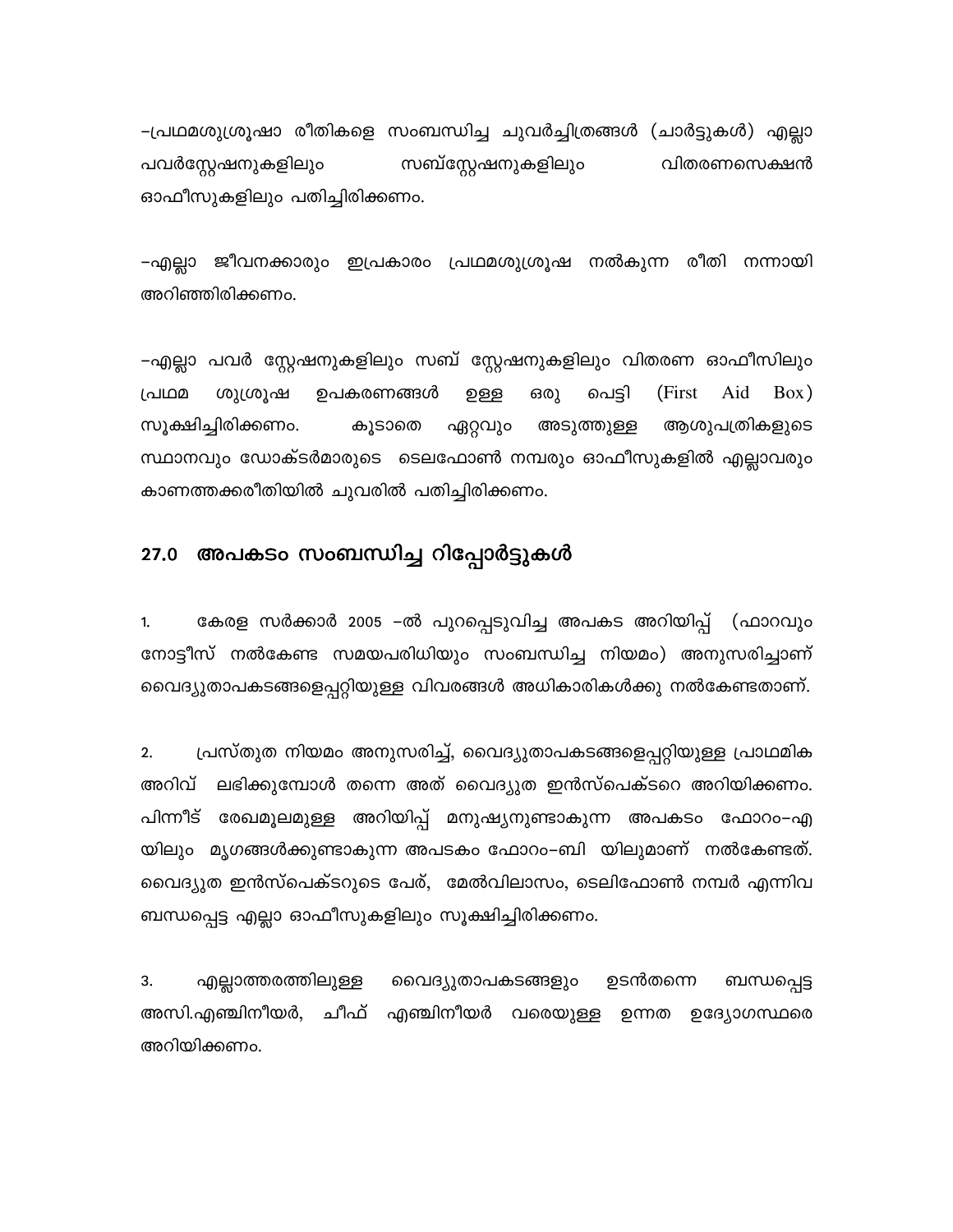(ആളപായമോ, മൃഗാപായമോ, അഗ്നിബാധ തുടങ്ങിയ അപകടങ്ങളോ എന്തുതന്നെ ആയാലും)

കഴിയുന്നതും വേഗം (24 മണിക്കൂറിനുള്ളിൽ) 4. എല്ലാ അപകടങ്ങളും അസി.എഞ്ചിനീയർ നേരിട്ട് അന്വേഷിക്കുകയും പ്രഥമ വിവര ബന്ധപ്പെട്ട റിപ്പോർട്ട്, വിശദമായ സ്ഥലപരിശോധന, മഹസർ തുടങ്ങിയ റിപ്പോർട്ടുകൾ തയ്യാറാക്കിയിരിക്കണം.

മണിക്കൂറിനകം) അപകടവിവരം അറിഞ്ഞ്  $(24)$ അസി.എക്സി.എഞ്ചിനീയർ സ്ഥലം സന്ദർശിച്ച് നേരിട്ട് സ്വതന്ത്രമായ ഒരന്വേഷണം (പ്രത്യേകം) നടത്തി റിപ്പോർട്ട് മേലധികാരികൾക്ക് നൽകണം.

ജീവഹാനിയുണ്ടായ മണിക്കൂറിനുള്ളിൽ എല്ലാ അപകടങ്ങളും 24 എക്സി.എഞ്ചിനീയർ അന്വേഷിച്ച് റിപ്പോർട്ട് ഡെപ്യൂട്ടി ചീഫ് ബന്ധപ്പെട്ട എഞ്ചിനീയർക്കും ചീഫ് എഞ്ചിനീയർക്കും നൽകണം.

#### സുരക്ഷാ പരിശോധനാ ചോദ്യങ്ങൾ : 29.0

ജീവനക്കാർക്ക് ജോലിചെയ്യാനുള്ള പരിശീലനം ലഭിച്ചിട്ടുണ്ടോ  $\ddot{\text{?}}$  $1.$ അതുപോലെ

അവർക്ക് സുരക്ഷയെപ്പറ്റിയുള്ള നിയമങ്ങൾ അറിയാമോ ?

 $2.$ ജോലിക്കാവശ്യമായ ഉപകരണങ്ങളും പണിയായുധങ്ങളും സെക്ഷൻ ഓഫീസിൽ

ലഭ്യമാണോ?

വൈദ്യുതി പ്രവാഹമുള്ള കമ്പികൾ സുരക്ഷിതമായ ദൂരത്തിലാണോ ? 3.

ബെൽറ്റുകൾ, സുരക്ഷാ ഉപകരണങ്ങളായ ഹെൽമറ്റുകൾ, സുരക്ഷാ 4. അഗ്നിശമന

ഉപകരണങ്ങൾ, എർത്ത് റോഡുകൾ മുതലായവ ലഭ്യമാണോ ?

ഇൻഡ്യൂസ്ഡ് അബദ്ധത്തിൽ വൈദ്യുതി 5. വരാവുന്ന പ്രവാഹമോ, വോൾട്ടേജിനുള്ള

സാദ്ധ്യതയെക്കുറിച്ച് മുൻകരുതൽ എടുത്തിട്ടുണ്ടോ ?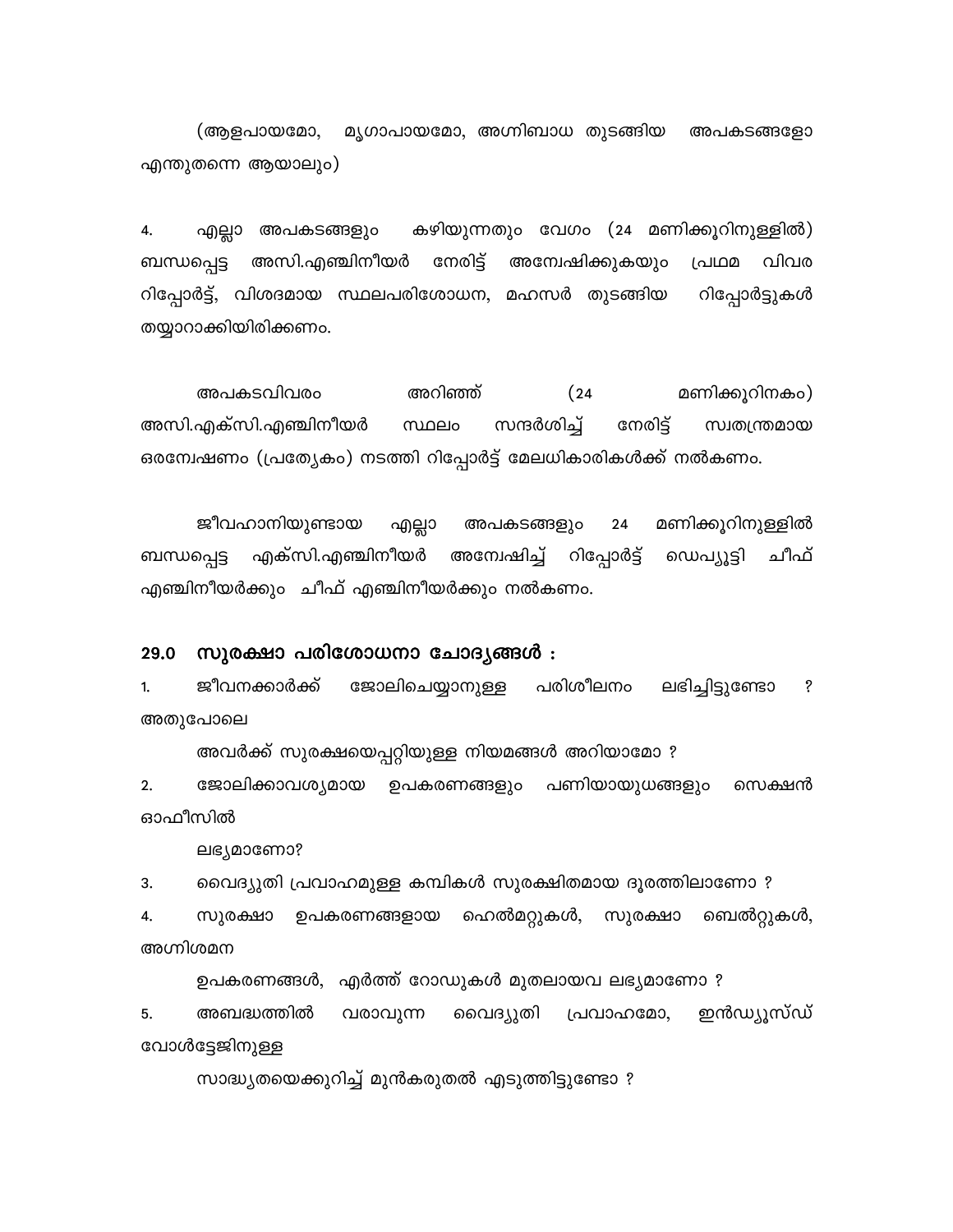- ജീവൻരക്ഷാ 6. ഉപകരണങ്ങളോ, പ്രഥമശുശ്രൂഷ ഉപകരണങ്ങളും മരുന്നുകളും ഓഫീസിൽ ലഭ്യമാണോ ?
- 7. ഏതു ജോലിചെയ്യുമ്പോഴും അവമുലമുണ്ടാകാൻ സാദ്ധ്യതയുള്ള അപകടമങ്ങളെക്കുറിച്ചറിയാമോ ?
- ഈ അപകടങ്ങൾ തടയാനുള്ള മുൻകരുതലുകളെന്തെല്ലാം ? 8.
- 9. എല്ലാമുൻകരുതലുകളും എടുത്തിട്ടുണ്ടോ ?
- മറ്റെന്തെങ്കിലും അപകടസാദ്ധ്യതയുണ്ടോ എന്ന് മറ്റുമുള്ളവരോട് ചോദിച്ചു  $10.$ മനസ്സിലാക്കിയോ?

### സുരക്ഷാ നിർദ്ദേശങ്ങൾ സാധാരണയായി അവഗണിക്കാനുള്ള 30.0 കാരണങ്ങൾ

- ധൃതിപിടിച്ചുള്ള ജോലികൾ :  $1.$ എത്രയും പെട്ടെന്ന് ജോലതീർക്കണമെന്നുള്ള ആഗ്രഹത്താൽ സുരക്ഷാ പാലനത്തിനുവേണ്ടിവരുന്ന സമയവും ശ്രമവും ഒരു പാഴ് വേലയാണെന്ന് കരുതുന്നു.
- അമിതമായ ആത്മവിശ്വാസം :  $2.$ ''ഞാൻ ഈ ജോലി എത്രയോ തവണ ചെയ്തിരിക്കുന്നു. അതുകൊണ്ട് എന്തിനീ സുരക്ഷയ്ക്കുവേണ്ടിയുള്ള മുൻകരുതലുകൾ എപ്പോഴുഠ എന്ന മനോഭാവം.
- സുരക്ഷയ്ക്ക് ആവശ്യമുള്ള ഉപകരണങ്ങളുടെ ദൗർലഭ്യം : 3.

ജോലിക്കിടയിൽ എർത്തിംഗ് ആവശ്യമുള്ളപ്പോൾ എർത്ത് റോഡ് അല്ലെങ്കിൽ ഉള്ളവ ഉപയോഗ്യശൂന്യമായിരിക്കും. കയ്യുറകൾ കിട്ടാറില്ല കീറിയ നിലയിലായിരിക്കും, സുരക്ഷാ ബെൽറ്റുകൾ കാണാറില്ല. മാനിലാ കയറുകൾ കാലപ്പഴക്കം ചെന്നവയായിരിക്കും.– ഇങ്ങനെ നിരവധി പോരായ്മകൾ

അശ്രദ്ധയോടു കൂടിയ മേൽനോട്ടം 4. കീഴ് ജീവനക്കാരന് ജോലിയിൽ പ്രാഗല്ഭ്യം ഇല്ലാതെ വരികയും എന്നാൽ മേൽജീവനക്കാർ അശ്രദ്ധകാണിക്കുകയും വ്യക്തമായ നിർദ്ദേശങ്ങൾ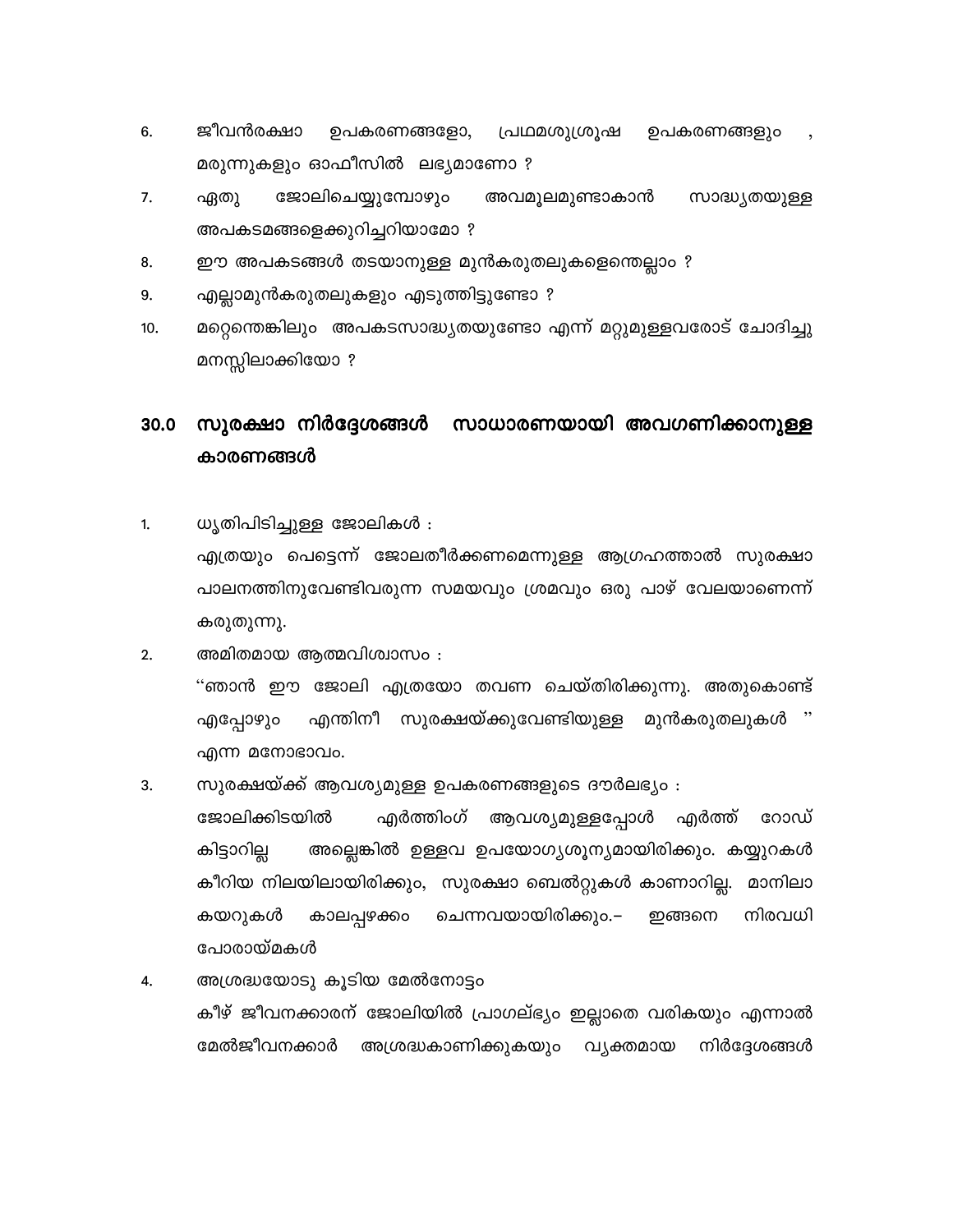നൽകാതിരിക്കുകയും ചെയ്യുകയാണെങ്കിൽ പ്രസ്തുത ജോലി തികച്ചും സുരക്ഷാ രഹിതവും അപടകരവും ആയിരിക്കും.

#### 31.0 <u>വൈദ്യുതാഘാതവും പ്രഥമ ശുശ്രൂഷയും</u>

കവചിതമല്ലാത്ത വയറുകൾ, ഇൻസുലേഷനുക്ഷതം സംഭവിച്ച കേബിളുകൾ, ഉപകരണങ്ങൾ എന്നിവ സ്പർശിക്കുമ്പോഴോ ഇടിമിന്നൽ ശരീരത്തിലൂടെ ഏൽക്കുമ്പോഴോ ആണ് വൈദ്യുതാഘാതം ഉണ്ടാകുന്നത്. വൈദ്യുതി കടക്കുന്നതുകൊണ്ട് തീവ്രമായ പരിക്കുകൾ ഏൽക്കാനിടയുണ്ട്. ഷോക്കിന് പുറമേ സാധാരണഗതിയിൽ പൊള്ളലുകളും ഉണ്ടാകാം. താഴെപ്പറയുന്ന വോൾട്ടതകളിൽ വൈദ്യുതാഘാതം ഉണ്ടാകാം.

- ആപ്പീസുകളിലും വീടുകളിലും  $1.$ ഉപകരണങ്ങളിൽ നിന്ന്, 250 വോൾട് വരെ2. ഫാക്ടറികളിൽ നിന്ന് 230 മുതൽ 11000 വോൾട്ട് വരെ
- വൈദ്യുത നിലയങ്ങളിൽ നിന്നും പ്രേഷണലൈനുകളിൽ നിന്നും 11000, 3. 33000, 66000, 110000, 220000, 400000 വോൾട്ട് വരെ

4. മിന്നലിൽ നിന്ന് ; വോൾട്ടത നിശ്ചയിക്കാൻ വയ്യ – അപാരം

നിർണ്ണയിക്കുന്നത് വൈദ്യുതാഘാതത്തിന്റെ സ്വഭാവം അളവാണ്. ശരീരകോശങ്ങളിലൂടെ ഒഴുകുന്ന ധാരയുടെ വിദ്യുച്ഛക്തിയുടെ ശരീരത്തിന്റെ വിവിധ ഭാഗങ്ങളിൽ ഉണ്ടാക്കുന്ന ആധിക്യം പ്രത്യാഘാതങ്ങൾ പരിശോധിക്കാം. മാംസപേശികൾ വൈദ്യുതി പ്രവാഹത്തിനു എന്തെന്നു വിധേയമായാൽ സ്വയം ചുരുങ്ങുവാനുള്ള പ്രവണതയാണ് കാണിക്കുന്നത്. മനുഷ്യമാംസപേശികൾ മാത്രമല്ല ജന്തുക്കളുടെ മാംസപേശികളും றற പ്രവണത കാണിക്കുന്നു. 1780 ൽ ഗാൽവാനി എന്ന ഇറ്റാലിയൻ ശാസ്ത്രജ്ഞൻ ഒരു തവളയുടെ ശരീരത്തിൽ ബാറ്ററിയിൽ നിന്നും വൈദ്യുതി കടത്തിവിട്ട് ഈ തെളിയിക്കുകയുണ്ടായി. നമ്മുടെ ഇച്ഛാശക്തി ഉപയോഗിച്ച് തത്വം മാംസപേശികളെ ചുരുക്കുകയും വികസിപ്പിക്കുകയും ചെയ്യാം. എന്നാൽ വിപരീതമായും മാംസപേശികളെ ഉപയോഗിച്ച് ഇച്ഛാശക്തിക്ക് വൈദ്യുതി ചുരുക്കാമെന്നു വരുന്നു. ഇച്ഛാശക്തിയും വിദ്യുച്ഛക്തിയുമായുള്ള മത്സരത്തിൽ അതിന്റെ ഏതിനാണ് പ്രാബല്യം എന്നതനുസരിച്ചിരിക്കും പരിണതഫലം. വൈദ്യുതാഘാതവേളയിൽ അപകടസ്ഥാനത്തു നിന്നും പിടിവിടണമെന്നു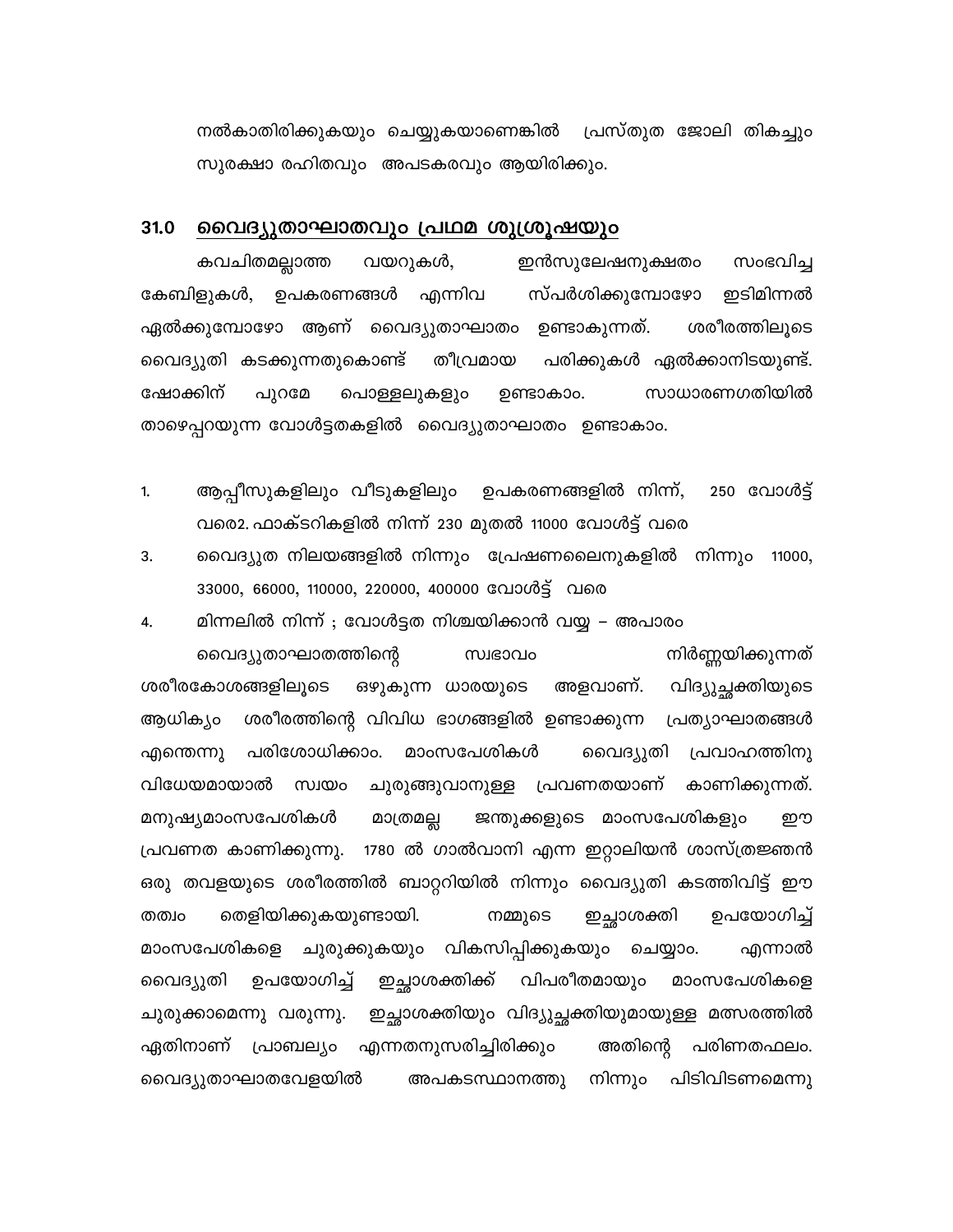മാംശപേശികളോട് നിർദ്ദേശിച്ചാലും ഇച്ഛാശക്തി വിദ്യുച്ഛക്തിക്കു പ്രാബല്യമുള്ളതിനാൽ മാംസപേശികൾ ചുരുങ്ങി പിടിമുറുക്കുകയായിരിക്കും യഥാർത്ഥത്തിൽ സംഭവിക്കുന്നത്.

കാലിന്റെയോ കൈയുടേയോ മാംസപേശികൾ സംഭവിക്കണമെന്നില്ല. ചുരുങ്ങുന്നതുകൊണ്ടുമാത്രം മരണം എന്നാൽ ഹൃദയസ്പന്ദനത്തേയും നിയന്ത്രിക്കുന്ന ശ്വാസോഛ്വാസത്തേയും വൈദ്യുതപ്രവാഹത്തിന് വിധേയമായാൽ മാംസപേശികൾ അവ സ്വയം ചുരുങ്ങി ശ്വാസോഛ്വോസത്തേയും രക്തചംക്രമണത്തേയും തകരാറിലാക്കും. ഈ സ്ഥിതിവിശേഷം കുറച്ചു സമയത്തേക്ക് തുടർന്ന് പോയാൽ മൂർച്ഛ അഥവാ ശ്വാസംമുട്ടൽ (asphyxia) ഉണ്ടാകുന്നു. നിമിഷങ്ങൾക്കകം വൈദ്യുതിപ്രവാഹം കൃത്രിമശ്വാസോഛ്വാസം വഴി നിർത്തുകയും മാംസപേശികളെ പൂർവ്വസ്ഥിതിയിലാക്കുവാൻ സാധിച്ചാൽ മരണത്തിൽ നിന്നും രക്ഷപ്പെടുത്താം. ഹ്യദയത്തെ മാംസപേശികൾ കൊണ്ടു നിർമ്മിച്ച ഒരു പമ്പ് എന്നു വിളിക്കാം. അനുസരിച്ച് മാംസപേശികൾ ഒരു താളക്രമം സങ്കോചിക്കുകയും വികസിക്കുകയും വഴി ശരീരത്തിന്റെ വിവിധഭാഗങ്ങളിലേക്ക് രക്തം പമ്പുചെയ്തുകൊണ്ടിരിക്കുന്നു. ഒന്നിടവിട്ട് വികസിക്കുകയും ഹൃദയം ചെയ്താണ് രക്തചംക്രമണം സാധിക്കുന്നത്. ചുരുങ്ങുകയും എന്നാൽ ഹ്യദയമാംസപേശികൾ വൈദ്യുത പ്രവാഹത്തിനു വിധേയമായാൽ ചുരുങ്ങുവാനുള്ള പ്രവണതയ്ക്കാണ് മുൻതൂക്കം. അതേ സമയം അത് ഒന്നിടവിട്ട് വികസിക്കുവാനും ചുരുങ്ങുവാനുമുള്ള സൈർഗ്ഗിക ഇങ്ങനെ രണ്ടു വിപരീതബലങ്ങളുടെ പിടിയിൽപ്പെടുന്ന പ്രവണതയിലുമാണ്. ഹൃദയം പരിണതഫലമായി ഒരു നിഷ്ക്രിയ നിശ്ചലത്വത്തിൽ എത്തിച്ചേരുന്നു. ഹ്യദയത്തിന്റെ ഈ ആവസ്ഥയെ വെൻട്രിക്കുലർ ഫിബ്രിലേഷൻ (Ventricular Fibrillation) എന്നാണ് ശാസ്ത്രീയമായി പറയുന്നത്. ഈ അവസ്ഥ തുടർന്നു പോയാൽ ശരീരത്തിലെ രക്തചംക്രമണം നിലയ്ക്കുകയും മരണം ചെയ്യുന്നു. നിമിഷങ്ങൾക്കകം വൈദ്യുതി പ്രവാഹം നിലപ്പിച്ച് സംഭവിക്കുകയും ഹ്യദയസ്തംഭനം ഒഴിവാക്കാൻ കഴിഞ്ഞാൽ ഒഴിവാക്കാൻ മരണത്തെ സാധിച്ചേക്കും. പ്രതിവിധിനടത്താനുള്ള സാധാരണഗതിയിൽ എന്നാൽ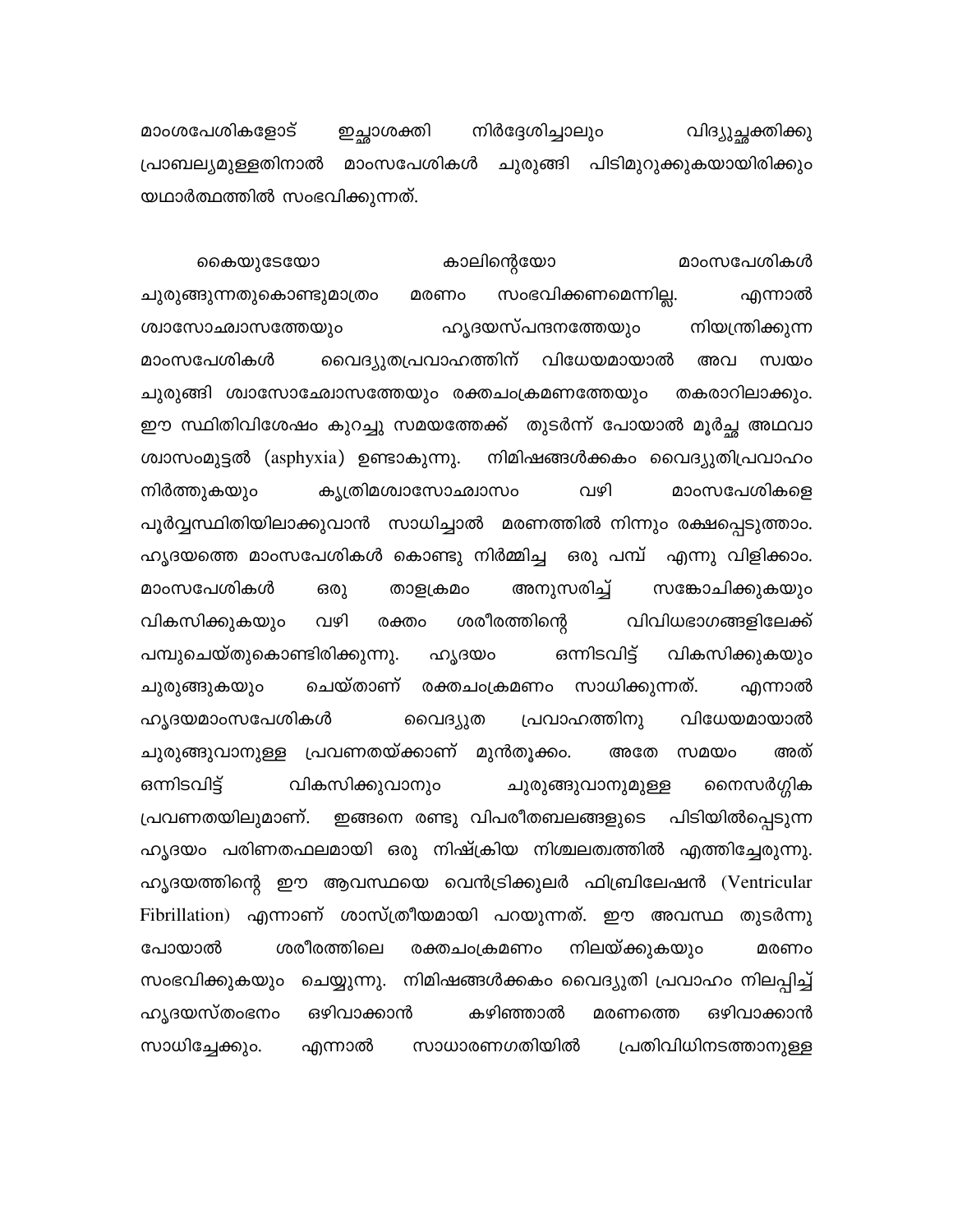വൈദ്യുതാഘാതവേളയിൽ കിട്ടിയെന്നുവരില്ല. സാവകാശം ഇത്തരം ചിലപ്പോൾ മരണം സംഭവിക്കുകയും ചെയ്യും.

സ്താഭിപ്പിക്കും മസ്തിഷ്കത്തിലെ നാഡീവ്യൂഹത്തെയും വൈദ്യുതി ശ്വാസോഛോസ നിയന്ത്രണ നാഡീഞരമ്പുകൾ വൈദ്യുതാഘാതം മൂലം സ്തംഭിക്കുന്നു. വൈദ്യുതി പ്രവാഹം നിലച്ചതിനുശേഷവും അരമണിക്കൂർ വരെ ഈ അവസ്ഥ നീണ്ടുനിന്നെന്നു വരും.

പ്രവാഹത്തിന്റെ അളവിൽ കൂടുതലാണെങ്കിൽ വൈദ്യുത ശക്തി വൈദ്യുതിയുടെ താപീകരണ പ്രവർത്തനം വഴി ശരീരത്തിലെ കലകൾ നശിക്കുന്നു. തീപ്പൊരികൾ (റ്റിഷ്യൂസ്) വൈദ്യുത മൂലമുണ്ടാകുന്ന ശരീരകലകളുടെ നാശം മൂലം സംഭവിക്കുന്നവയാണ്. തീപൊള്ളലുകൾ ശ്വാസകോശം, ഹൃദയം എന്നിവയുടെ പ്രവർത്തനം സ്തംഭിക്കുന്നതുമായി തുലനം ചെയ്യുമ്പോൾ ഇത്തരം തീപ്പൊള്ളലുകൾ നിസ്സാരങ്ങളാണല്ലോ.

ഒരു ക്ലിപ്ത അളവിൽ കൂടിയാൽ ശരീരത്തിൽ വൈദ്യുത പ്രവാഹം വിവിധ ദോഷഫലങ്ങൾ ഉണ്ടാക്കുന്നുവെന്ന് കണ്ടല്ലോ. ശ്വാസകോശം, മസ്തിഷ്കം , ഹൃദയം എന്നിവയുമായി ബന്ധപ്പെട്ട ശരീരപാതയിൽ കൂടി കടന്നുപോയാൽ വൈദ്യുതി മരണംവരെ സംഭവിച്ചെന്നുവരാം. മനുഷ്യശരീരത്തിൽ ധാരസൃഷ്ടിക്കുന്ന സംവേധനവും അനന്തരഫലങ്ങളും സ്ത്രീകൾക്കും പട്ടികയായി താഴെ ചേർക്കുന്നു. കുട്ടികൾക്കും ഇതേഫലമുണ്ടാകാൻ ഇതിലും കുറഞ്ഞ ധാര മതി.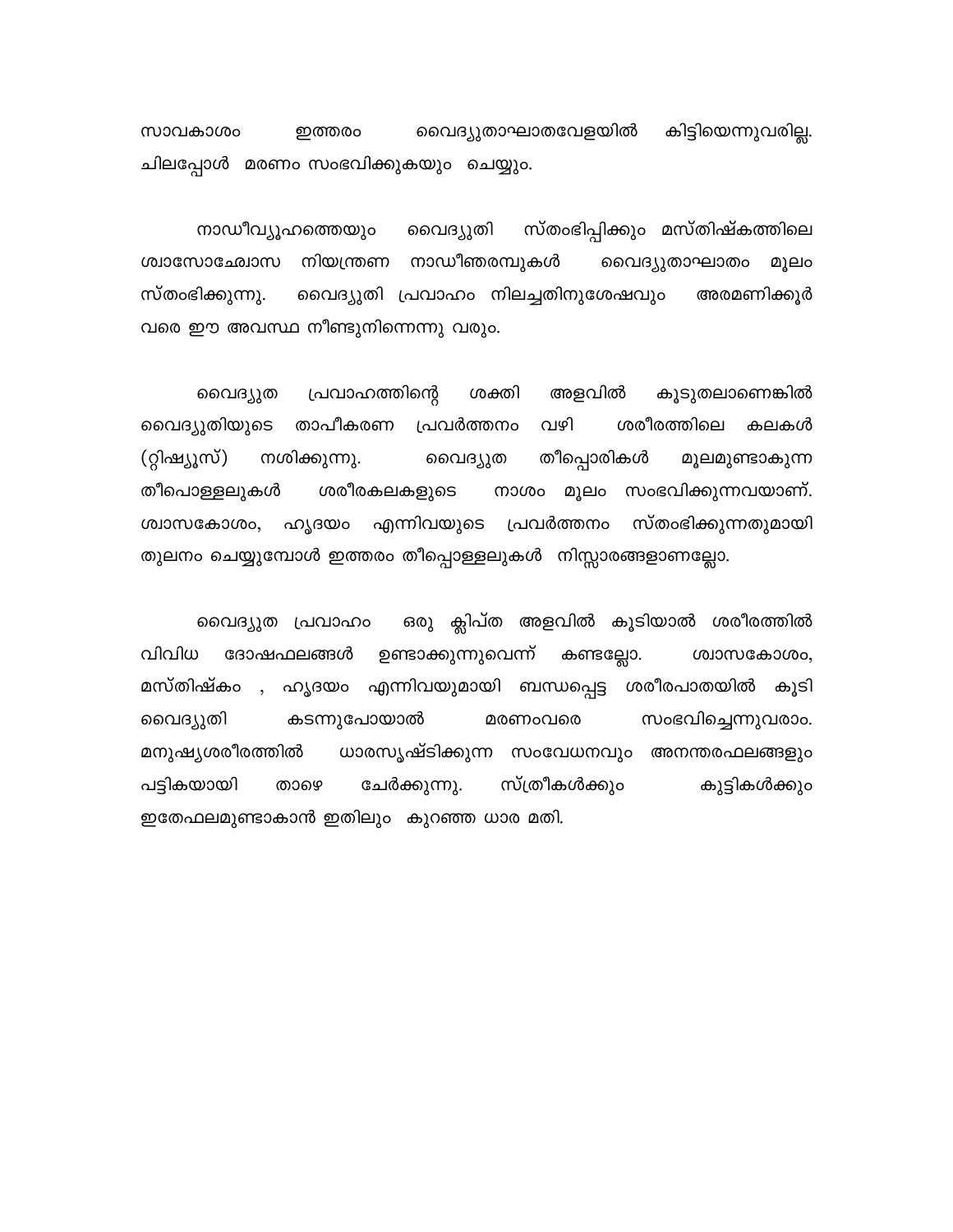## പട്ടിക

| ശരീരത്തിലെ ധാര                 | ആഘാതത്തിന്റെ സ്വഭാവം                                                                                                                                                                                     |
|--------------------------------|----------------------------------------------------------------------------------------------------------------------------------------------------------------------------------------------------------|
| $0.5 - 2.00$ മില്ലി ആമ്പിയർ    | പ്രവാഹം കടന്നു പോകുന്ന ഭാഗത്ത്                                                                                                                                                                           |
|                                | pulsation (tinkling sensation)                                                                                                                                                                           |
| $2.00 - 5.00$ മില്ലി ആമ്പിയർ   | വേദനയില്ല, സ്വയംവിട്ടുപോരാൻ സാദ്ധ്യത                                                                                                                                                                     |
| $5.1 - 15$ മില്ലി ആമ്പിയർ      | നിസ്സാരമായ വേദന, പേശികളുടെ സ്വയം<br>പ്രവർത്തനത്താൽ പിടുത്തം വിട്ടുപോകാൻ<br>ഇടയുണ്ട്.                                                                                                                     |
| $15.00 - 20.00$ മില്ലി ആമ്പിയർ | പേശികൾ അമിതമായി<br>ചുരുങ്ങുന്നതുകൊണ്ട്  പിടുത്തം സ്വയം<br>വിടുവിക്കാൻ സാധിക്കുന്നില്ല.                                                                                                                   |
| $20.00 - 50$ മില്ലി ആമ്പിയർ    | പേശിചുരുക്കം (Cramp) ശ്വാസതടസ്സം                                                                                                                                                                         |
| 50 - 100 മില്ലി ആമ്പിയർ        | മോഹലാസ്യം മരണത്തിനു സാധ്യതയുണ്ട്.                                                                                                                                                                        |
| $100 - 200$ മില്ലി ആമ്പിയർ     | 1. ഹൃദയത്തിന്റെ താളം തെറ്റുന്നു                                                                                                                                                                          |
|                                | (Ventricular Fibrillation) തലച്ചോറിന്<br>ക്ഷതം സംഭവിക്കുന്നു മരണം<br>നിശ്ചയമായും ഉണ്ടാകുന്നു. ഹൃദയം<br>നിശ്ചലമാകും.<br>2. ശ്വാസകോശത്തിന്റെ പ്രവർത്തനം<br>നിലയ്ക്കുന്നു. മരണം നിശ്ചയമായും<br>ഉണ്ടാകുന്നു. |
| 500 മില്ലി ആമ്പിയറിനു മുകളിൽ   | ആന്തരിക പൊള്ളൽ , രക്തസ്രാവം<br>മരണമുണ്ടായേക്കാം ( മിക്കവാറും മരണം<br>നിശ്ചയം)                                                                                                                            |

വിവിധ ശാസ്ത്രീയ പരീക്ഷണങ്ങളുടെ ഫലമായുള്ള നിഗമനങ്ങൾ താഴെപ്പറയും വിധം ക്രോഡീകരിക്കാം.

1.1 മില്ലി ആമ്പിയറിൽ കൂടുതൽ വൈദ്യുതി പ്രവാഹം ശരീരത്തിൽ  $\mathbf{1}$ ഏതെങ്കിലും അറിയത്തക്ക പ്രതികരണമുണ്ടാക്കുന്നു.

15 മില്ലി ആമ്പിയറിൽ കൂടുതൽ വൈദ്യുതി പ്രവാഹം മാംസപേശികളെ  $2.$ ഇച്ഛാശക്തിയുടെ (Will Power) നിയന്ത്രണപരിധിക്കപ്പുറമാകുന്നു. ഇത്രയും വൈദ്യുതവാഹികളിൽ കൈവലിക്കുവാൻ നിന്നും ശക്തമായ പ്രവാഹം നിവൃത്തിയില്ലാത്ത പതനത്തിലെത്തിക്കുന്നതിനാൽ മില്ലി ആമ്പിയർ  $15$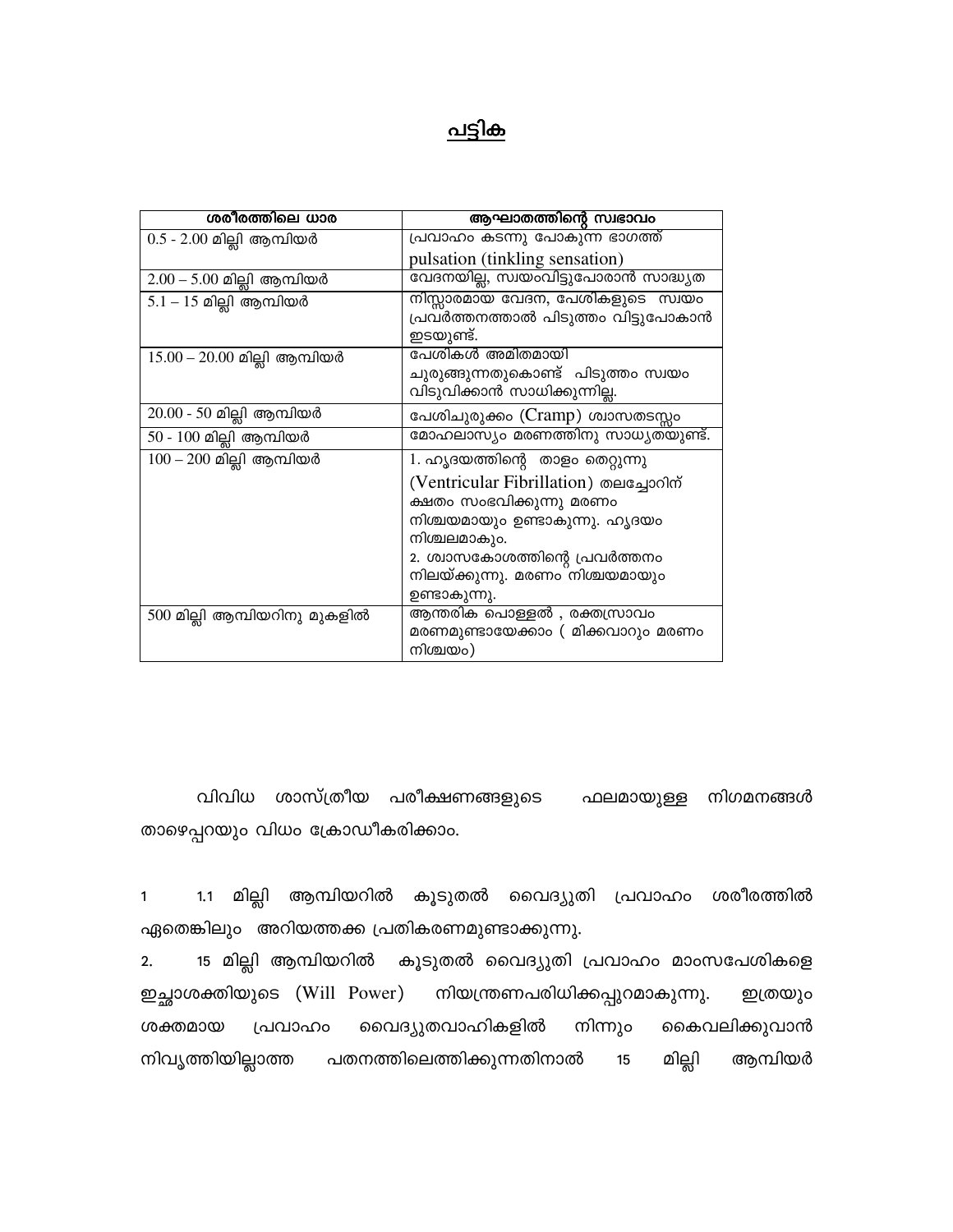വൈദ്യുതപ്രവാഹത്തെ അപകടത്തിന്റെ പരിധിക്കുറിക്കുന്ന ഏറ്റവും വലിയ സുരക്ഷിതപ്രവാഹം എന്നുവിളിക്കാം.

ഋജു വൈദ്യുതധാരയെക്കാൾ (D.C.) അപകടകാരി സെക്കന്റിൽ 25 മുതൽ 3. 100 വരെ ആവൃത്തിയുള്ള പ്രത്യാവർത്തി വൈദ്യുത ധാര (A.C.) യാണ് .

സംബന്ധിച്ചിടത്തോളം ചെറിയ ക്ഷീണഹൃദയങ്ങളുടെ ഉടമസ്ഥരെ 4. വൈദ്യുത പ്രവാഹം പോലും ആപത്ക്കാരിയാണ്.

5. മുൻസൂചിപ്പിച്ച സുരക്ഷിതവൈദ്യുതി പ്രവാഹത്തിനേക്കാൾ കൂടിയ ശരീരത്തിൽ പ്രവഹിക്കുമ്പോൾ മാസംപേശികളുടെ വൈദ്യുതി സങ്കോചം ശരീരഭാരം പിൻവലിക്കുവാൻ വൈദ്യുതവാഹിയിൽ നിന്നും മൂലം നിവൃത്തിയില്ലാത്ത പതനത്തിലാകുമെങ്കിലും അപകടത്തിൽപെട്ട ആൾക്ക് സഹായാർത്ഥം ബഹളമുണ്ടാക്കുവാൻ കഴിയും. സമയത്തിന് സഹായം ലഭിച്ചാൽ ആൾ രക്ഷപ്പെടും.

ആമ്പിയറിൽ 6. 25 മില്ലി വൈദ്യുതി കൂടുതലുള്ള ഏതായാലും ഒരു അപകടകാരിയാണ്. കൃത്രിമ ശ്വാസോഛാസം പക്ഷെ ഇത്തരത്തിൽ പ്രയോജനപ്പെടും.

7. 100 മില്ലി ആമ്പിയർ ശക്തിയുള്ള വൈദ്യുത പ്രവാഹം മൂന്നു സെക്കന്റിൽ കൂടുതൽ ഹൃദയപാതയിൽ നിലനിന്നാൽ ഹൃദയസ്തംഭനം സുനിശ്ചിതമാകും.

8. വൈദ്യുത പ്രവാഹത്തിന്റെ മാർഗ്ഗം ഹ്യദയത്തിന്റെയും മാംസപേശികളെ ശ്വാസകോശത്തിന്റെയും ഉൾക്കൊള്ളുമ്പോൾ അപകടസാദ്ധ്യത വർദ്ധിക്കുന്നു.

മനുഷ്യശരീരത്തിൽ പ്രതിരോധശക്തി വ്യക്തികളെയും 9. 500 മുതൽ 100000 ഓം സാഹചര്യങ്ങളേയും ആശ്രയിച്ചു വ്യത്യാസപ്പെടുന്നു. വരെ വ്യതിയാനം പ്രതിരോധശക്തിയിൽ രേഖപ്പെടുത്തിയിട്ടുണ്ട്. റബ്ബർ ചെരുപ്പ് പ്രതിരോധശക്തി വർദ്ധിപ്പിക്കുമ്പോൾ ஜபுறமை പ്രതിരോധശക്തി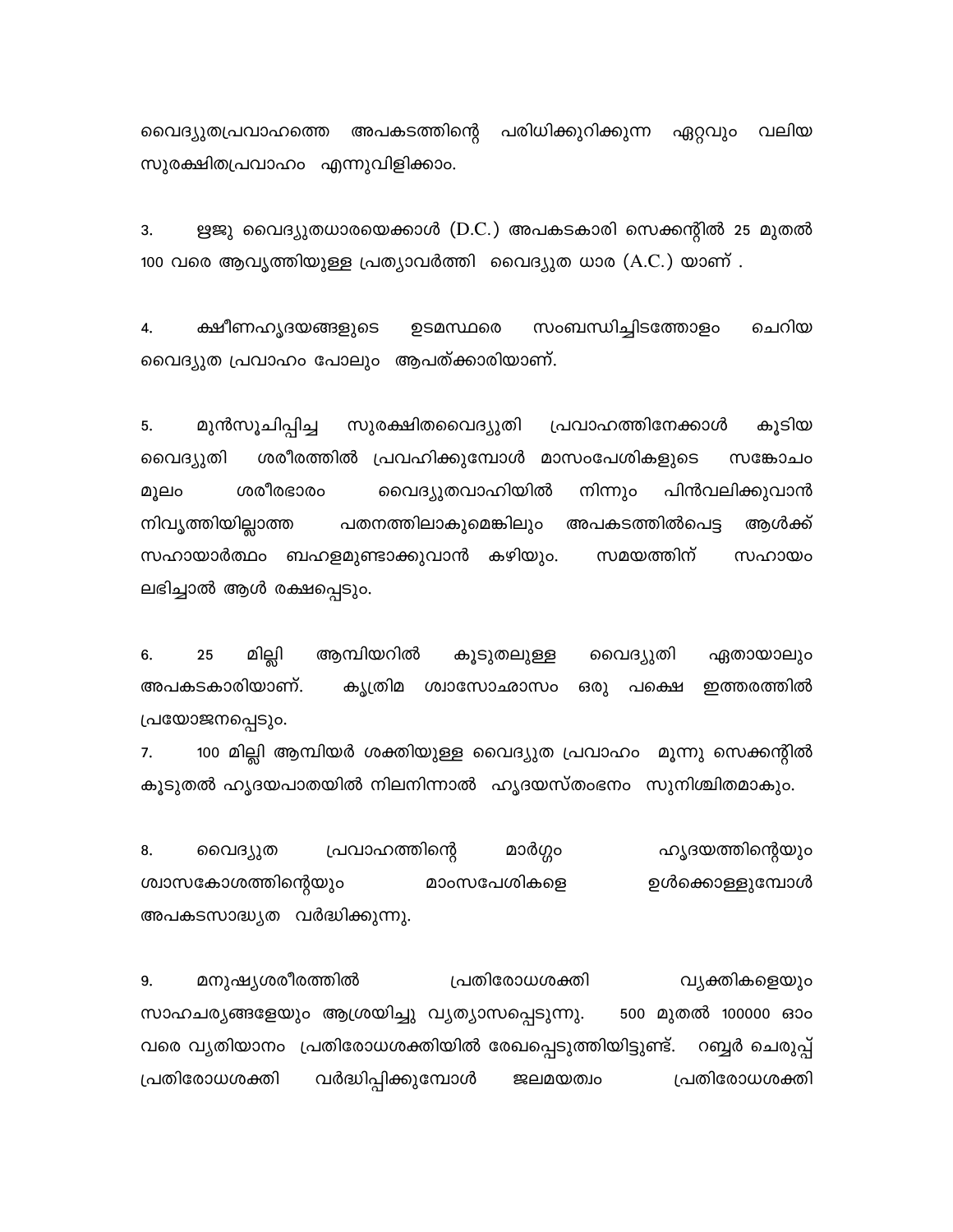വീബർ നടത്തിയ പരീക്ഷണങ്ങളനുസരിച്ച് ജലാംശമില്ലാത്ത കുറയ്ക്കുന്നു. പരിതസ്ഥിതിയിൽ 50 വോൾട്ട് വൈദ്യുത പ്രവാഹത്തിനെതിരെ 500000 600 ശക്തി കാണിച്ചു. വോൾട്ടായി പ്രതിരോധ വൈദ്യുതസമ്മർദ്ദം 80 വർദ്ധിപ്പിച്ചപ്പോൾ പ്രതിരോധശക്തി 8000 ഓം ആയി കുറയുകയുണ്ടായി. നനവുള്ള ശരീരം 10 വോൾട്ട് മർദ്ദത്തിനുള്ള വൈദ്യുത പ്രവാഹത്തിനെതിരെ വോൾട്ടായി വർദ്ധിപ്പിച്ചപ്പോൾ 10000 ഓംആയി കാണിച്ചു. വൃതിയാനം 40 പ്രതിരോധ ശക്തി 1950 ഓം ആയി കുറഞ്ഞു.

ശരീരത്തിൽ വൈദ്യുത പ്രതിരോധ ശക്തി ത്വക്കിന്റെ പ്രതിരോധത്തെയും ആശ്രയിച്ചിരിക്കുന്നു. മനുഷ്യശരീരഭാഗങ്ങളെയും ത്വക്കിന്റെ അടിഭാഗത്തു ലവണജലം ഉള്ളതിനാൽ ആ ഭാഗത്തിന്റെ പ്രതിരോധശക്തി താരതമ്യേന കുറവാണ്. അതിന്റെ മൂല്യം 500 ഓം വരെ കുറഞ്ഞെന്നും വരാം. ത്വക്കിന്റെ അതിന്റെ പ്രതിരോധം കനത്തെയും സമ്പർക്ക മേഖലയേയും പരുപരുപ്പിനേയും, നനവുസ്വഭാവത്തെയും ആശ്രയിച്ചിരിക്കുന്നു.

ശരാശരി മനുഷ്യ ശരീര പ്രതിരോധശക്തി 2000 ഓം ആയും ഏറ്റവും  $10.$ വലിയ സുരക്ഷിത പ്രവാഹം 15 മില്ലി ആമ്പിയറായും കരുതാമെങ്കിൽ ഏറ്റവും = 2000 X 15 / 1000 = 30 ഡോൾട്ട് കൂടുയ സുരക്ഷിത സമ്മർദ്ദവ്യതിയാനം ശരീരത്തെ സംബന്ധിച്ചിടത്തോളം ആണെന്നും കാണാം. നനഞ്ഞ (ഉദാഹണമായി കുളിച്ചുകൊണ്ടിരിക്കുന്ന ആളുടെ ശരീരം) 10 മുതൽ 11 വോൾട്ട് വരെ സമ്മർദ്ദ വ്യതിയാനമുള്ള വൈദ്യുതി പ്രവാഹം അപകടകരമാണ്.

സുരക്ഷിത ഋജുധാരാ വൈദ്യുതി പ്രവാഹം 75 മുതൽ 80 വരെ മില്ലി ആമ്പിയറായി എടുക്കാമെങ്കിൽ കൂടിയ സുരക്ഷിത ഏറ്റവും ഋജുധാരാവൃതിയാനം ഏതാണ്ട് 150 വോൾട്ടാണെന്ന് കാണാം. നനഞ്ഞ ശരീരത്തെ സംബന്ധിച്ചിടത്തോളം ഈ സുരക്ഷിത വൈദ്യുത സമ്മർദ്ദം 120 വോൾട്ടായി കുറയുന്നു.

മറ്റു സാങ്കേതിക കാരണങ്ങളാൽ വൈദ്യുത വിതരണ വോൾട്ടേജ് 30 ആയി കുറയ്ക്കുന്നത് അഭികാമ്യമല്ലാത്തതിനാൽ 230 വോൾട്ടിലാണ് സാധാരണ വൈദ്യുതി പ്രവാഹം നടത്തുന്നത്. സമ്പന്നമായ അമേരിക്കൻ ഐക്യനാട്ടിൽ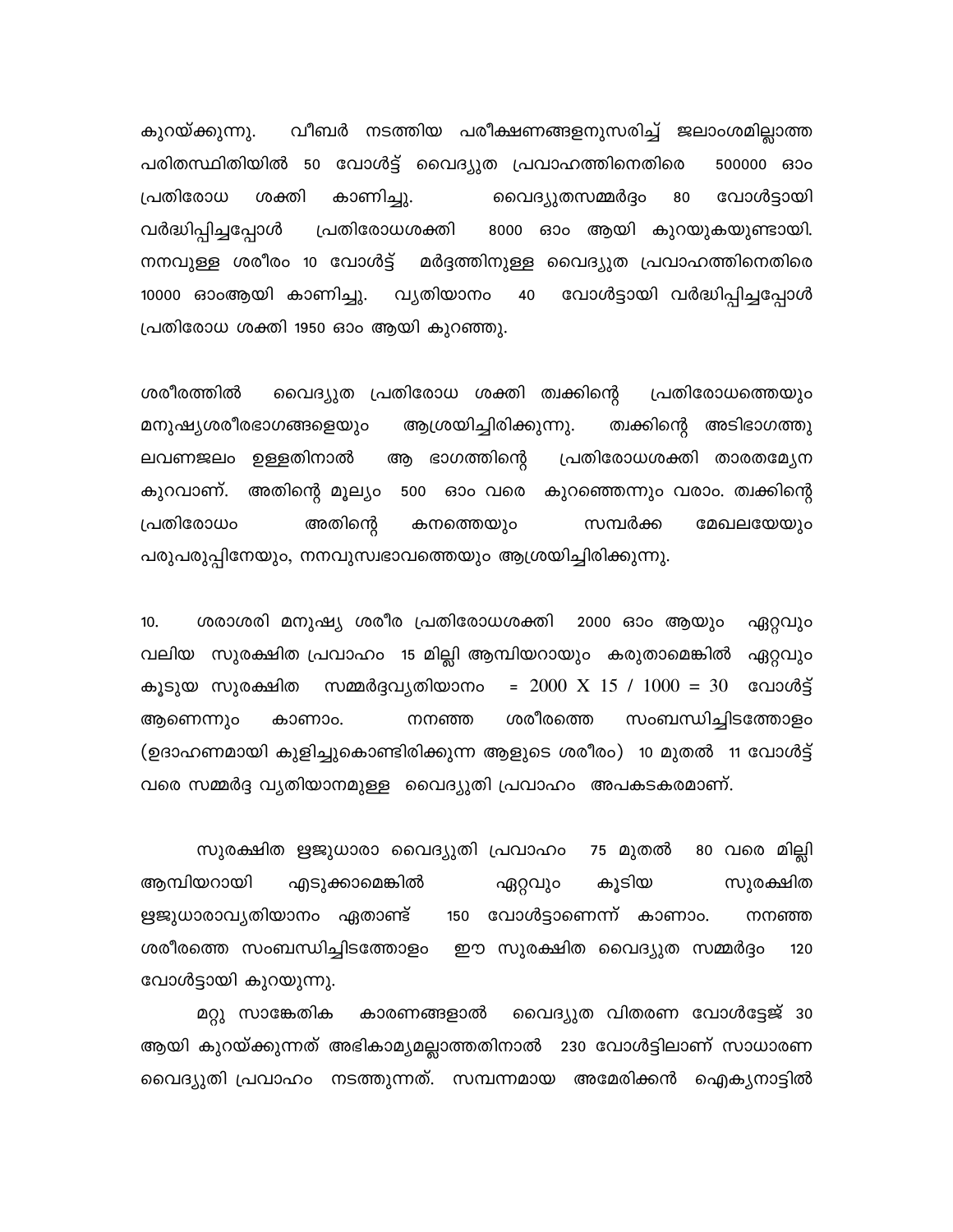വൈദ്യുത വാഹിയുടെ വിലയിനത്തിൽ നഷ്ടം സഹിച്ചിട്ടും സുരക്ഷിതത്വം ലാക്കാക്കി 110 വോൾട്ട് വൈദ്യുതി വിതരണം നടത്തുന്നുണ്ട്.

200 മുതൽ 500 വോൾട്ടേജ് വരെയുള്ള (സാധാരണ വിതരണ വോൾട്ടേജ്)  $11.$ അപകടകരമാണ്. വോൾട്ടേജ് വൈദ്യുത പ്രവാഹം കൂടുന്തോറും ഉയർന്ന വോൾട്ടതയിൽ വൈദ്യുതിയുമായി വർദ്ധിക്കുന്നു. അപകടസാദ്ധ്യത സമ്പർക്കത്തിൽ ഏർപ്പെടുന്ന വ്യക്തി ഏറിയപ്പെടുന്നതു മൂലം യാദൃശ്ചികമായി രക്ഷപ്പെട്ടെന്നു വന്നേക്കാം.

 $12.$ വൈദ്യുതി പ്രവാഹത്തിന്റെ ആവൃത്തി വർദ്ധിക്കുന്തോറും അതിന്റെ അപകട സാദ്ധ്യത കുറയുന്നു.

 $13.$ 220 വോൾട്ട് വരെയുള്ള ഋജുധാരാവൈദ്യുതി പൊതുവേ അപകടരഹിതമാണ്. ഏതാണ് 1000 വോൾട്ട് മർദ്ദമുണ്ടാകുമ്പോഴേ സാധാരണ രീതിയിൽ ഋജുധാരാവൈദ്യുതി അപകടപൂർണ്ണമാണെന്ന് ഗണിക്കാറുള്ളൂ.

വൈദ്യുതി ശരീരത്തിൽ ഏതു ഭാഗത്തുകൂടി കടന്നു പോകുന്നു അതിന്റെ വോൾട്ടതയെക്കാൾ പരിഗണനീയം. ആഘാതത്തിന്റെ എന്നതാണ് നിർണ്ണയിക്കുന്നത് ശരീരത്തിലൂടെ കടന്നു പോകുന്ന കറന്റിന്റെ സ്വഭാവം വോൾട്ടത ഈ കറന്റിന്റെ ഏറ്റക്കുറച്ചിൽ നിർണ്ണയിക്കുന്നുവെന്നു അളവാണ്. മാത്രം.

### പരിചരണം

വൈദ്യുത ഷോക്കേൽക്കുമ്പോൾ വളരെ പെട്ടന്ന് ബുദ്ധിപൂർവ്വമുള്ള പ്രവർത്തനം ആവശ്യമാണ്.

മെയിൻ സ്വിച്ചോ ആ സർക്യൂട്ടിലേക്കുള്ള സ്വിച്ചോ ഓഫാക്കുക. സ്വിച്ച്  $1.$ പെട്ടെന്ന് കണ്ടുപിടിക്കാൻ കഴിയുന്നില്ലെങ്കിൽ മറ്റു സൗകര്യമുള്ള ഏതെങ്കിലും വിധത്തിൽ വൈദ്യുതി ബന്ധം വിച്ഛേദിക്കുക.

സാധിച്ചില്ലെങ്കിൽ ഉടൻ വേണ്ടത് പീഡിതനെ  $2.$ മേൽപ്പറഞ്ഞ കാര്യം (Victim) വൈദ്യുതിയിൽ നിന്നും വിടുവിക്കാൻ ശ്രമിക്കയാണ്. ഇതിനു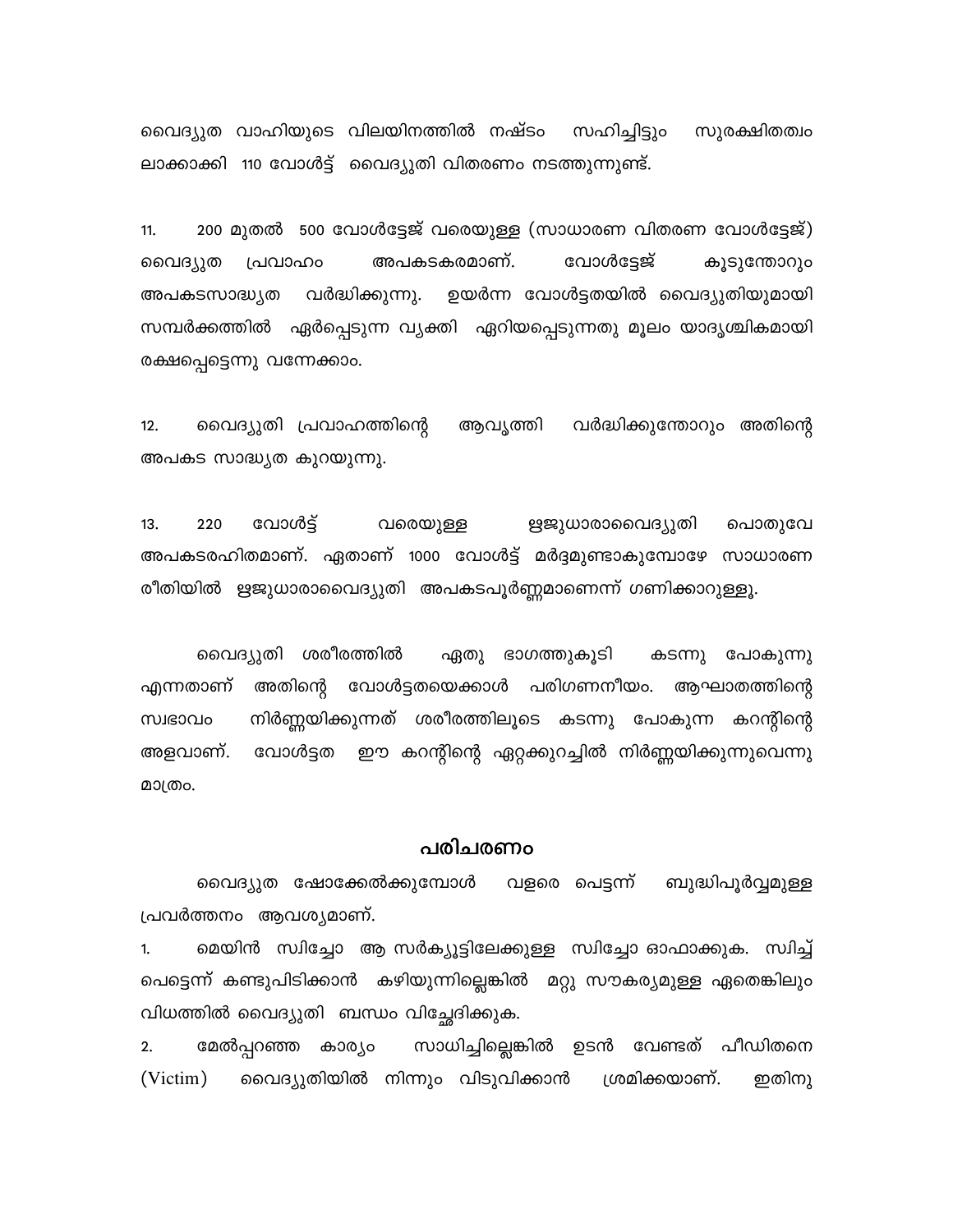വളരെയേറെ ശ്രദ്ധ ആവശ്യമാണ്. വൈദ്യുതരോധസ്വഭാവമുള്ള വസ്തുക്കളോ (ഇൻസുലേറ്ററുകളോ) ഉണങ്ങിയ കമ്പ്, മരക്കഷണം എന്നിവയേതെങ്കിലുമോ ശ്രമിക്കുക. ഉപയോഗിച്ച് ആളിനെ വലിച്ചകറ്റാൻ ഇത്തരത്തിലുള്ള ഉപകരണങ്ങൾ ലഭ്യമല്ലെങ്കിൽ ഉണക്കമാർന്ന (ഈർപ്പം തീരെയില്ലാത്ത) ശരീരത്തിലിട്ട് അതിന്മേൽ തുണിയോ ന്യൂസ് പേപ്പറോ പീഡിതന്റെ തട്ടി വിടുവിക്കാം. തുണിയോ പേപ്പറോ തറയിലിട്ട് അതിന്മേൽ അല്ലാത്ത പക്ഷം പീഡിതനെ തട്ടി മാറ്റണം. ഭൂസമ്പർക്കമില്ലാതിരിക്കാനും മറ്റു നിന്നുകൊണ്ട് സമ്പർക്കമോ വിധത്തിൽ ഏതെങ്കിലും വൈദ്യുത പ്രവാഹമോ ഉണ്ടാകാതിരിക്കാനും പ്രത്യേകം ശ്രദ്ധിക്കണം.

പീഡിതൻ ഉന്നതവോൾട്ടതയിലുള്ള ധാരയാണെങ്കിൽ വൈദ്യുതവാഹിയുമായി നേരിട്ട് സമ്പർക്കത്തിലായിരിക്കണമെന്നില്ല. കമ്പിയിൽ നിന്നും പീഡിതന്റെ ശരീരത്തിലേക്ക് വിദ്യുത് ചാട്ടം ഉണ്ടായിരിക്കും. അതിൽ പീഡിതനെ രക്ഷിക്കാൻ ശ്രമിക്കുന്നതിന് പ്രത്യേക പരിശീലനം നിന്നും സിദ്ധിച്ച വൈദ്യുത പ്രവർത്തകർ വേണം.

പീഡിതൻ ശരിയായി ശ്വാസോഛ്വാസം ചെയ്യുന്നില്ലെങ്കിൽ കൃത്രിമ 3. ശ്വാസോഛോസം നൽകുക. ശ്വസനം സാധാരണ നിലയിലാകുന്നുതുവരെ ഇതു തുടരണം.

4. ഷോക്കിനുള്ള (മാനസികാഘാതം) പരിചരണങ്ങൾ നൽകുക.

പൊള്ളലുണ്ടെങ്കിൽ അതിനുള്ള പ്രഥമശുശ്രൂഷ നൽകുക. 5.

കഴിവതും 6. വേഗം വൈദൃസഹായം തേടുകയോ, ആശുപത്രിയിലെത്തിക്കുകയോ

ചെയ്യുക.

പൂർണ്ണമായി എന്നറിഞ്ഞാലും ഒരു ഡോക്ടറെ രക്ഷപ്പെട്ടു കാണുന്നതാണ് അഭികാമ്യം. വൈദ്യുതി മൂലമുള്ള അപകടങ്ങളിൽ ശരീരത്തിന് പുറമേ പരിക്കുകൾ ഇല്ലെങ്കിലും ശരീരത്തിലെ ആന്തരാവയവങ്ങൾക്ക് ഷ്വാക്ക് മൂലം കേടുപാടുകൾ സംഭവിക്കുവാൻ സാദ്ധ്യതയുണ്ട്. വൈദ്യുതി കൊണ്ടുണ്ടാകുന്ന പരിക്കുകൾ ചെറുതാണെങ്കിലും അവ പ്രത്യേക ശ്രദ്ധയോടെ ശൂശ്രൂഷിച്ച് സുഖപ്പെടുത്തണം.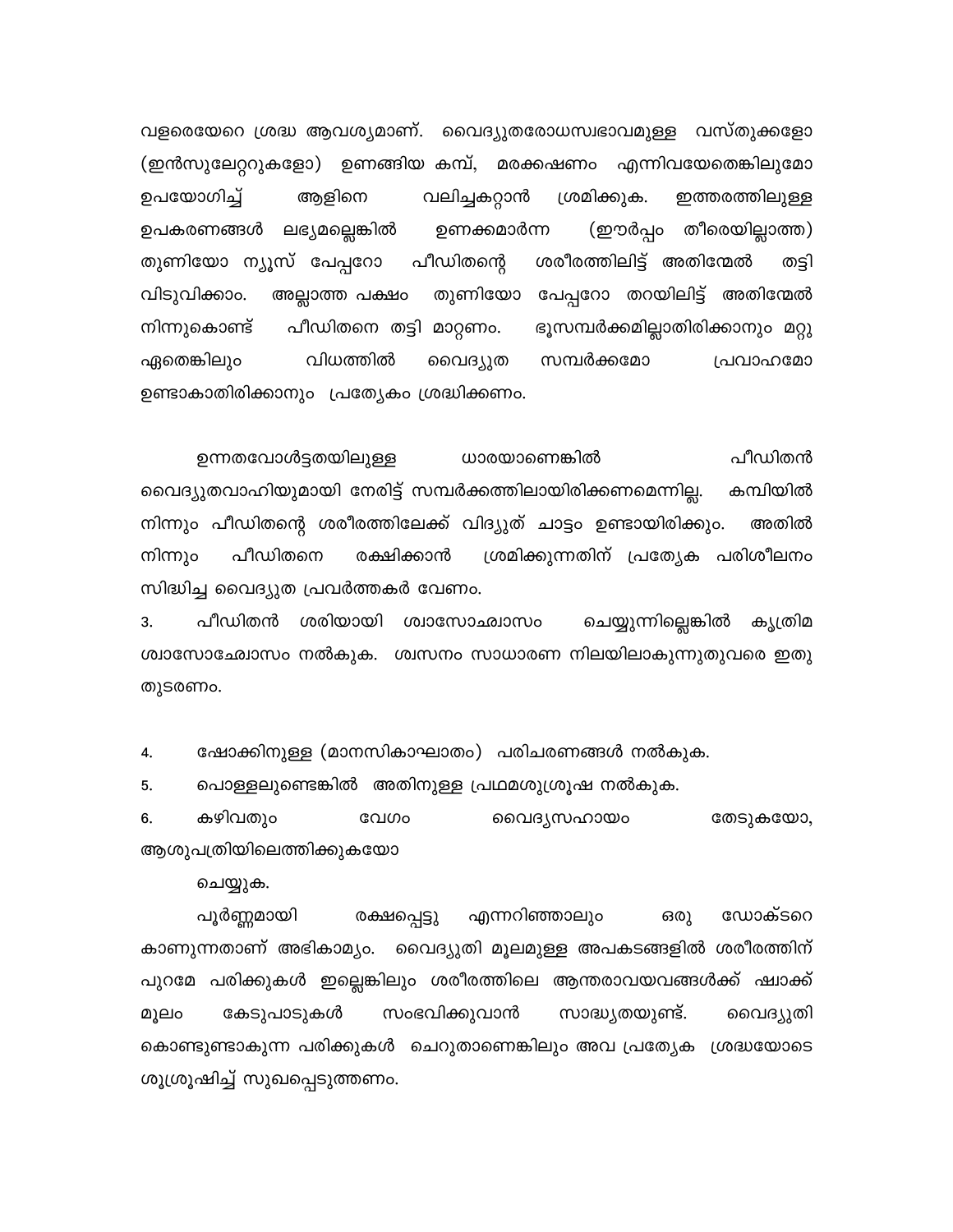## കൃത്രിമ ശ്വാസോഛ്വാസം

## ഹോൾഗർ നീൽസൺ മാർഗ്ഗം

പീഡിതനെ നിരപ്പായ തറയിൽ കമഴ്ത്തി കിടത്തുക. ചിത്രത്തിൽ കാണുന്നതുപോലെ ഒന്നിനു മുകളിൽ ഒന്നായി വയ്ക്കുക. കൈകൾ കൈപ്പത്തികൾ നെറ്റിയ്ക്കടിയിലായി വരണം. വായും മൂക്കും തടസ്സപ്പെടാതെ ഇരിക്കുന്നതിനായി തല ഒരു വശത്തേക്ക് ചരിച്ചു വയ്ക്കുക.

ശുശ്രൂഷിക്കുന്നയാൾ ഇടതുകാൽമുട്ടു പീഡിതന്റെ താടിക്കു നേരെ വരത്തക്കവിധം 15–30 സെ.മി. അകലത്തിലായി തറയിൽ ഊന്നി തന്റെ വലതുകാൽ മടക്കി മറുവശത്തു പീഡിതന്റെ കൈമുട്ടിനു നേരെ തറയിൽ ചവിട്ടുക. ഈ നിലയിൽ കൈപ്പത്തികൾ പീഡിതന്റെ മുതുകിൽ വയ്ക്കുക. കൈപ്പത്തിയുടെ കീഴറ്റം തോൾ ഫലകങ്ങൾക്കു കീഴെയും, തള്ളവിരൽ നട്ടെല്ലിനു നേരെയും, മറ്റു വിരലുകൾ പീഡിതന്റെ കാലുകൾക്കു നേരെയും ആയിരിക്കണം.



ആദ്യം കൈകൾ നിവർത്തി വെച്ചുകൊണ്ട് മുന്നോട്ടായുക. ആയുമ്പോൾ കൈകൾ ഏകദേശം കുത്തനെ വരണം. ശരീരത്തിന്റെ ഭാരമൊഴികെ പ്രത്യേക ശക്തിയൊന്നും പ്രയോഗിക്കുകയും വേണ്ട. ഈ പ്രവൃത്തി രണ്ടുസെക്കന്റു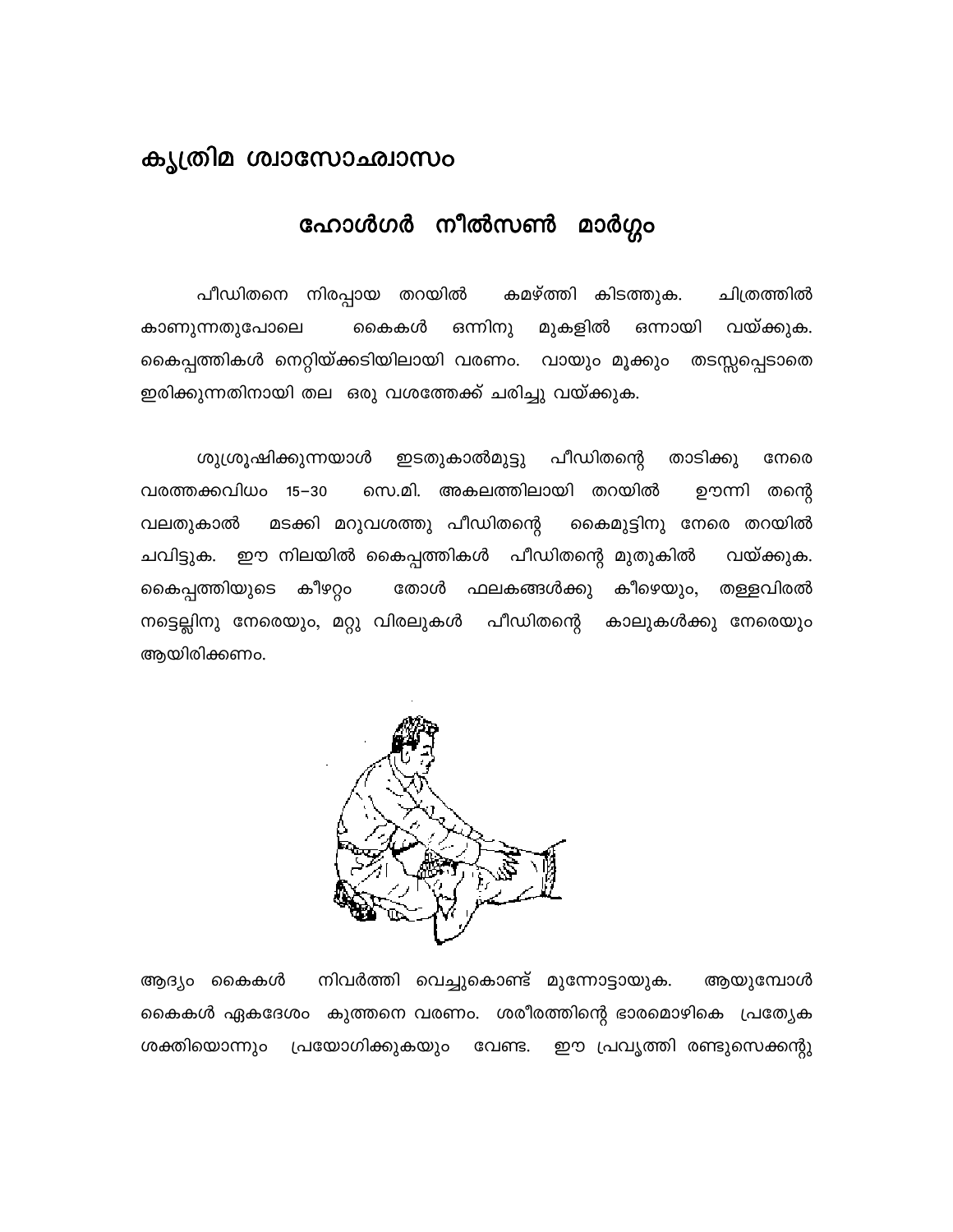നിലനിൽക്കണം. അതിന് ഒന്നു, രണ്ട് എന്നെണ്ണുക. പീഡിതന്റെ ഇതുമൂലം ശ്വാസകോശത്തിനകത്തുള്ള വായു പുറത്തേക്കു പോകും.

അടുത്തതായി മൂന്ന് എന്നെണ്ണിക്കൊണ്ട് പിന്നോട്ടു വലിയുക അതോടെ കൈപ്പത്തികൾ പീഡിതന്റെ ചുമലിൽക്കൂടി തടവിക്കൊണ്ട് അയാളുടെ കൈമുട്ടുവരെ കൊണ്ടുവരിക. കൈമുട്ടിന്റെ തൊട്ടുമുകളിൽ പിടിച്ച് പീഡിതന്റെ കൈകൾ ഉയർത്തുകയും മുന്നോട്ടു വലിക്കുകയും ചെയ്യുക.

അപ്പോൾ നാല്, അഞ്ച് ഉയർത്തി എന്നെണ്ണണം. കൈകൾ വലിക്കുമ്പോൾ നെഞ്ച് നിലത്തു നിന്നും ഉയരാതെ ശ്രദ്ധിക്കണം. ഈ ചലനം ഉള്ളിലേയ്ക്കു കടക്കുന്നു. കൊണ്ട് ഈ പ്രവൃത്തി ചെയ്യുമ്പോഴും വായു ശുശ്രൂഷകന്റെ കൈകൾ മടങ്ങാതെ നേരെ ഇരിക്കണം. ആറ് എന്നെണ്ണിക്കൊണ്ട് പീഡിതന്റെ കൈനിലത്ത് പൂർവ്വ സ്ഥിതിയിൽ വെയ്ക്കുക. ഈ ക്രിയകളെല്ലാം കൂടി ചെയ്യുന്നതിന് ഈ താള ക്രമത്തിൽ ഈ ചലനങ്ങൾ ആവർത്തിച്ചു കൊണ്ടിരിക്കുക. ൜൦൝൙൶൝ സാധാരണ ഗതിയിലാകുന്നതു വരെ ഇത് തുടരണം.



ശാരികാനായ പ്രധികാനിൽ പ്രയോഗിച്ചുകൊണ്ട് മ്യാസാട്ടായുക.



കൈകൾ നിലത്തു നിന്നുയർത്തി മുന്നോട്ട് വധിക്കുക.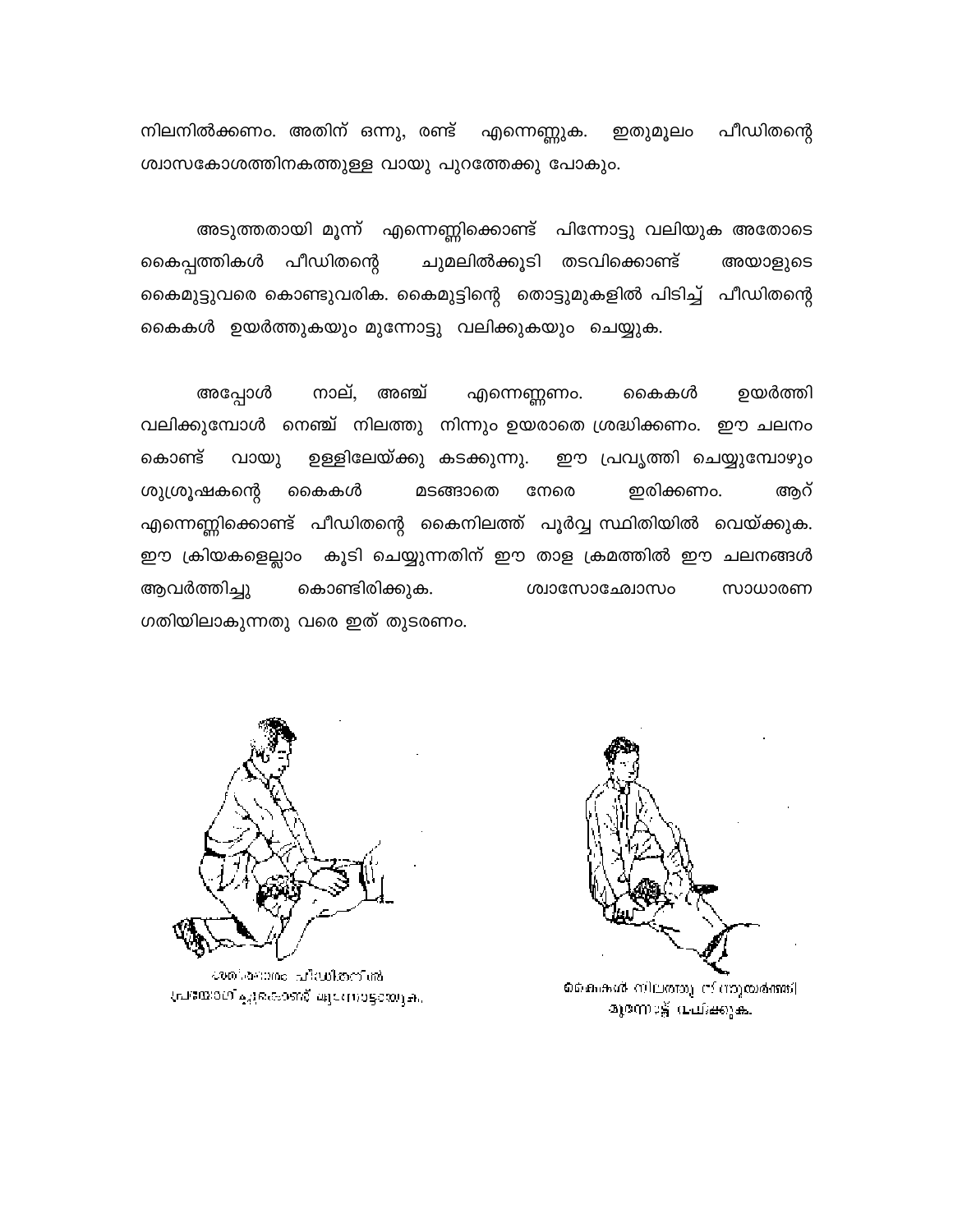

ചുമലിലുടെ തടവി ചെഖ്വട്ടിനു ഒതാട്ട് മൂന്ന ൽ പിറീ രൂ.ക.

പീഡിതൻ ശ്വസിച്ചു തുടങ്ങിയാൽ ഉയർത്തി വലിക്കുകയും കൈകൾ നിലത്തു വെയ്ക്കുമ്പോൾ മൂന്ന് നാല് എന്നും എണ്ണണം. ശ്വസനത്തിന് രണ്ടു സെക്കന്റും ഉഛ്വാസത്തിന് രണ്ടു സെക്കന്റുമാണ് ചെലവാകുന്നത്.

## സിൽവസ്റ്റർ രീതി

ശ്വസനത്തിനു തടസ്സമുണ്ടാകുന്ന എന്തെങ്കിലും വസ്തുക്കൾ വായിലോ 1. തൊണ്ടയിലോ ഉണ്ടെങ്കിൽ നീക്കം ചെയ്യുക. തോൾഫലകങ്ങൾക്കിടയിൽ ഏതാനും പ്രാവശ്യം തട്ടിയാൽ ശ്വാസനാളത്തിൽ ഉണ്ടായേക്കാവുന്ന തടസ്സങ്ങൾ പുറത്തു പോകും. വായിലും തൊണ്ടയിലുമുള്ള തടസ്സങ്ങൾ വിരൽ കടത്തി എടുത്തുകളയാം.

പീഡിതനെ മലർത്തിക്കിടത്തുക. ചുമലിനടിയിൽ തലയിണയോ തുണി  $2.$ മടക്കിയതോ ഇട്ട് ചുമൽ ഉയർത്തി വെയ്കുക. തല പിന്നോട്ടു മലർന്നു തൂങ്ങിക്കിടക്കണം. ചിത്രം നോക്കുക. സാധ്യമെങ്കിൽ തല ശരീരത്തിനെക്കാൾ അല്പം താഴ്ന്ന കിടക്കുന്നതാണ് നല്ലത്. ഇത്രയും കാര്യങ്ങൾ എത്രയും പെട്ടെന്ന് ചെയ്യണം.

പീഡിതന്റെ തല വശത്ത് രണ്ട് മുട്ടുകളും നിലത്തൂന്നി നിൽക്കുക. 3. എന്നിട്ട് അയാളുടെ രണ്ടു കൈകളുടെയും മണിബന്ധത്തിൽ പിടിക്കുക. രണ്ടു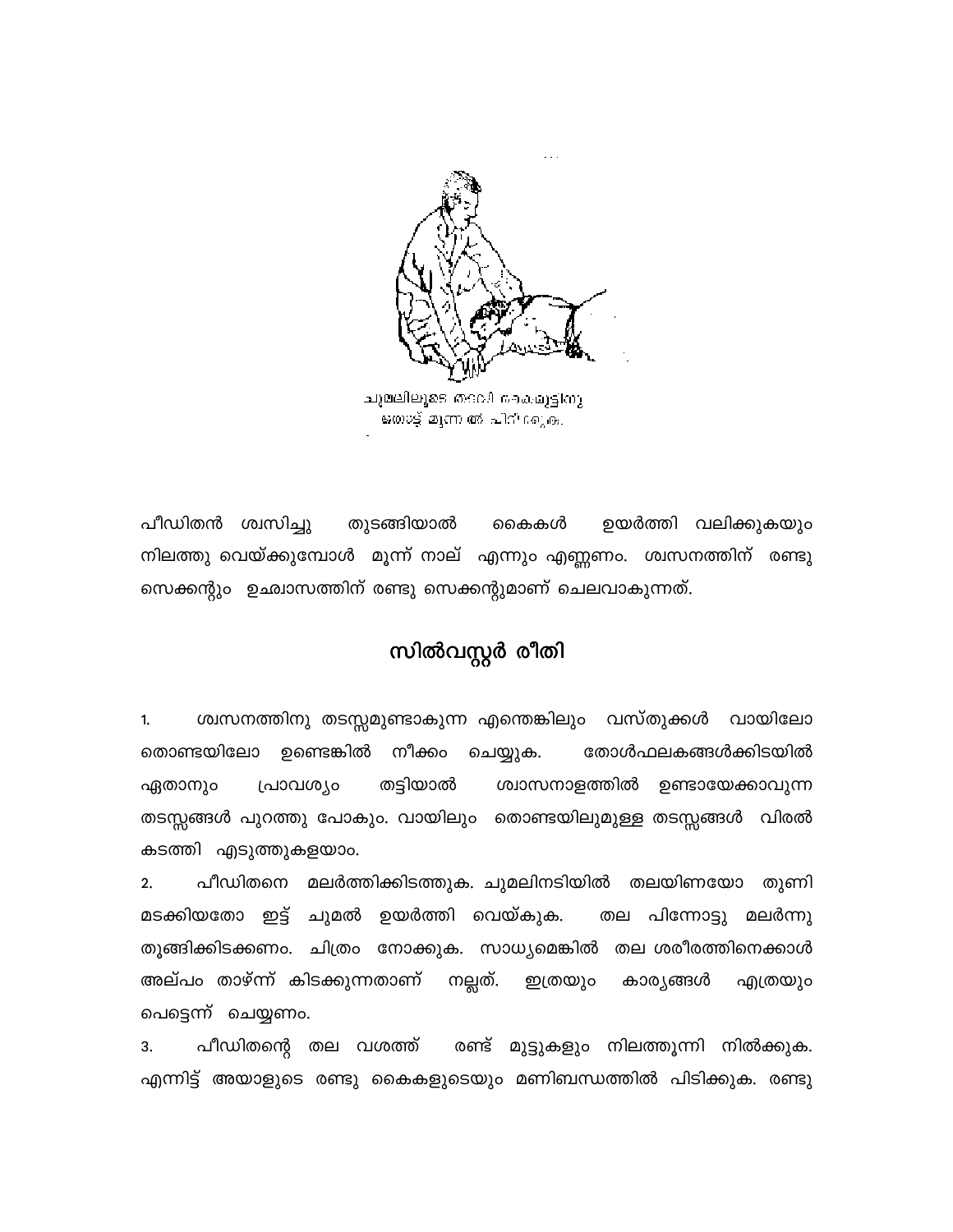കൈകളും അയാളുടെ നെഞ്ചിനു തൊട്ടുതാഴെ കുറുകെ ചേർത്തു വച്ചു ശക്തിയായി അമർത്തുക. ഈ ബലം കൊണ്ട് ശ്വാസകോശത്തിനുള്ളിലെ വായു പുറത്ത് പോകണം.

ഈ മർദ്ദം പിൻവലിക്കുക. അയാളുടെ കൈകൾ 4. ഉയർത്തി നിവർത്തി വീശി പുറക്കോട്ടെടുക്കുക. കഴിയുന്നത്ര പുറകിലേക്കു കൊണ്ടു പോകണം. ഈ ചലനം കൊണ്ട് ശ്വാസകോശങ്ങൾ വികസിച്ചു വായു ഉള്ളിൽ നിറയുന്നു.

5. ഈ ക്രിയ മിനിട്ടിൽ 12 പ്രാവശ്യം എന്ന കണക്കിൽ തുടരുക. ഇടയ്ക്കിടെ വായിൽ തടസ്സമുണ്ടാകുന്നുണ്ടോയെന്നു ശ്രദ്ധിച്ചു കൊണ്ടിരിക്കണം. ഉരുണ്ടുകയറി തടസ്സമുണ്ടാകാനിടയുണ്ട്. നാക്ക് **ഒാരോ** തവണ ശ്വാസം സമയമെടുക്കും. നൽകുമ്പോഴും അഞ്ചു സെക്കന്റ്  $\overline{2}$ സെക്കന്റ് ഉഛ്വാസത്തിനും 3 സെക്കന്റ് ശ്വസനത്തിനും.

തലപിന്നിലേയ്ക്കും തുംബിക്കിടക്ക<del>ത്തക</del>്ക വിധം ചുതർ ഉയർത്ഥി വയ്ക്കുക



രണ്വ കൈകളും മാക്കി നെഞ്ചിനു. താലെ വച്ച് അമർത്തുക





മലർത്തിക്കിടത്തിയിരിക്കുന്നതിനാൽ പീഡിതനെ ശ്വാസനാളത്തിലേക്ക് ഛർദ്ദിയോ ഉമിനീർപതയോ രക്തമോ ഇറങ്ങിപ്പോകാനിടയുണ്ട്. ഈ സാധ്യത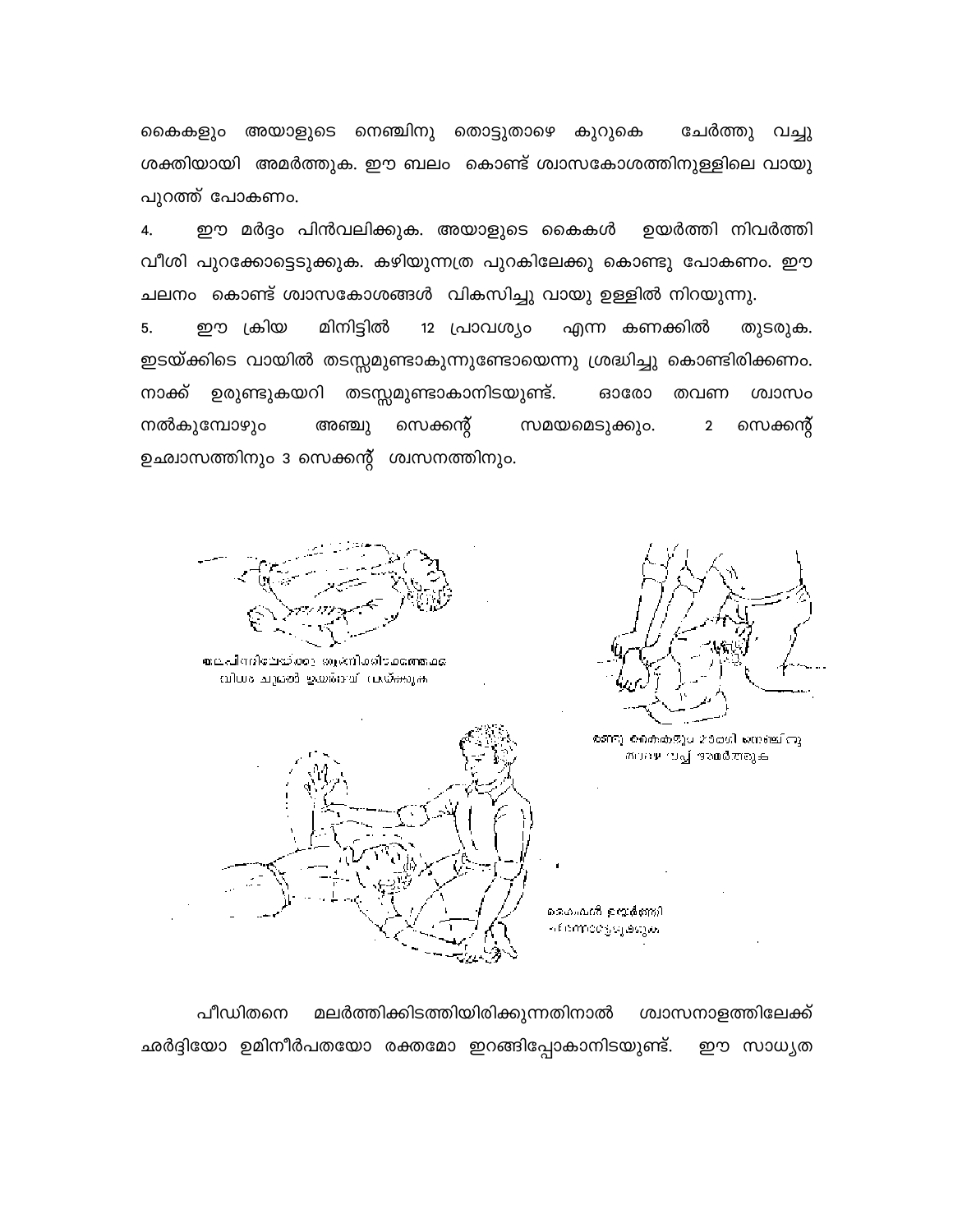കുറയ്ക്കുന്നതിനാണ് തലശരീരത്തിൽ നിന്നും താഴ്ത്തി തൂക്കിയിട്ടതു പോലെ വേണമെന്ന് നിർദ്ദേശിക്കുന്നത്.

സഹായിക്കാനാളുണ്ടെങ്കിൽ ഒരാൾ മുന്നിലുടെ ഒരു കൈകൊണ്ട് പീഡിതന്റെ താടി യഥാസ്ഥാനം പിടിച്ചു വയ്ക്കുക. (വായ് തുറന്ന് താടി കീഴോട്ടുന്തിയിരിക്കാൻ സാധ്യതയുണ്ട്.) പീഡിതന്റെ വായിലെ പതയും മറ്റും ശ്വാസതടസ്സമുണ്ടാക്കുന്നോയെന്ന് ഇടയ്ക്കിടെ പരിശോധിക്കാനുള്ള ചുമതലയും ഈ സഹായിയെ ഏൽപ്പിക്കാം. പീഡിതന്റെ ശ്വസനം ആരംഭിച്ചു കഴിഞ്ഞാൽ അയാളുടെ ശ്വസനത്തിനനുസരിച്ച് കൃത്രിമ ശ്വാസോഛ്വാസം ക്രമീകരിക്കണം.



നംഗായി താടി ശരിയായി ചിടിച്ചു വയ്ക്കുന്നു.

### അടിയന്തിര പുനരുജ്ജീവനം

വളരെ അടിയന്തിരമായി പുനരുജ്ജീവനം (റിസസിറ്റേഷൻ) നൽകേണ്ടി വരുന്ന അവസരങ്ങൾ പലപ്പോഴും ഉണ്ടാകാറുണ്ട്. വെള്ളത്തിൽ മുങ്ങിപ്പോയ അയാളെ ഉയർത്തിയെടുത്ത് കരയ്ക്കെത്തിച്ചാൽ ഒരാൾക്ക് മാത്രമേ കൃത്രിമ ശ്വാസോഛ്വാസം ഇതുവരെ പറഞ്ഞ രീതികളിൽ നൽകാനാവു. വെള്ളത്തിൽ തന്നെ അവലംബിക്കാവുന്ന അടിയന്തിര വെച്ചു മാർഗ്ഗങ്ങളെക്കുറിച്ചാണ് ഇനി പറയുന്നത്. ഇത്തരത്തിലുള്ളവേറെയും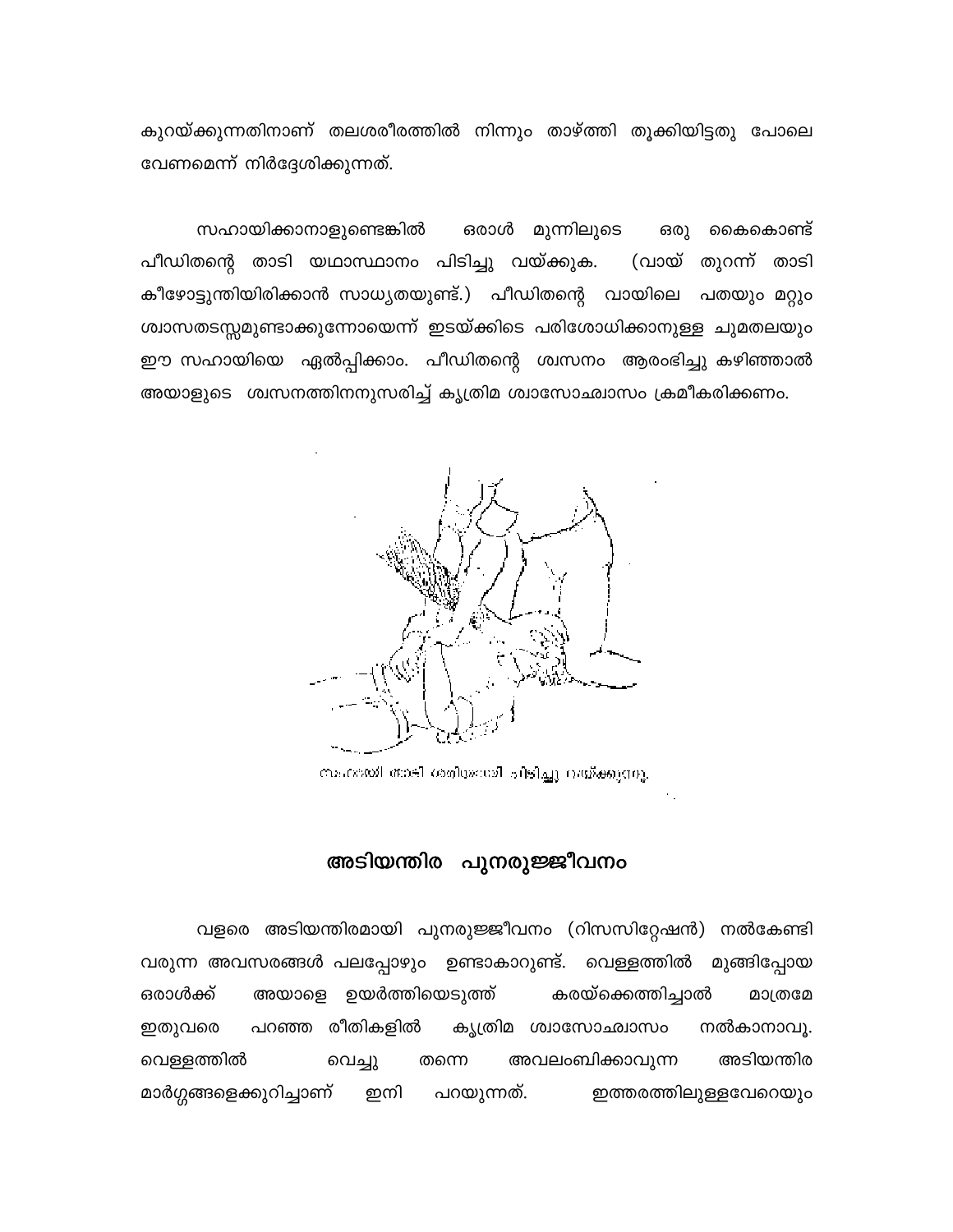സന്ദർഭങ്ങൾ ഇടിഞ്ഞു വീണ മണ്ണിനടിയിൽ പെട്ട ആളെ ഉണ്ടാകാം. പൂർണ്ണമായും വിമുക്തമായി മാറ്റിക്കിടത്തുന്നതിന് കുറെ സമയം വേണ്ടി വരും. യന്ത്രങ്ങൾക്കിടയിൽ പെട്ട് അമർന്നിരിക്കുന്ന രക്ഷിക്കുന്നതിന് ഒരാളെ പലപ്പോഴും മാറ്റേണ്ടി വന്നേക്കാം. ഇങ്ങനെയുള്ള യന്ത്രം ഇളക്കി പൂർണ്ണമാകുന്നതിന് സന്ദർഭങ്ങളിൽ രക്ഷപ്പെടുത്തൽ ക്രിയ മുമ്പ് മസ്തിഷ്ക കോശങ്ങൾക്ക് പുനരുജ്ജീവനം ആരംഭിക്കേണ്ടി വരും. നാലു മിനിട്ടിലധികം ഓക്സിജൻ കിട്ടാതെയിരുന്നാൽ അവ തുടങ്ങും. പിന്നീട് ഓക്സിജൻ കിട്ടിയാലും പ്രവർത്തനക്ഷമമല്ലാതാകാൻ കഴിയാത്തവണ്ണം പ്രവർത്തിക്കാൻ ഗുരുതരമായ പരിവർത്തനങ്ങൾ றற ചുരുങ്ങിയ സമയം കഴിഞ്ഞാൽ മസ്തിഷ്ക കോശങ്ങളിൽ ഉണ്ടാകുന്നു.

അടിയന്തിര സന്ദർഭങ്ങളിൽ വായിൽ നിന്നും തോണ്ടയിൽ നിന്നും തടസ്സങ്ങൾ നീക്കം ചെയ്യുന്നതിനു പോലും ശ്രമിക്കാതെ ശ്വാസകോശങ്ങൾ ഊതി വീർപ്പിക്കേണ്ടി വരും. വായോട് വായ് ചേർത്തോ മൂക്കിൽ വായ് ചേർത്തോ ആണ് ശ്വാസകോശങ്ങളിലേക്ക് ഊതുന്നത്. വളരെ എളുപ്പത്തിൽ ആർക്കും ഇതു ചെയ്യാവുന്നതാണ്. ശ്വാസകോശത്തിൽ ധാരാളം വായു കയറുന്നതു കൊണ്ട് രക്ത ശുദ്ധീകരണത്തിനു മതിയായ ഓക്സിജൻ ഈ ക്രിയ മൂലം ലഭിക്കുന്നു.

എത്രത്തോളം വായു ഉള്ളിൽ കടന്നുവെന്നത് നെഞ്ച് ഉയരുന്നത് നോക്കി മനസ്സിലാക്കാം. വായിലും വലിയ പരിക്കുകൾ മുഖത്തും ഏറ്റിട്ടുണ്ടെങ്കിൽ ഈ രീതി അവലംബിക്കുവാൻ ബുദ്ധിമുട്ടുണ്ട്.



വായിൽ എന്തെങ്കിലും തടസ്സമുണ്ടോ എന്ന് പരിശോധിയ്ക്കുക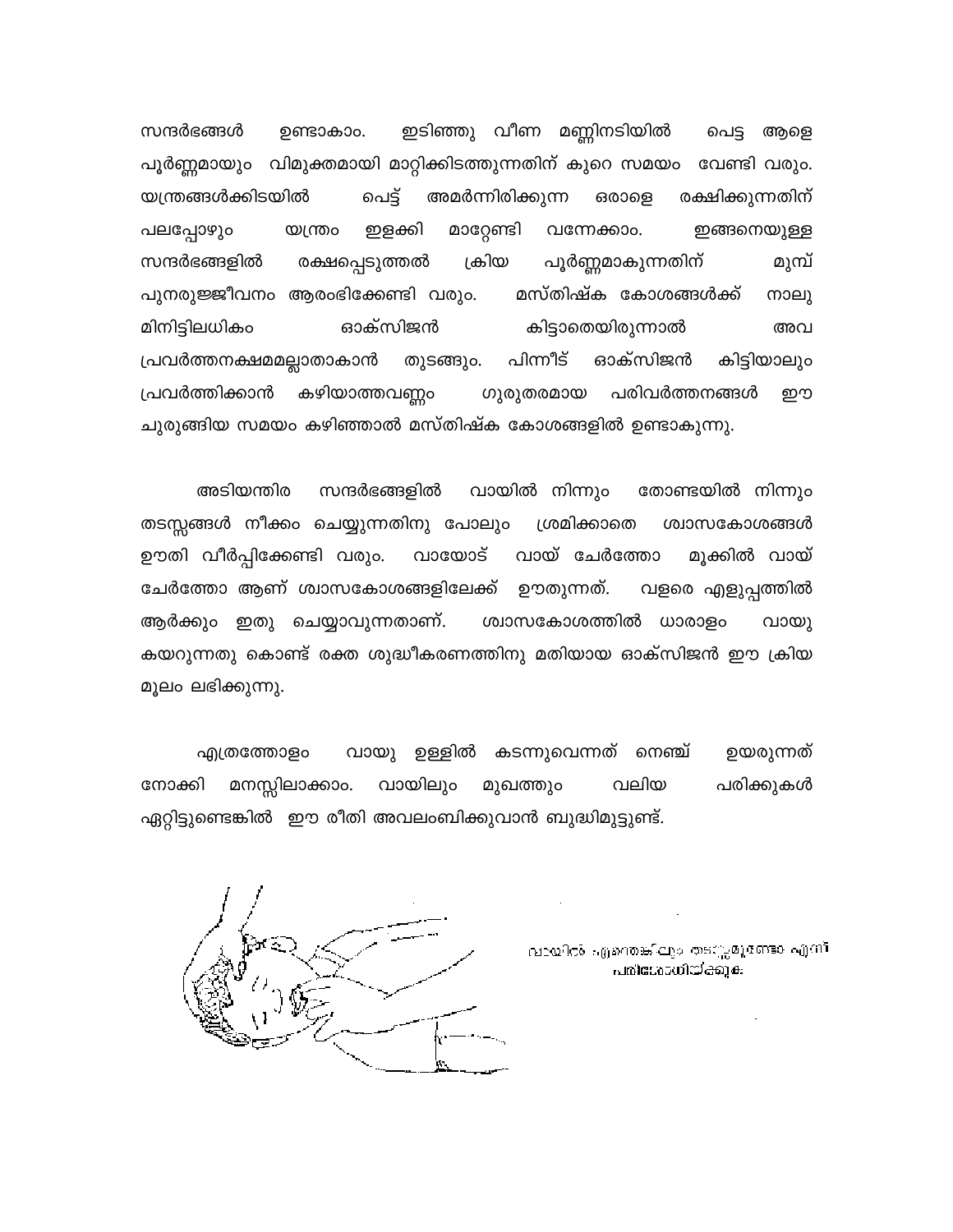മേൽ കാണിച്ച ചിത്രങ്ങൾ നോക്കുക കഴുത്ത് നിവർത്തി താടി മുകളിലേക്കായി കൊണ്ടാണ് ശ്വാസകോശങ്ങളിലേക്ക് വായു വെച്ചു ഊതിക്കയറ്റേണ്ടത്. നെഞ്ച് ഉയരുന്നത് കാണാം. ഊതുന്നത് നിർത്തിയാൽ അപ്പോൾ വായു പുറത്തേക്ക് പോകും. മിനിട്ടിൽ പത്തു പ്രാവശ്യം എന്ന നിരക്കിൽ ഇപ്രകാരം ആവർത്തിക്കുക ആദ്യത്തെ ആറു പ്രവശ്യം ഇപ്രകാരം ഊതുന്നത് കഴിയുന്നത്ര വേഗത്തിൽ വേണം.

വേണ്ടത്ര നീട്ടിവച്ചില്ലെങ്കിൽ കഴുത്ത് ഉഛ്വാസം വേണ്ട രീതിയിൽ നടക്കുകയില്ല. തോന്നുകയാണെങ്കിൽ ഓരോ സമയവും അങ്ങനെ ഊതിക്കഴിഞ്ഞാൽ പീഡിതന്റെ വായ് തുറന്ന് ഉഛ്വാസനത്തിന് സഹായിക്കുക.

താടിയെല്ലുയർന്തി വായി തുറക്കുക



വാദയാട് വായ് ചേർത്ത് ഊതുക.



തുട്ടി ഉയർത്തി പിടിച്ചുകൊണ്ട്.

താടി മുകളിലേയ്ക്കും ഇച്ചി താരഴത്ക്കും

വരണക്കവണ്ണം തല തൂക്കി വയ്ക്കുക

നാസാധാരങ്ങൾ പൊത്തുക

ഉഛാസം നടക്കുന്നുണ്ടോ എന്ന് നേക്കുക. ആവശ്യമെങ്കിൽ ചെറുതായി അമർത്താം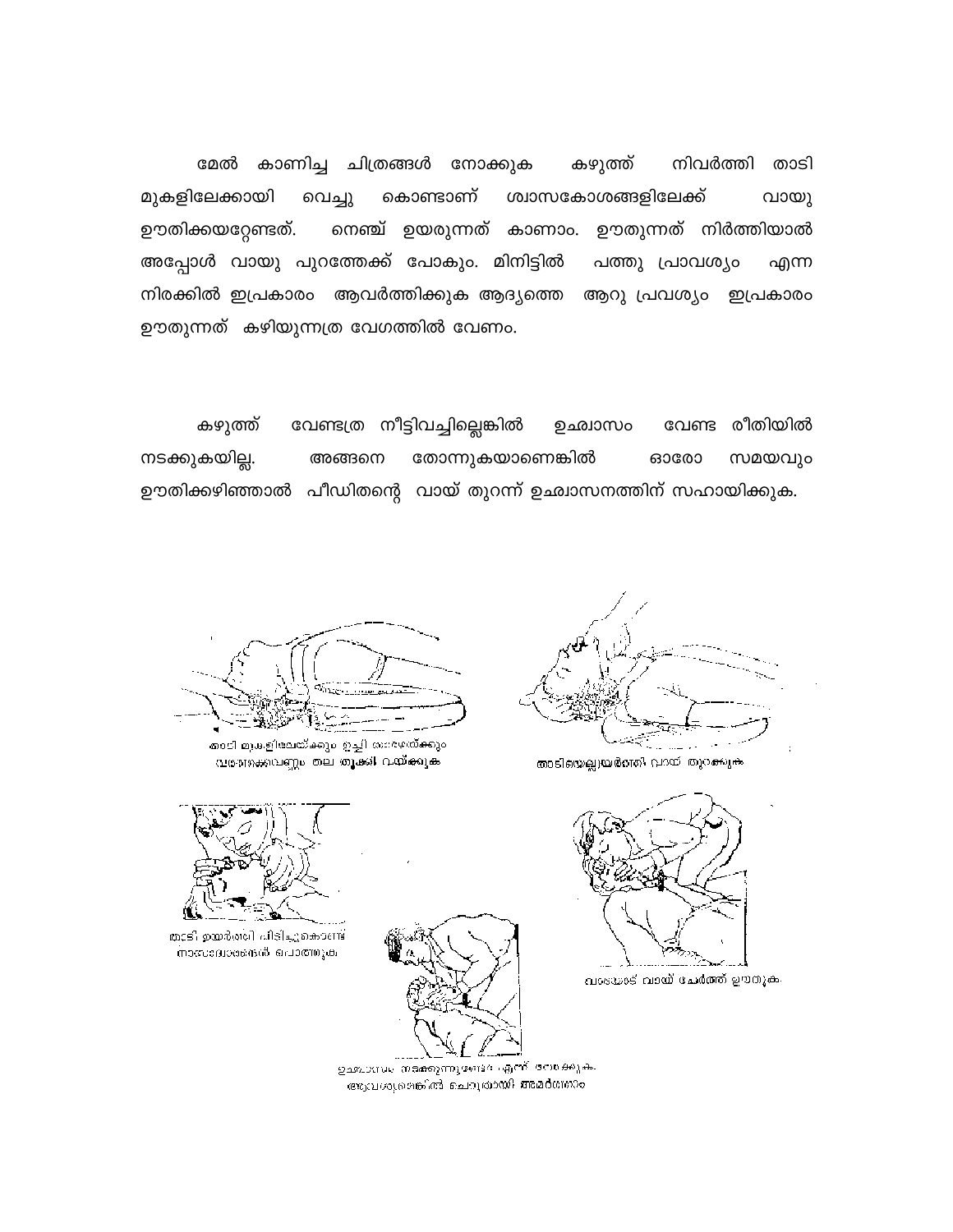ശ്വസനത്തിന് എന്തെങ്കിലും തടസ്സമുണ്ടെന്നു തോന്നുന്ന പക്ഷം അതു നീക്കം ചെയ്യുന്നതിന് അയാളെ ചരിച്ചു കിടത്തി തോളെല്ലുകൾക്കിടയിൽ ശക്തിയായി അടിക്കുക. ശരീരം താഴോട്ടു മേശമേലോ മറ്റോ കിടത്തി തുക്കിയിട്ട് മുതുകിൽ അടിച്ചാലും മതി. വായിൽ കൈയ്യിട്ട് എന്തെങ്കിലും തടസ്സങ്ങൾ തൊണ്ടയിലേക്കിറങ്ങി വന്നിട്ടുണ്ടെങ്കിൽ എടുത്തു മാറ്റുക. ചിത്രം . കുടുങ്ങിയാൽ ശുശ്രൂഷകന്റെ ശ്വാസനാളത്തിൽ തള്ളവിരലും ആഹാരം മുഷ്ഠിയും പീഡിതന്റെ വയറിനോട് ചേർത്ത് പൊക്കിളിനുമുകളിലായി അമർത്തുക. അമർത്തൽ ഇടവിട്ട് ഇടവിട്ട് ശക്തിയാക്കുക.



പ്രായപൂർത്തിയായ ആളിന്റെ ശ.മെന്നാളത്തിൽ തലസ്സമുള്ളപക്ഷം ശതീരം കീഴ്ചോട്ട് തുക്കിയിട്ട് ശതാളെല്ലുകൾക്കിടയിൽ തട്ടുക.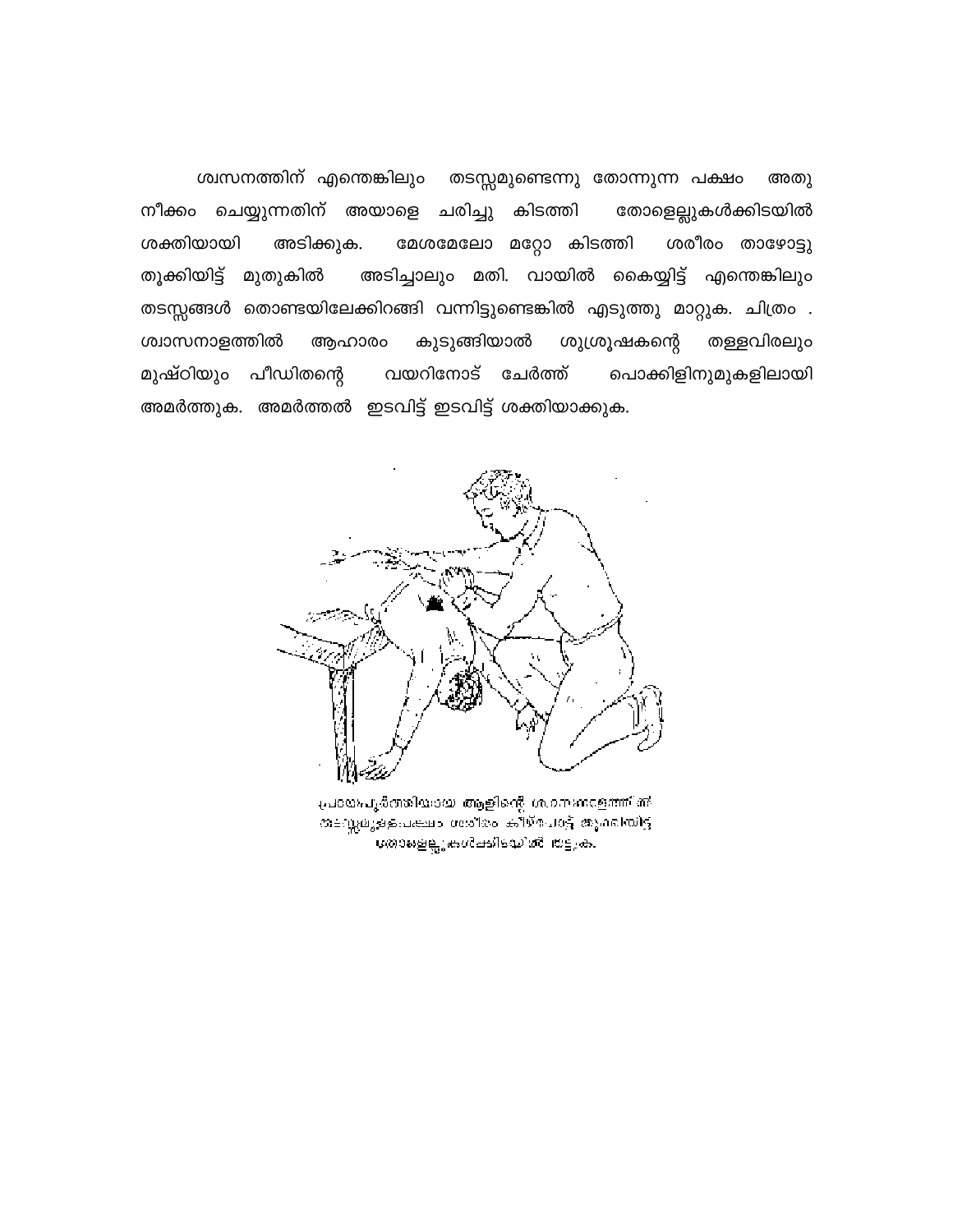### ഹൃദയ പുനരുജ്ജീവനം

രക്തചംക്രമണം നടന്ന്, ഓക്സിജൻ സമൃദ്ധമായ രക്തം പെട്ടെന്ന് തലച്ചോറിലെത്തിയില്ലെങ്കിൽ ശ്വസനപുനരുജ്ജീവനം കൊണ്ട് പ്രയോജനമില്ല. ഹൃദയം പ്രവർത്തിക്കുന്നില്ലെന്ന് കണ്ടാൽ ഹൃദയപുനരുജ്ജീവനം ഉടനെ പുനരുജ്ജീവനവും, പീഡിതനെ നൽകണം. അതോടൊപ്പം ശ്വസന ആശുപത്രിയിലെ ത്തിക്കുന്നതുവരെ രണ്ട് ക്രിയകളും തുടർന്ന് றூ നടത്തികൊണ്ടിരിക്കേണ്ടതായി വരും.



ഉരം ഫലകഗതിൽ അമർത്തേണ്ട സ്ഥാനം കണ്ടെത്തുക

പുനരുജ്ജീവനം നൽകുന്നതിനു ഹൃദയം നിന്നു ഹൃദയ മുൻപ് പോയിയെന്ന് പരിശോധിച്ച് പൂർണ്ണമായും ബോദ്ധ്യപ്പെടണം. പ്രത്യേക പരിശീലനം ലഭിച്ചിട്ടുള്ളവർ മാത്രമേ ഇതു ചെയ്യാൻ പാടുള്ളൂ. നെഞ്ചിൽ തപ്പ ഉര : ഫലകത്തിന്റെ കീഴേ പകുതി കണ്ടെത്തുക, ശുശ്രൂഷകന്റെ ഒരു കൈത്തട്ട് ആ ഭാഗത്തു വച്ച് അതിനു മുകളിൽ മറ്റേ കൈത്തട്ടും വയ്ക്കുക. ഓരോപ്രവശ്യവും ശ്വാസകോശത്തിലേക്ക് ഊതിക്കഴിഞ്ഞാൽ ആറുമുതൽ എട്ടുപ്രാവശ്യം വരെ